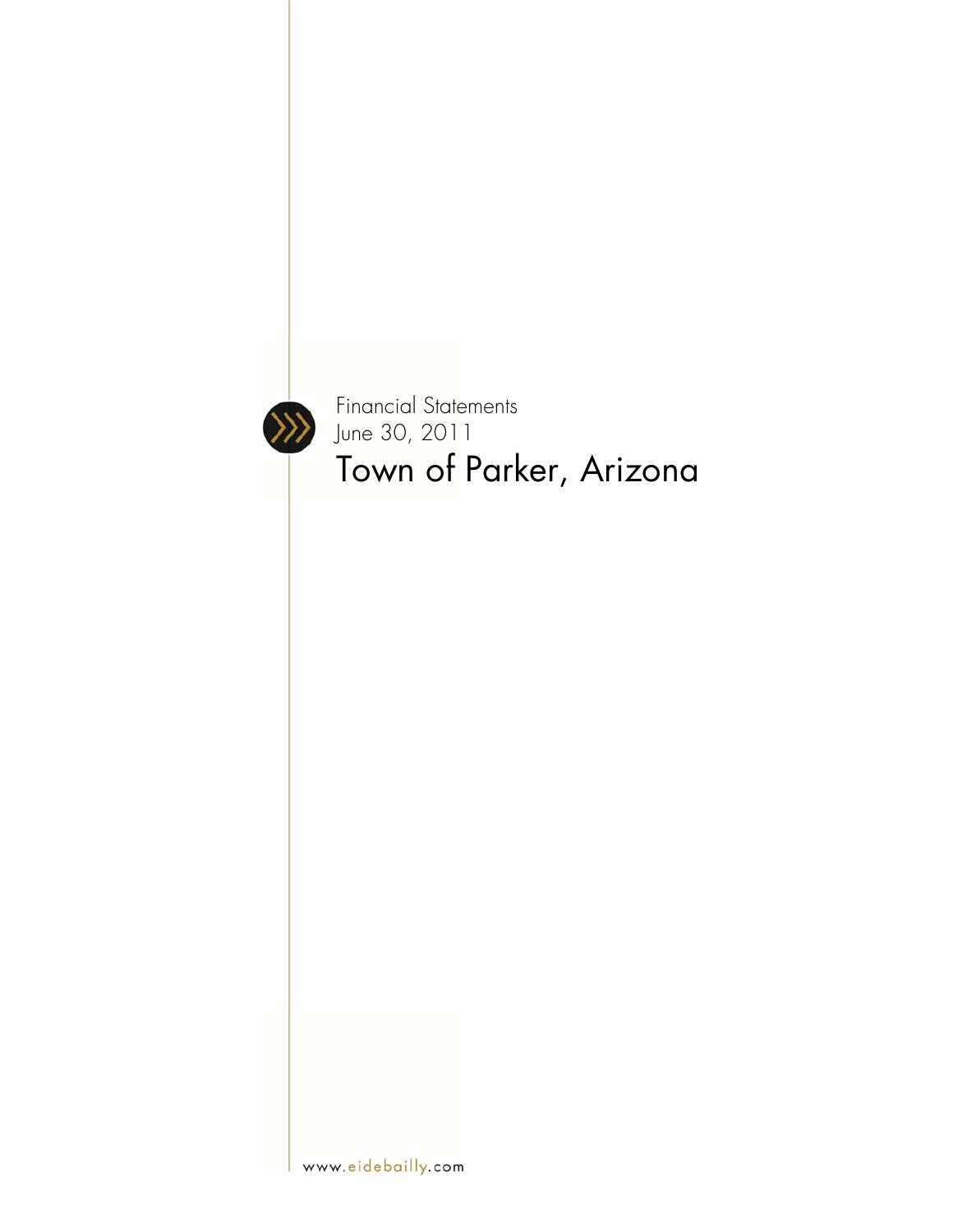| <b>Basic Financial Statements</b>                                                                                                                                                                              |  |
|----------------------------------------------------------------------------------------------------------------------------------------------------------------------------------------------------------------|--|
| Government-wide Financial Statements                                                                                                                                                                           |  |
|                                                                                                                                                                                                                |  |
|                                                                                                                                                                                                                |  |
| <b>Fund Financial Statements</b>                                                                                                                                                                               |  |
|                                                                                                                                                                                                                |  |
|                                                                                                                                                                                                                |  |
| Statement of Revenues, Expenditures, and Changes in Fund Balances - Governmental Funds  14                                                                                                                     |  |
| Reconciliation of the Statement of Revenues, Expenditures, and Changes in Fund Balances of                                                                                                                     |  |
|                                                                                                                                                                                                                |  |
|                                                                                                                                                                                                                |  |
| Statement of Revenues, Expenses, and Changes in Fund Net Assets - Proprietary Funds  17                                                                                                                        |  |
|                                                                                                                                                                                                                |  |
|                                                                                                                                                                                                                |  |
|                                                                                                                                                                                                                |  |
| Required Supplementary Information                                                                                                                                                                             |  |
|                                                                                                                                                                                                                |  |
| Schedule of Revenues, Expenditures, and Changes in Fund Balances - Budget and Actual – General Fund 38<br>Schedule of Revenues, Expenditures, and Changes in Fund Balances – Budget and Actual - Highway Users |  |
|                                                                                                                                                                                                                |  |
| Schedule of Revenues, Expenditures, and Changes in Fund Balances – Budget and Actual - Impact Fees                                                                                                             |  |
|                                                                                                                                                                                                                |  |
|                                                                                                                                                                                                                |  |
| Other Supplementary Information                                                                                                                                                                                |  |
|                                                                                                                                                                                                                |  |
|                                                                                                                                                                                                                |  |
| Combining Statement of Revenues, Expenditures, and Changes in Fund Balances - Nonmajor Special                                                                                                                 |  |
| Report on Internal Control over Financial Reporting and on Compliance and Other Matters Based on an Audit                                                                                                      |  |
| of Financial Statements Performed in Accordance With Government Auditing Standards  45                                                                                                                         |  |
|                                                                                                                                                                                                                |  |
|                                                                                                                                                                                                                |  |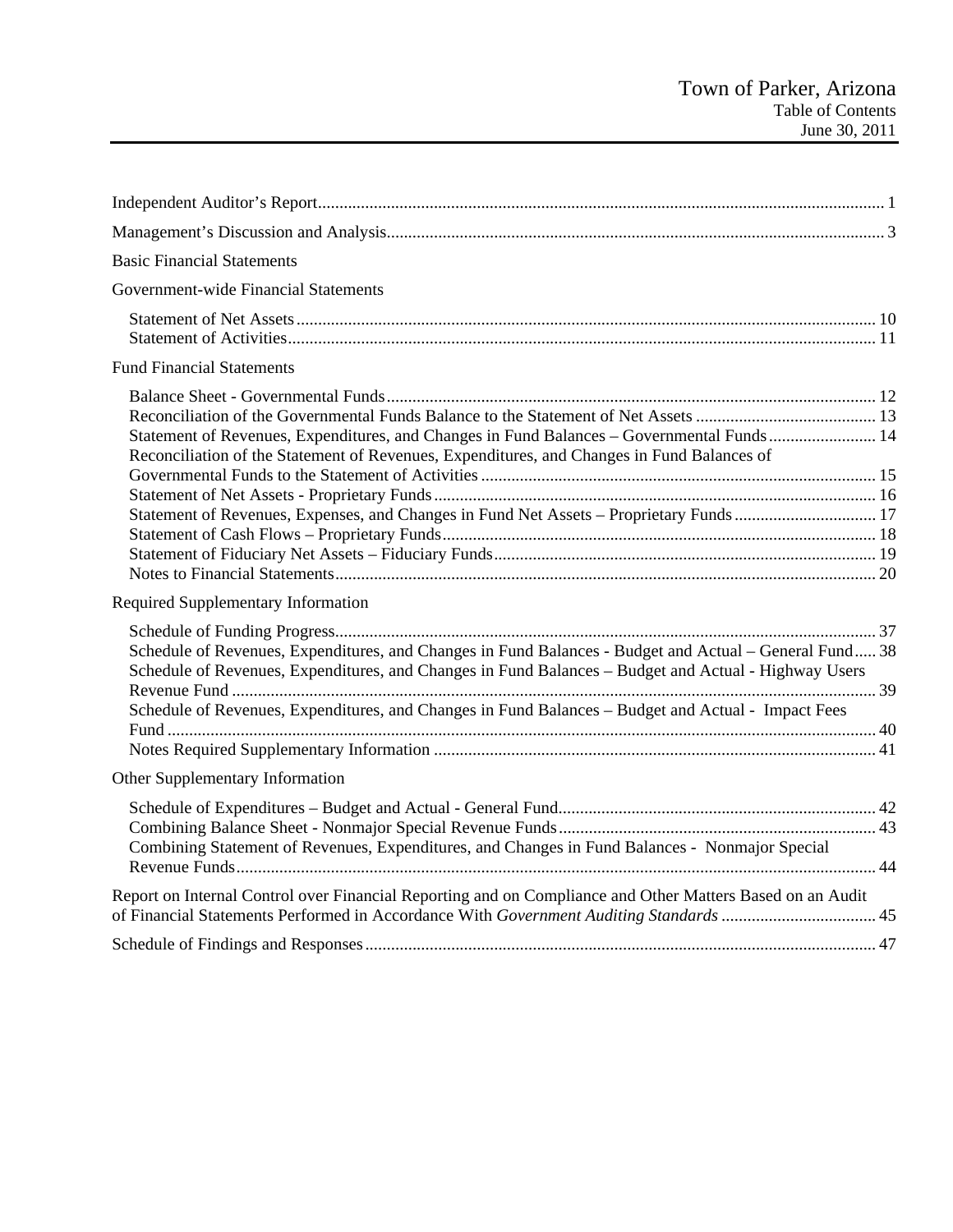

### **Independent Auditor's Report**

The Honorable Mayor and Members of the Town Council Town of Parker, Arizona Parker, Arizona

We have audited the accompanying financial statements of the governmental activities, the business-type activities, each major fund, and the aggregate fund information of the Town of Parker, Arizona (the Town) as of and for the year ended June 30, 2011, which collectively comprise the Town's basic financial statements as listed in the table of contents. These financial statements are the responsibility of the Town's management. Our responsibility is to express an opinion on these basic financial statements based on our audit.

We conducted our audit in accordance with auditing standards generally accepted in the United States of America and the standards applicable to financial audits contained in *Government Auditing Standards*, issued by the Comptroller General of the United States. Those standards require that we plan and perform the audit obtain reasonable assurance about whether the financial statements are free of material misstatement. An audit includes examining, on a test basis, evidence supporting the amounts and disclosures in the financial statements. An audit also includes assessing the accounting principles used and significant estimates made by management, as well as evaluating the overall financial statement presentation. We believe that our audit provides a reasonable basis for our opinions.

In our opinion, the financial statements referred to above present fairly, in all material respects, the respective financial position of the governmental activities, the business-type activities, each major fund, and the aggregate remaining fund information of the Town as of June 30, 2011, and the respective changes in financial position and cash flows, where applicable, for the year then ended, in conformity with accounting principles generally accepted in the United States of America.

As discussed in Note 14 to the financial statements, the Town applied an adjustment to beginning fund balances and net assets to correct an overstatement of depreciation expense and accrued interest expense, an understatement of accounts receivable balances, and improper recognition of enterprise fund debt.

As described in Notes 1L and 13 to the financial statements, the Town adopted the provisions of GASB Statement No. 54, *Fund Balance Reporting and Governmental Fund Type Definitions*, in 2011.

In accordance with *Government Auditing Standards*, we have also issued a report dated February 23, 2012 on our consideration of the Town's internal control over financial reporting and our test of its compliance with certain provisions of laws, regulations, contracts and grant agreements and other matters. The purpose of that report is to describe the scope of our testing of internal control over financial reporting and compliance and the results of that testing, and not to provide an opinion on the internal control over financial reporting or on compliance. That report is an integral part of an audit performed in accordance with *Government Auditing Standards* and should be considered in assessing the results of our audit.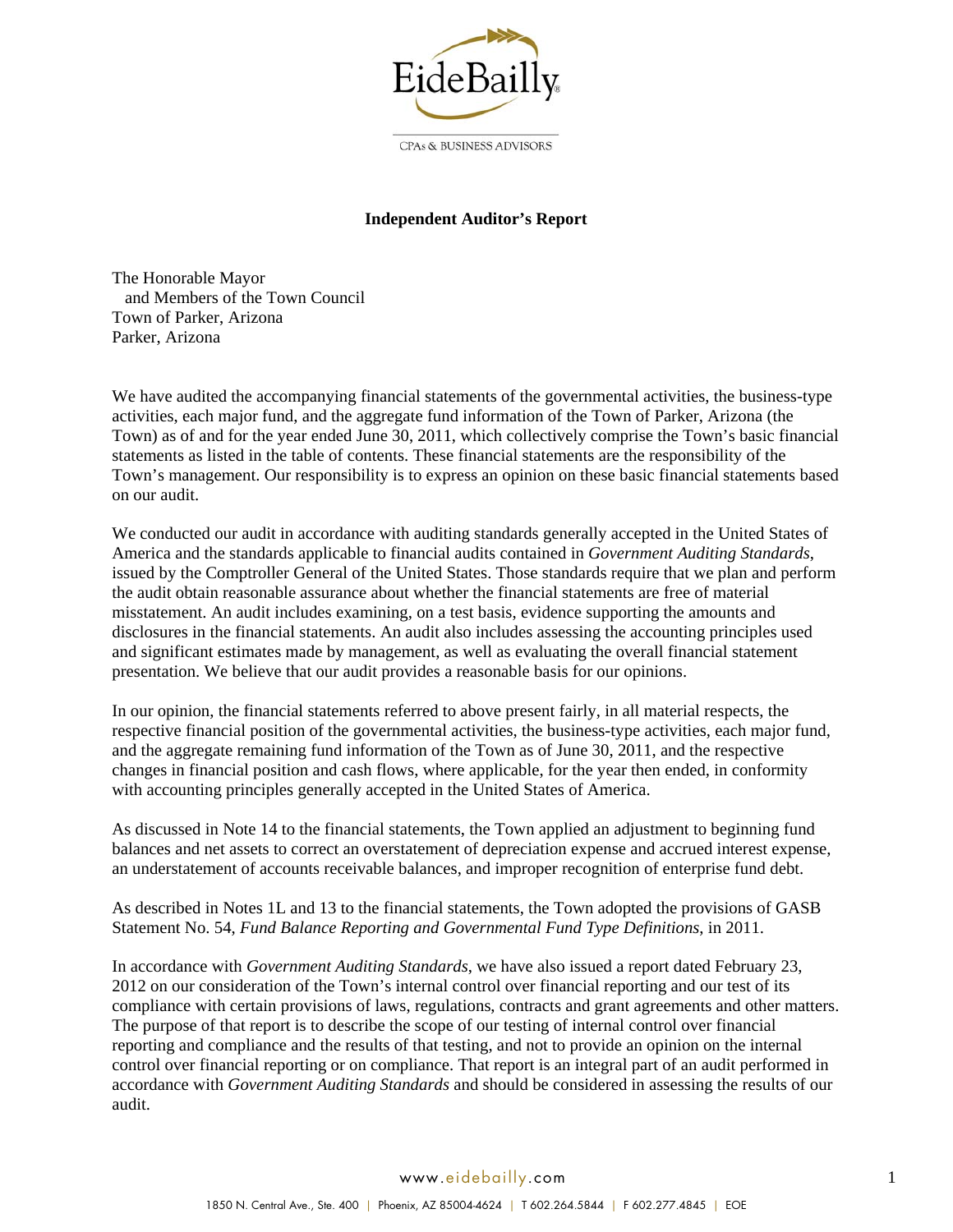Accounting principles generally accepted in the United States of America require that management's discussion and analysis and analysis on pages 3-9, the schedule of funding progress on page 37, and the budgetary schedules on pages 38-40 be presented to supplement the basic financial statements. Such information, although not part of the basic financial statements, is required by the Governmental Accounting Standards Board, who considers it to be an essential part of financial reporting for placing the basic financial statements in an appropriate operational, economic, or historical context. We have applied certain limited procedures to the required supplementary information in accordance with auditing standards generally accepted in the United States of America, which consisted of inquiries of management about the methods of preparing the information and comparing the information for consistency with management's responses to our inquiries, the basic financial statements, and other knowledge we obtained during our audit of the basic financial statements. We do not express an opinion or provide any assurance on the information because the limited procedures do not provide us with sufficient evidence to express an opinion or provide any assurance.

Our audit was conducted for the purpose of forming opinions on the financial statements that collectively comprise the Town of Parker, Arizona's financial statements as a whole. The schedule of expenditures – budget and actual – general fund and combining nonmajor fund financial statements are presented for purposes of additional analysis and are not a required part of the financial statements. The combining nonmajor fund financial statements are the responsibility of management and were derived from and relate directly to the underlying accounting and other records used to prepare the financial statements. The information has been subjected to the auditing procedures applied in the audit of the financial statements and certain additional procedures, including comparing and reconciling such information directly to the underlying accounting and other records used to prepare the financial statements or to the financial statements themselves, and other additional procedures in accordance with auditing standards generally accepted in the United States of America. In our opinion, the information is fairly stated in all material respects in relation to the financial statements as a whole.

Ede Saelly LLP

Phoenix, Arizona February 23, 2012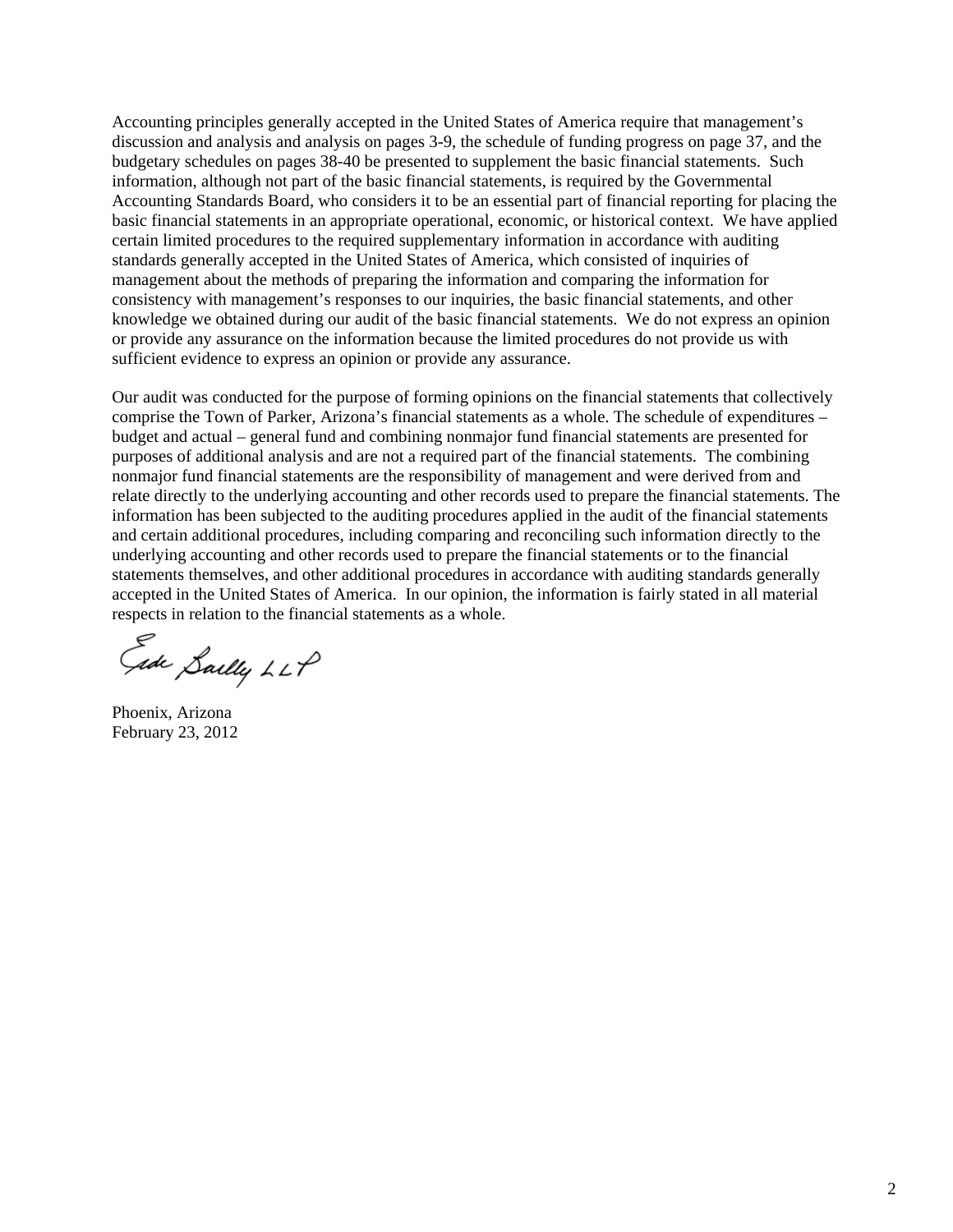#### **Management's Discussion and Analysis**

This discussion and analysis is intended to be an easily readable breakdown of the Town of Parker financial activities based on currently know facts, decisions and conditions. This analysis focuses on current year activities and operations and should be read in combination with the financial statements that follow.

#### **Report Layout**

Besides the Management's Discussion and Analysis, (MD&A), the report consists of government-wide statements, fund financial statements, notes to the financial statements, combining schedules of nonmajor funds and supplementary information.

The first several statements are highly condensed and present a government-wide view of the Town's finances and operations. Within this view, all Town operations are categorized and reported as either governmental or business-type activities. Governmental activities include basic services like public safety, culture and recreation, community services, public works and general governmental administration. Business-type activities are water. The government-wide statements include the Statement of Net Assets and Statement of Activities.

#### **Statement of Net Assets**

The Statement of Net Assets presents the unrestricted assets of governmental and business-type activities. Governmental and Business-type activities reflect capital assets including infrastructure and long-term liabilities. Business-type activities have long reported capital assets and long term liabilities.

Net assets, the difference between assets and liabilities, provide a measure of the Town's financial strength, or financial position. Over time, increases or decreases in net assets are an indicator of whether the financial health is improving or deteriorating. However, it is important to consider other non-financial factors such as changes in the Town's privilege tax or the condition of roads, parks and libraries to accurately assess the overall health of the Town.

#### **Statement of Activities**

The Statement of Activities presents the major program costs and matches major resources with each. To the extent that direct charges and grants do not recover a program's cost, it is paid from general taxes and other resources. The statement simplifies the user's analysis to determine the extent to which programs are self-supporting and/or subsidized by general revenues.

Following the government-wide statements is a section containing fund financial statements. These statements reinforce information in the government-wide financial statements or provide additional information. The Town's major funds are presented in a separate column titled, "Other Governmental Funds". For each major fund, a Budgetary Comparison Statement is presented. Users who want to obtain information on non-major funds can find it in the Combining Schedules of Non-major Funds and/or the Supplemental Information-Budgetary Comparison Schedules of this report.

The MD&A is intended to explain significant changes in the financial position and differences in operations between current and prior years.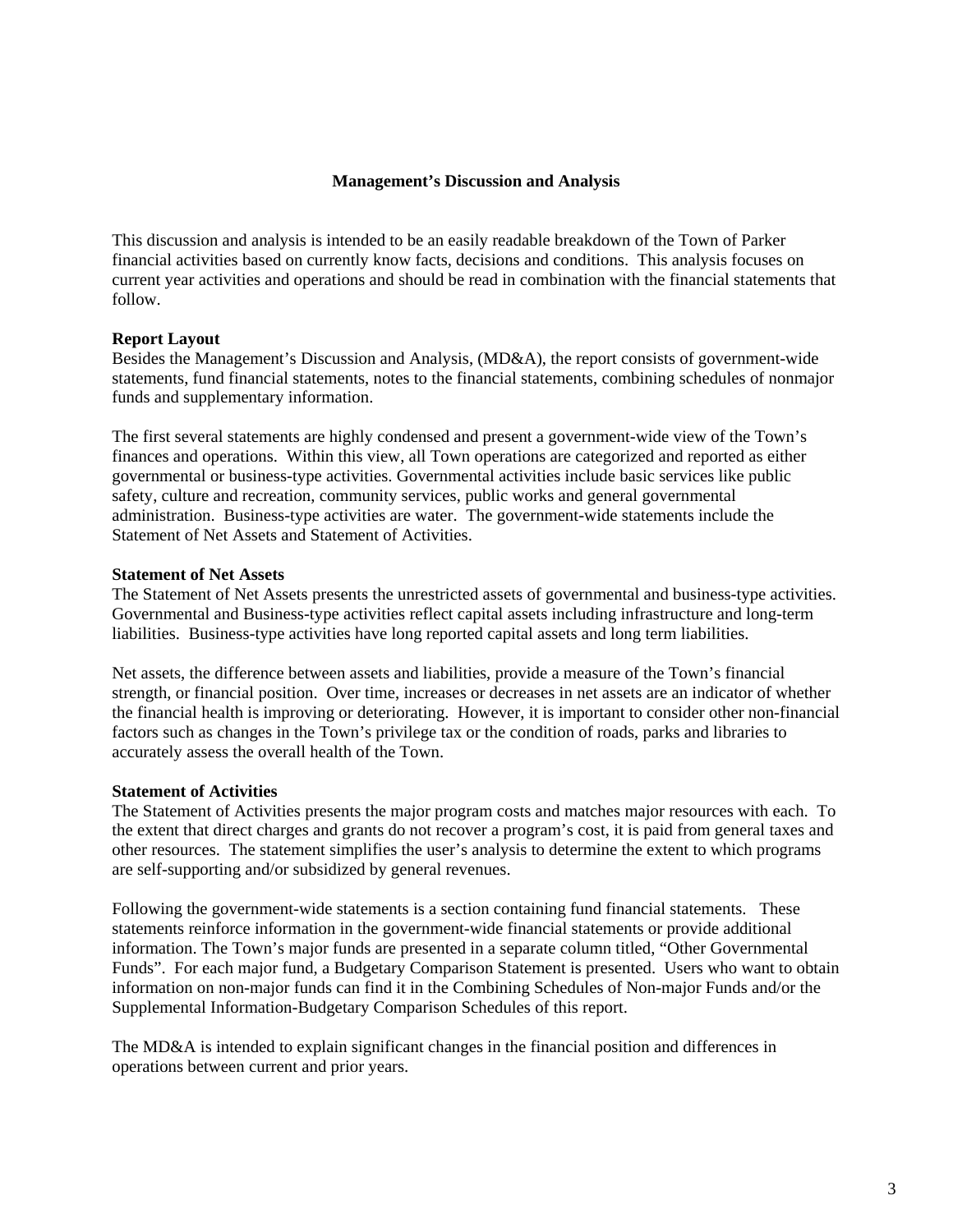### **Town as a Whole**

A condensed version of the Statement of Net Assets as of June 30, 2011 follows:

|                            |                  | Governmental<br><b>Activities</b> |                 | <b>Business-type</b><br><b>Activities</b> | <b>Total</b><br>Government |                  |  |  |  |
|----------------------------|------------------|-----------------------------------|-----------------|-------------------------------------------|----------------------------|------------------|--|--|--|
|                            |                  | <b>Restated</b>                   |                 | <b>Restated</b>                           |                            | <b>Restated</b>  |  |  |  |
|                            | 2011             | 2010                              | 2011            | 2010                                      | 2011                       | 2010             |  |  |  |
| Current and other assets   | \$.<br>5,048,745 | \$<br>4,684,356                   | \$<br>956,615   | \$<br>767,762                             | \$<br>6,005,360            | \$<br>5,452,118  |  |  |  |
| Capital assets             | 4,087,614        | 4,090,694                         | 3,174,352       | 3,334,269                                 | 7,261,966                  | 7,424,963        |  |  |  |
| Total assets               | 9,136,359        | 8,775,050                         | 4,130,967       | 4,102,031                                 | 13,267,326                 | 12,877,081       |  |  |  |
| Other liabilities          | 571,519          | 600,379                           | 41,519          | 42,464                                    | 613,038                    | 642,843          |  |  |  |
| Long-term liabilities      | 1,022,804        | 1,414,846                         | 394,351         | 422,879                                   | 1,417,155                  | 1,837,725        |  |  |  |
| <b>Total liabilities</b>   | 1,594,323        | 2,015,225                         | 435,870         | 465,343                                   | 2,030,193                  | 2,480,568        |  |  |  |
| Net assets:                |                  |                                   |                 |                                           |                            |                  |  |  |  |
| Invested in capital assets |                  |                                   |                 |                                           |                            |                  |  |  |  |
| net of related debt        | 3,135,445        | 2,748,036                         | 2,780,001       | 2,911,390                                 | 5,915,446                  | 5,659,426        |  |  |  |
| Restricted                 | 1,997,334        | 1,765,128                         | 50,000          | 50,000                                    | 2,047,334                  | 1,815,128        |  |  |  |
| Unrestricted               | 2,409,257        | 2,246,661                         | 865,096         | 675,298                                   | 3,274,353                  | 2,921,959        |  |  |  |
| Total net assets           | 7,542,036        | 6,759,825                         | 3,695,097<br>\$ | 3,636,688                                 | 11,237,133<br>\$           | \$<br>10,396,513 |  |  |  |

#### **Statement of Net Assets at June 30, 2011**

During fiscal year 2010-2011 several major events changed the balance of net assets: inclusion of infrastructure and long-term debt, and various capital improvement projects.

The Town's overall financial position has improved during the year as reflected in the increase in net assets above. Additionally the unrestricted net assets of both the governmental and business-type activities amount to \$2.4 million and \$865 thousand respectively. This provides a useful measure of the Town's net assets available for spending at the end of the fiscal year.

There are restrictions of \$3.1 million in restricted net assets of governmental type activities. There are restrictions of \$50 thousand in restricted net assets of business-type activities. The restrictions represent legal or contractual obligations on how the assets may be expended. Within the governmental activities category are taxes and other collections limited to specific transportation construction projects and the repayment of debt. Within the business type activities are debt service reserves.

### **Governmental Activities**

Addition of Infrastructure: By far the largest change was the inclusion of general government capital assets and infrastructure (land, road and bridge improvements, streets, etc.).

Infrastructure and other improvements total approximately \$6 million. The non-land portion of improvements, are now depreciated and the accumulated depreciation at year-end is \$2.8 million. The net value of the assets is \$4.1 million. Long term debt totaling \$1 million is now included in the governmental activities. The addition of infrastructure overshadowed the current year activities.

#### **Business –type Activities**

Infrastructure and other improvements total approximately \$5.4 million. The non-land portion of improvements, are depreciated and the net value is \$3.1 million.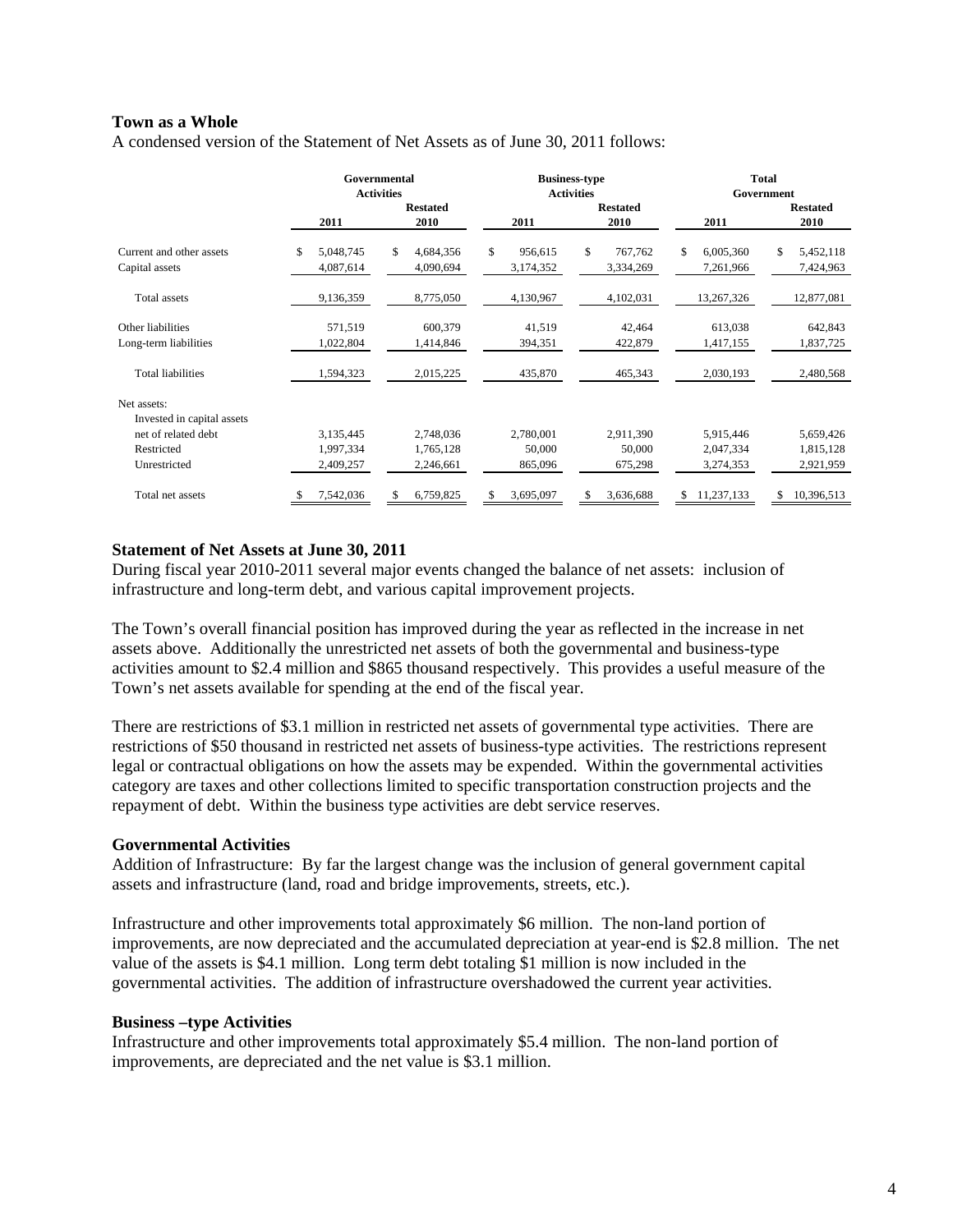#### **Statement of Activities for the Year Ended June 30, 2011**

A summary of the statement of activities follows:

#### **Change in Net Assets**

|                                 |               | Governmental<br><b>Activities</b> |               | <b>Business-type</b><br><b>Activities</b> | <b>Total</b><br>Government |                 |  |  |
|---------------------------------|---------------|-----------------------------------|---------------|-------------------------------------------|----------------------------|-----------------|--|--|
|                                 |               | <b>Restated</b>                   |               | <b>Restated</b>                           |                            | <b>Restated</b> |  |  |
|                                 | 2011          | 2010                              | 2011          | 2010                                      | 2011                       | 2010            |  |  |
| Program revenues                |               |                                   |               |                                           |                            |                 |  |  |
| Charges for services            | \$<br>259,897 | \$<br>326,655                     | \$<br>653,692 | \$<br>612,049                             | \$<br>913,589              | \$<br>938,704   |  |  |
| Grants and contributions        | 993,605       | 1,011,630                         |               |                                           | 993,605                    | 1,011,630       |  |  |
| <b>Total Program Revenues</b>   | 1,253,502     | 1,338,285                         | 653,692       | 612,049                                   | 1,907,194                  | 1,950,334       |  |  |
| General revenues                |               |                                   |               |                                           |                            |                 |  |  |
| Taxes                           | 1,265,730     | 1,170,063                         |               |                                           | 1,265,730                  | 1,170,063       |  |  |
| Intergovernmental               | 1,873,021     | 1,927,343                         |               |                                           | 1,873,021                  | 1,927,343       |  |  |
| Interest                        | 10,499        | 11,903                            |               |                                           | 10,499                     | 11,903          |  |  |
| Miscellaneous                   | 54,945        | 71,327                            | 13,376        | 14,012                                    | 68,321                     | 85,339          |  |  |
| <b>Total General Revenues</b>   | 3,204,195     | 3,180,636                         | 13,376        | 14,012                                    | 3,217,571                  | 3,194,648       |  |  |
| <b>Total Revenues</b>           | 4,457,697     | 4,518,921                         | 667.068       | 626.061                                   | 5,124,765                  | 5,144,982       |  |  |
| Expenses                        |               |                                   |               |                                           |                            |                 |  |  |
| <b>General Government</b>       | 752,014       | 776,875                           |               |                                           | 752,014                    | 776,875         |  |  |
| Public safety                   | 1,214,223     | 1,231,421                         |               |                                           | 1,214,223                  | 1,231,421       |  |  |
| Public works                    | 739,728       | 668,928                           |               |                                           | 739,728                    | 668,928         |  |  |
| Culture and recreation          | 918,262       | 1,112,206                         |               |                                           | 918,262                    | 1,112,206       |  |  |
| Interest on long-term debt      | 32,954        | 44,544                            |               |                                           | 32,954                     | 44,544          |  |  |
| Contingencies                   | 18,305        | 11,286                            |               |                                           | 18,305                     | 11,286          |  |  |
| Water                           |               |                                   | 608.659       | 636,928                                   | 608,659                    | 636,928         |  |  |
|                                 | 3,675,486     | 3,845,260                         | 608,659       | 636,928                                   | 4,284,145                  | 4,482,188       |  |  |
| Changes in net assets           | 782,211       | 673,661                           | 58,409        | (10, 867)                                 | 840,620                    | 662,794         |  |  |
| Beginning net assets - restated | 6,759,825     | 6,086,164                         | 3,636,688     | 3,647,555                                 | 10,396,513                 | 9,733,719       |  |  |
| Ending net assets               | 7.542.036     | 6,759,825                         | 3,695,097     | 3.636.688                                 | 11,237,133                 | 10,396,513      |  |  |

#### **Government Activities**

The cost of all governmental activities this year was \$3.7 million. \$260 thousand of this cost was paid for by those who directly benefited from or contributed to the programs. \$993 thousand was subsidized by grants received from other governmental organizations for both capital and operating activities, and \$1.3 million was financed through general Town taxes. Other governmental revenues, including intergovernmental aid and interest amounted to \$2.0 million.

The Town's governmental functions include the following: general government, culture and recreation, public safety and public works. Each function's net cost, (total cost less revenues generated by the activities) is presented below. The new cost reflects the extent to which the Town's general taxes support each of the Governmental functions.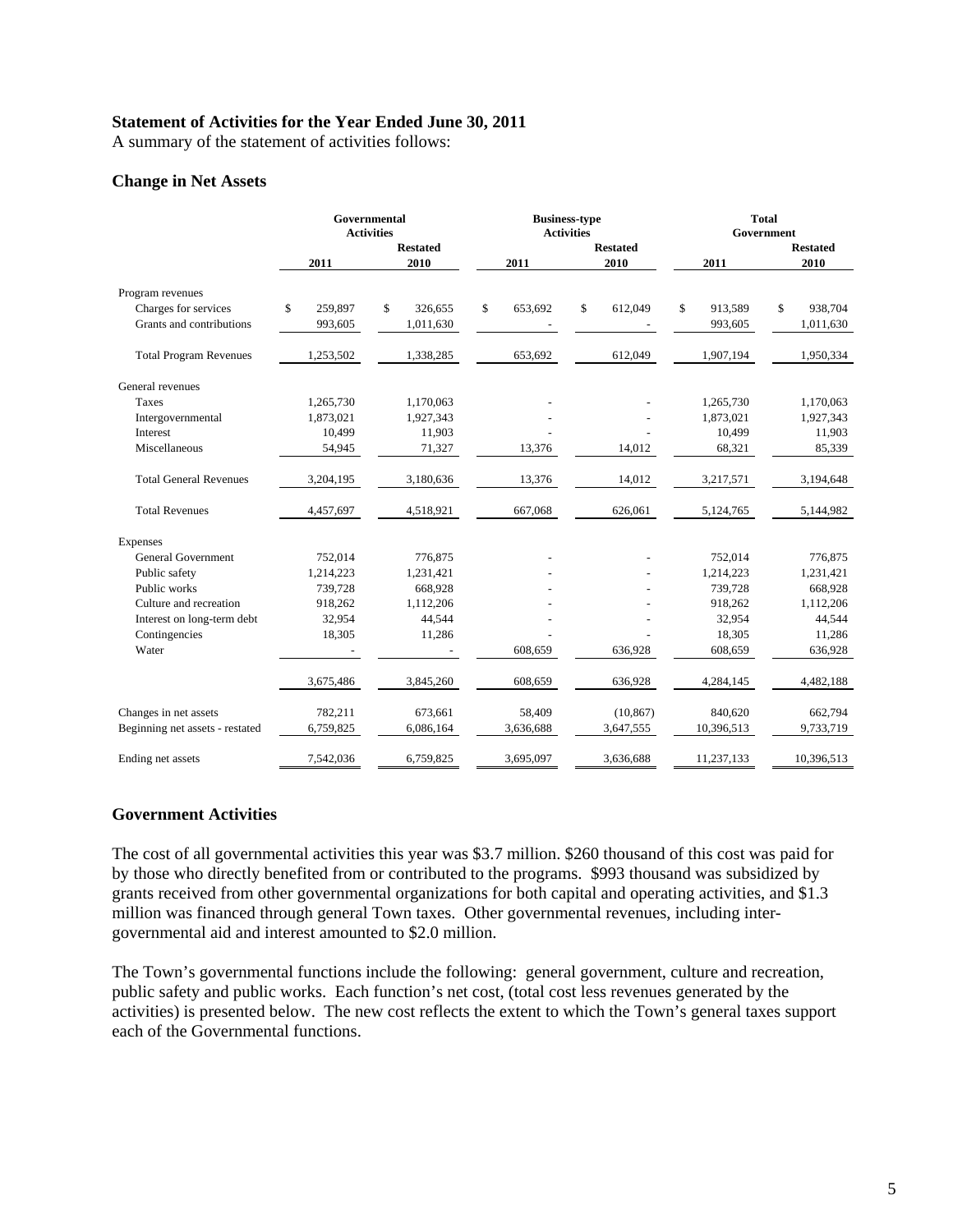# **Governmental Activities**

|                        |      | <b>Total Cost of Services</b> |                 |           | <b>Net Cost of Services</b> |           |                 |             |  |  |
|------------------------|------|-------------------------------|-----------------|-----------|-----------------------------|-----------|-----------------|-------------|--|--|
|                        |      |                               | <b>Restated</b> |           |                             |           | <b>Restated</b> |             |  |  |
|                        | 2011 |                               |                 | 2010      |                             | 2011      |                 | <b>2010</b> |  |  |
| General Government     | \$   | 752,014                       | \$              | 776,875   | \$                          | 605,938   | \$              | 546,443     |  |  |
| Public safety          |      | 1,214,223                     |                 | 1,231,421 |                             | 802,503   |                 | 939,844     |  |  |
| Public works           |      | 739,728                       |                 | 668,928   |                             | 620,174   |                 | 584,409     |  |  |
| Culture and recreation |      | 918,262                       |                 | 1,112,206 |                             | 342,110   |                 | 380,449     |  |  |
| Contingencies          |      | 18,305                        |                 | 11,286    |                             | 18,305    |                 | 18,305      |  |  |
| Interest               |      | 32,954                        |                 | 44,544    |                             | 32,954    |                 | 32,954      |  |  |
| Total                  |      | 3,675,486                     |                 | 3,845,260 | S.                          | 2,421,984 | S               | 2,502,404   |  |  |

### *Business-type Activities*

The cost of providing all business-type activities this year was \$609 thousand. All of this cost was paid by users.

The Town's business-type programs include water. The program's net cost (total cost, less revenues generated by the activities is presented below. The new cost reflects the extent to which general businesstype revenues support each of the business type programs

#### **Business-type Activities**

|       | <b>Total Cost of Services</b> |         |                 |         |    | <b>Net Cost of Services</b> |                 |  |  |
|-------|-------------------------------|---------|-----------------|---------|----|-----------------------------|-----------------|--|--|
|       |                               |         | <b>Restated</b> |         |    |                             | <b>Restated</b> |  |  |
|       |                               | 2011    |                 | 2010    |    | 2011                        | 2010            |  |  |
|       |                               |         |                 |         |    |                             |                 |  |  |
| Water | \$                            | 608,659 |                 | 636,928 | \$ | (45,033)                    | \$<br>24,879    |  |  |

#### **Capital Assets and Debt Administration**

#### Capital Assets

As of June 30, 2011 the Town had invested \$7.1 million in capital assets as reflected in the following table. Of the total additions reflected below, \$639 thousand represent current year infrastructure additions.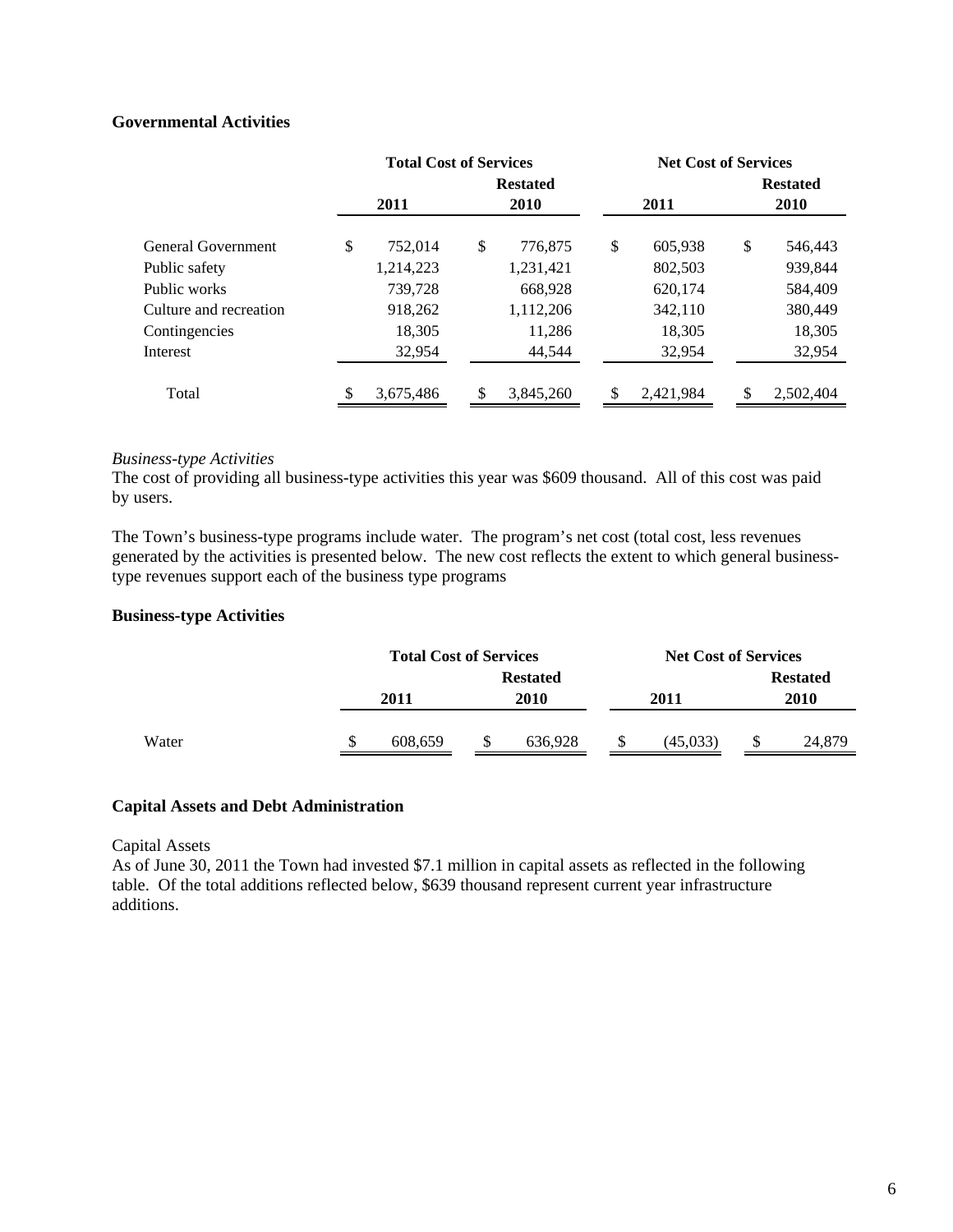The following table reconciles the changes in capital assets.

|                                       | Governmental<br><b>Activities</b> | <b>Business</b><br><b>Activities</b> | <b>Total</b>    |  |  |
|---------------------------------------|-----------------------------------|--------------------------------------|-----------------|--|--|
| Beginning Balance - restated          | \$<br>4,090,694                   | \$<br>3,334,269                      | \$<br>7,424,963 |  |  |
| <b>Additions</b><br><b>Deductions</b> | 280,793                           |                                      | 280,793         |  |  |
| Depreciation                          | (283, 873)                        | (159, 917)                           | (443,790)       |  |  |
| <b>Ending Balance</b>                 | \$<br>4,087,614                   | S<br>3,174,352                       | 7,261,966       |  |  |

Additional information of the Town of Parker capital assets can be found in the notes to the financial statements.

#### *Debt Administration*

As of year-end, the Town had \$1.4 million in debt outstanding compared to \$1.8 million last year. The additions of \$82 thousand in debt to the Governmental Activities resulted from compensated absences for the Town of Parker.

|                                 | Governmental<br><b>Activities</b> | <b>Business</b><br><b>Activities</b> | <b>Total</b>        |  |  |
|---------------------------------|-----------------------------------|--------------------------------------|---------------------|--|--|
| Beginning Balance - restated    | \$<br>1,414,846                   | \$<br>422,879                        | \$<br>1,837,725     |  |  |
| <b>Additions</b><br>Retirements | 81,518<br>(473, 560)              | (28,528)                             | 81,518<br>(502,088) |  |  |
| <b>Ending Balance</b>           | \$<br>1,022,804                   | \$<br>394,351                        | \$<br>1,417,155     |  |  |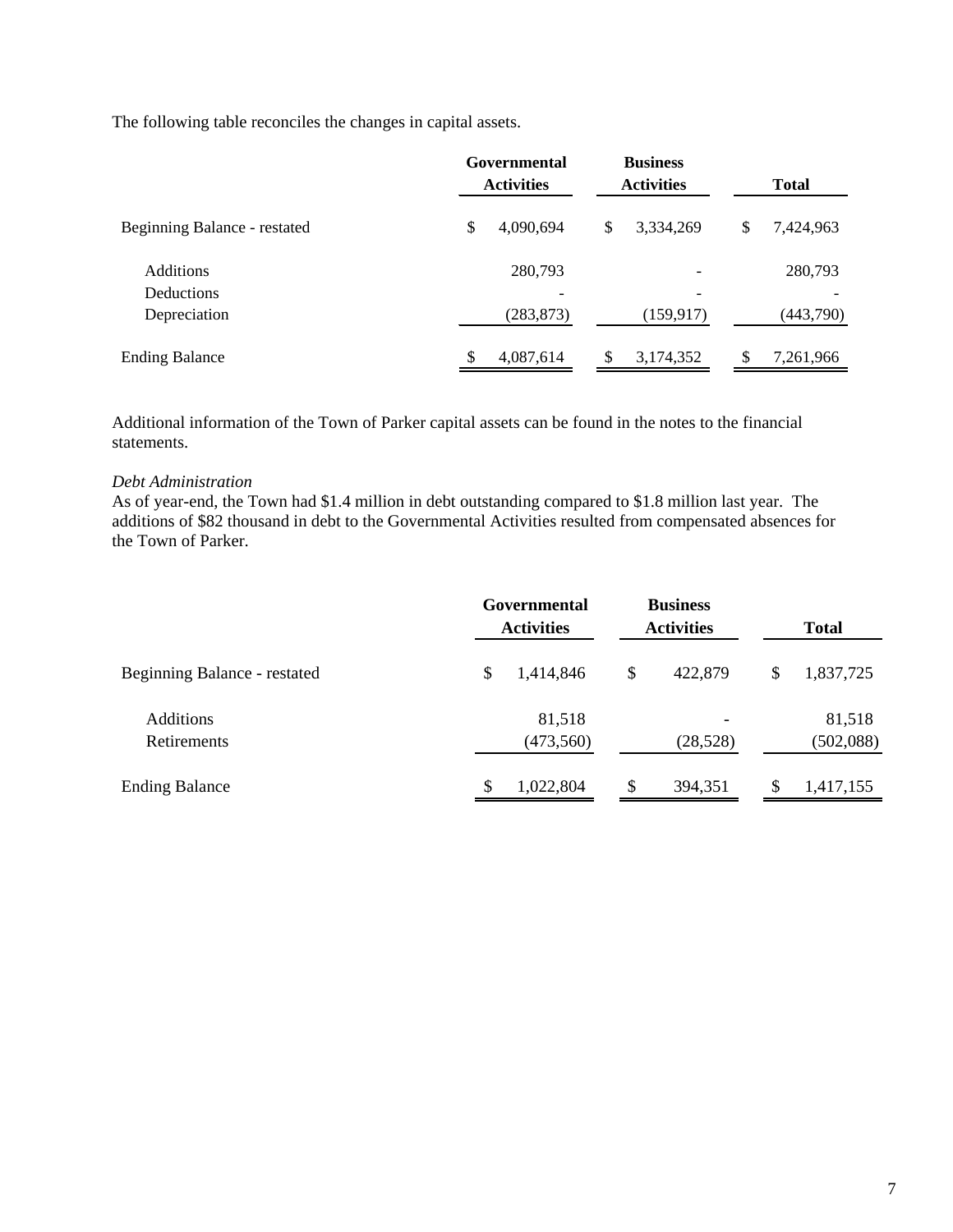| Governmental:                                                       | 2011                               | 2010<br><b>Restated</b>            |
|---------------------------------------------------------------------|------------------------------------|------------------------------------|
| <b>HURF</b> Revenue bonds<br>GADA loans payable<br>Premium on bonds | \$<br>375,000<br>565,000<br>12,169 | \$<br>735,000<br>590,000<br>17,659 |
| Other debt                                                          | 70,635<br>1,022,804                | 72,187<br>1,414,846                |
| <b>Business-type:</b>                                               |                                    |                                    |
| USDA loan payable                                                   | 394,351                            | 422,879                            |
| <b>Total Debt</b>                                                   | \$<br>1,417,155                    | 1,837,725<br>\$                    |

Additional information on the Town of Parker long-term debt can be found in the notes to the financial statements.

#### **Economic Factors**

#### **Governmental Funds**

The Town relies heavily on state shared revenues and local sales tax. During the year 97% of the general revenues were derived from state shared revenues and local sales tax. The retail picture has not provided sufficient privilege tax revenues to sustain the operational costs of general government. The retail picture will depend upon future development of housing, commercial and industrial business within the community.

The Town's share of state-shared revenues is being carefully watched over the next few years.

The overall decline in the state's economy has lead to further reductions in state shared revenues. This has created a need to evaluate all of the Town's programs and services. Increases in some programming and user fees have been implemented.

#### **Next Year's Budget and Rates**

The 2011-2012 fiscal year budgets have increased by about 1.4% over last year.

The 2011-2012 fiscal year general fund budget has remained the same as last year.

The 2011-2012 Capital Budgets for next year was limited to the following projects:

Highway User Fund for \$195 thousand for New Vehicles, Equipment and Infrastructure Improvements.

Water Fund for \$46 thousand for Infrastructure Improvements and Equipment

Grant Funds for \$1.1 million for Infrastructure Improvements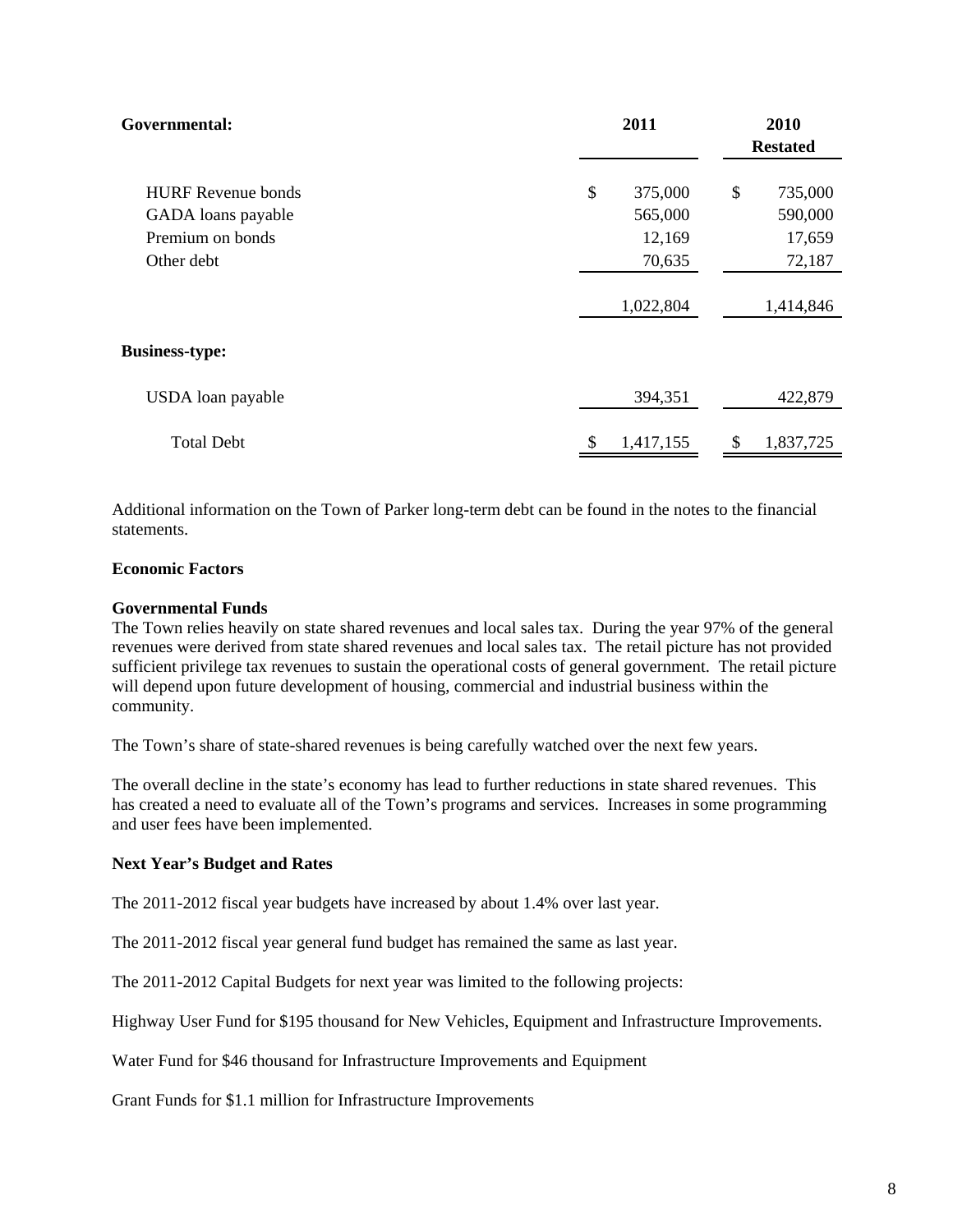General Fund for \$87 thousand –Basic maintenance to Town Hall, the Library, the Senior Center, vehicles for the Police Department and Various Equipment

#### **Financial Contact**

The Town's financial statements are designed to present users (citizens, taxpayers, investors, customers and creditors) with general overview of the Town's finances and to demonstrate the Town's accountability. If you have questions about the report or need additional financial information, please contact the Town's Finance Director at 1314 11th Street, Parker, AZ 85344.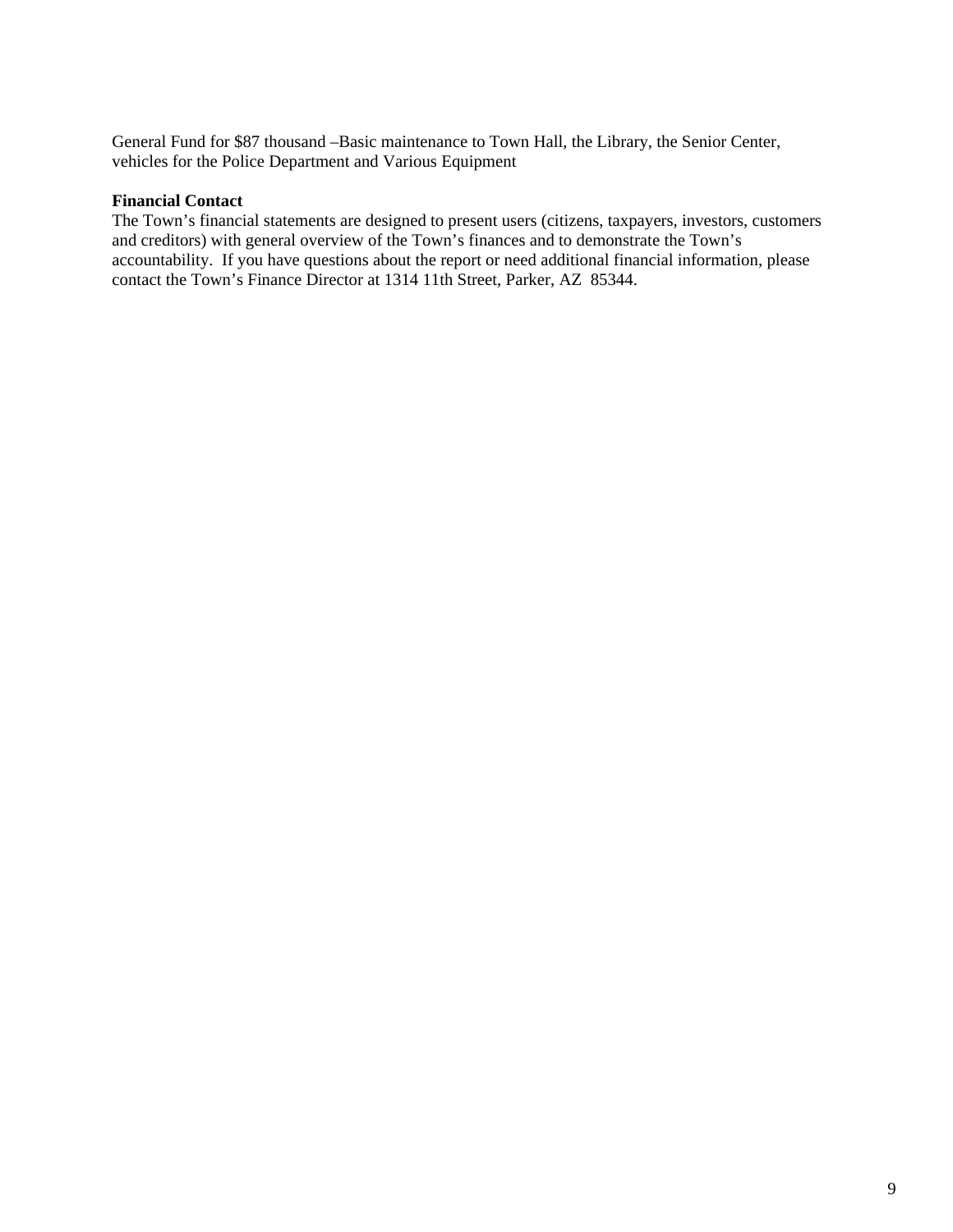|                                                                    | Primary Government |                      |                            |  |  |  |  |
|--------------------------------------------------------------------|--------------------|----------------------|----------------------------|--|--|--|--|
|                                                                    | Governmental       | <b>Business-Type</b> |                            |  |  |  |  |
|                                                                    | Activities         | Activities           | Total                      |  |  |  |  |
| Assets                                                             |                    |                      |                            |  |  |  |  |
| Cash and investments                                               | \$<br>4,233,199    | \$                   | 758,891<br>\$<br>4,992,090 |  |  |  |  |
| Cash held by trustee                                               | 404,221            |                      | 404,221                    |  |  |  |  |
| Receivables, (net of allowances)                                   |                    |                      |                            |  |  |  |  |
| Accounts                                                           |                    |                      | 62,685<br>62,685           |  |  |  |  |
|                                                                    | 411,325            |                      | 411,325                    |  |  |  |  |
| Due from other governments                                         |                    |                      | 54,039<br>54,039           |  |  |  |  |
| Inventory of supplies, at cost<br>Restricted cash and investments: |                    |                      |                            |  |  |  |  |
|                                                                    |                    |                      |                            |  |  |  |  |
| Customer deposits                                                  |                    |                      | 23,000<br>23,000           |  |  |  |  |
| Capital replacement                                                |                    |                      | 58,000<br>58,000           |  |  |  |  |
| Non-depreciable capital assets                                     | 881,525            |                      | 42,314<br>923,839          |  |  |  |  |
| Depreciable capital assets                                         | 6,040,298          | 5,376,821            | 11,417,119                 |  |  |  |  |
| Accumulated depreciation                                           | (2,834,209)        | (2, 244, 783)        | (5,078,992)                |  |  |  |  |
| <b>Total assets</b>                                                | 9,136,359          | 4,130,967            | 13,267,326                 |  |  |  |  |
| Liabilities                                                        |                    |                      |                            |  |  |  |  |
| <b>Current liabilities</b>                                         |                    |                      |                            |  |  |  |  |
| Accounts payable                                                   |                    | 74,794               | 13,111<br>87,905           |  |  |  |  |
| Accrued payroll and related taxes                                  |                    | 74,052               | 3,105<br>77,157            |  |  |  |  |
| Interest payable                                                   |                    | 19,221               | 19,221                     |  |  |  |  |
| Matured bonds payable                                              | 385,000            |                      | 385,000                    |  |  |  |  |
| Liabilities payable from restricted assets                         |                    |                      |                            |  |  |  |  |
| Customer deposits                                                  |                    | 18,452               | 25,303<br>43,755           |  |  |  |  |
| Noncurrent liabilities                                             |                    |                      |                            |  |  |  |  |
| Due within one year                                                | 476,455            |                      | 30,025<br>506,480          |  |  |  |  |
| Due in more than one year                                          | 546,349            |                      | 364,326<br>910,675         |  |  |  |  |
|                                                                    |                    |                      |                            |  |  |  |  |
| <b>Total liabilities</b>                                           | 1,594,323          |                      | 2,030,193<br>435,870       |  |  |  |  |
| <b>Net Assets</b>                                                  |                    |                      |                            |  |  |  |  |
| Invested in capital assets, net of related debt                    | 3,135,445          | 2,780,001            | 5,915,446                  |  |  |  |  |
| Restricted                                                         | 1,997,334          |                      | 2,047,334<br>50,000        |  |  |  |  |
| Unrestricted                                                       | 2,409,257          |                      | 3,274,353<br>865,096       |  |  |  |  |
|                                                                    |                    |                      |                            |  |  |  |  |
| Total net assets                                                   | \$<br>7,542,036    | \$<br>3,695,097      | \$<br>11,237,133           |  |  |  |  |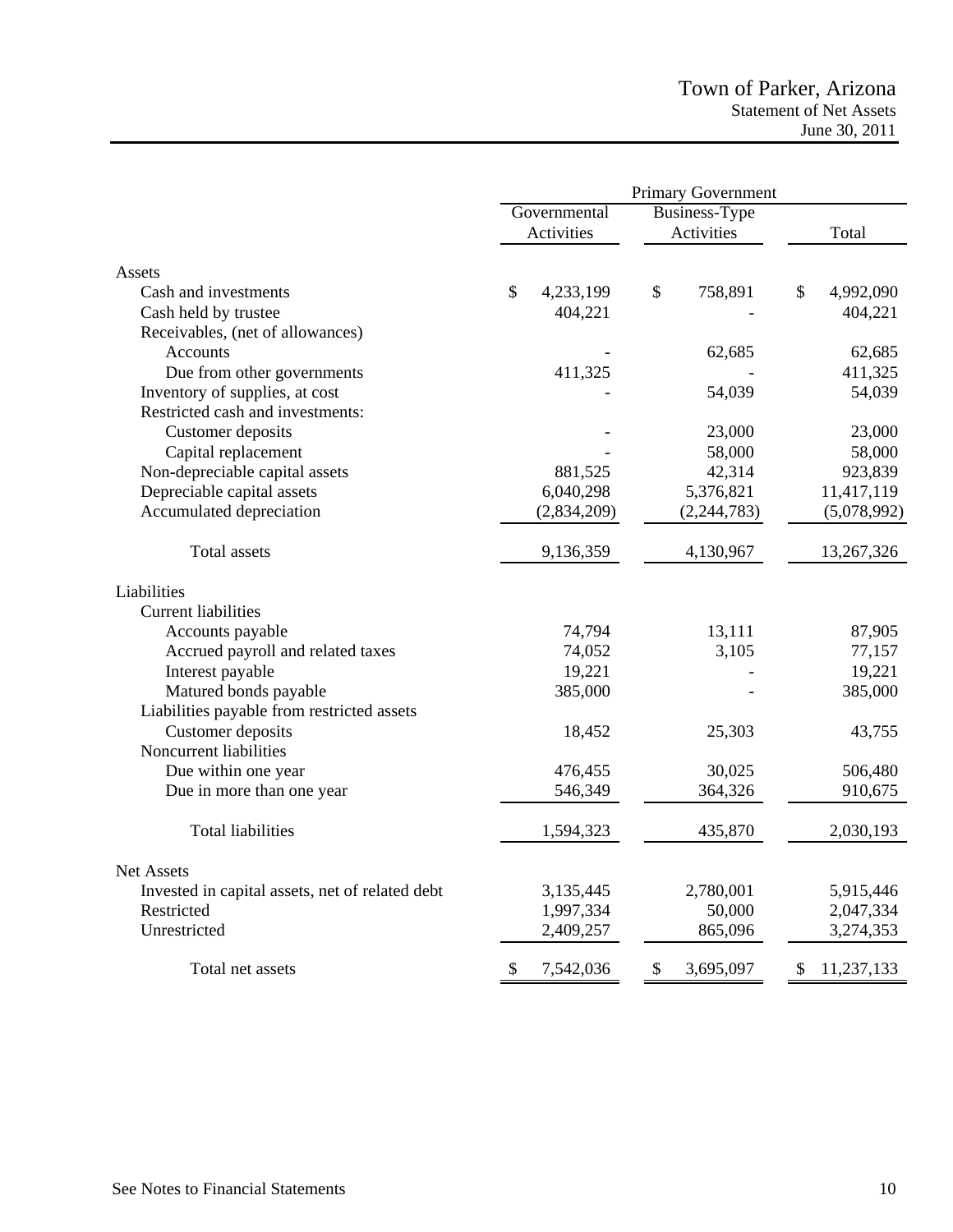|                                                                                                                                       |                                                                                                              |                                                        | Program Revenues                                                |                                     | Net (Expense) Revenue and<br>Changes in Net Assets                                                  |                             |                                                                                                    |  |  |
|---------------------------------------------------------------------------------------------------------------------------------------|--------------------------------------------------------------------------------------------------------------|--------------------------------------------------------|-----------------------------------------------------------------|-------------------------------------|-----------------------------------------------------------------------------------------------------|-----------------------------|----------------------------------------------------------------------------------------------------|--|--|
|                                                                                                                                       |                                                                                                              |                                                        | Operating                                                       | Capital                             |                                                                                                     | Primary Government          |                                                                                                    |  |  |
| <b>Functions/Programs</b><br>Primary Government                                                                                       | Expenses                                                                                                     | Charges for<br>Services                                | Grants and<br>Contributions                                     | Grants and<br>Contributions         | Governmental<br>Activities                                                                          | Business-type<br>Activities | Total                                                                                              |  |  |
| Governmental activities<br>General government<br>Public safety<br>Public works<br>Culture and recreation<br>Contingencies<br>Interest | S<br>752,014<br>1,214,223<br>739,728<br>918,262<br>18,305<br>32,954<br>3,675,486                             | \$<br>30,796<br>109,618<br>116,835<br>2,648<br>259,897 | $\mathbb{S}$<br>4,304<br>169,011<br>2,719<br>573,504<br>749,538 | \$<br>110,976<br>133,091<br>244,067 | \$<br>(605, 938)<br>(802, 503)<br>(620, 174)<br>(342, 110)<br>(18, 305)<br>(32, 954)<br>(2,421,984) | \$                          | \$<br>(605,938)<br>(802, 503)<br>(620, 174)<br>(342, 110)<br>(18, 305)<br>(32, 954)<br>(2,421,984) |  |  |
| Business-type activities<br>Utility enterprise fund                                                                                   | 608,659                                                                                                      | 653,692                                                |                                                                 |                                     |                                                                                                     | 45,033                      | 45,033                                                                                             |  |  |
| Total primary government                                                                                                              | 4,284,145<br>S                                                                                               | \$<br>913,589                                          | 749,538<br>S                                                    | \$<br>244,067                       | (2,421,984)                                                                                         | 45,033                      | (2,376,951)                                                                                        |  |  |
|                                                                                                                                       | General revenues<br>Taxes<br>State shared taxes<br>Gas and auto taxes<br>Investment earnings<br>Other income |                                                        |                                                                 |                                     | 1,265,730<br>568,873<br>1,304,148<br>10,499<br>54,945                                               | 13,376                      | 1,265,730<br>568,873<br>1,304,148<br>10,499<br>68,321                                              |  |  |
|                                                                                                                                       |                                                                                                              | Total general revenues and transfers                   |                                                                 |                                     | 3,204,195                                                                                           | 13,376                      | 3,217,571                                                                                          |  |  |
|                                                                                                                                       | Increase in net assets                                                                                       |                                                        |                                                                 |                                     | 782,211                                                                                             | 58,409                      | 840,620                                                                                            |  |  |
|                                                                                                                                       | Net assets - beginning of year                                                                               | Prior period restatement - Note 14                     |                                                                 |                                     | 6,174,209<br>585,616                                                                                | 4,059,567<br>(422, 879)     | 10,233,776<br>162,737                                                                              |  |  |
|                                                                                                                                       |                                                                                                              | Net assets - beginning of year Restated                |                                                                 |                                     | 6,759,825                                                                                           | 3,636,688                   | 10,396,513                                                                                         |  |  |
|                                                                                                                                       | Net assets - end of year                                                                                     |                                                        |                                                                 |                                     | 7,542,036<br>\$                                                                                     | 3,695,097<br>\$             | \$11,237,133                                                                                       |  |  |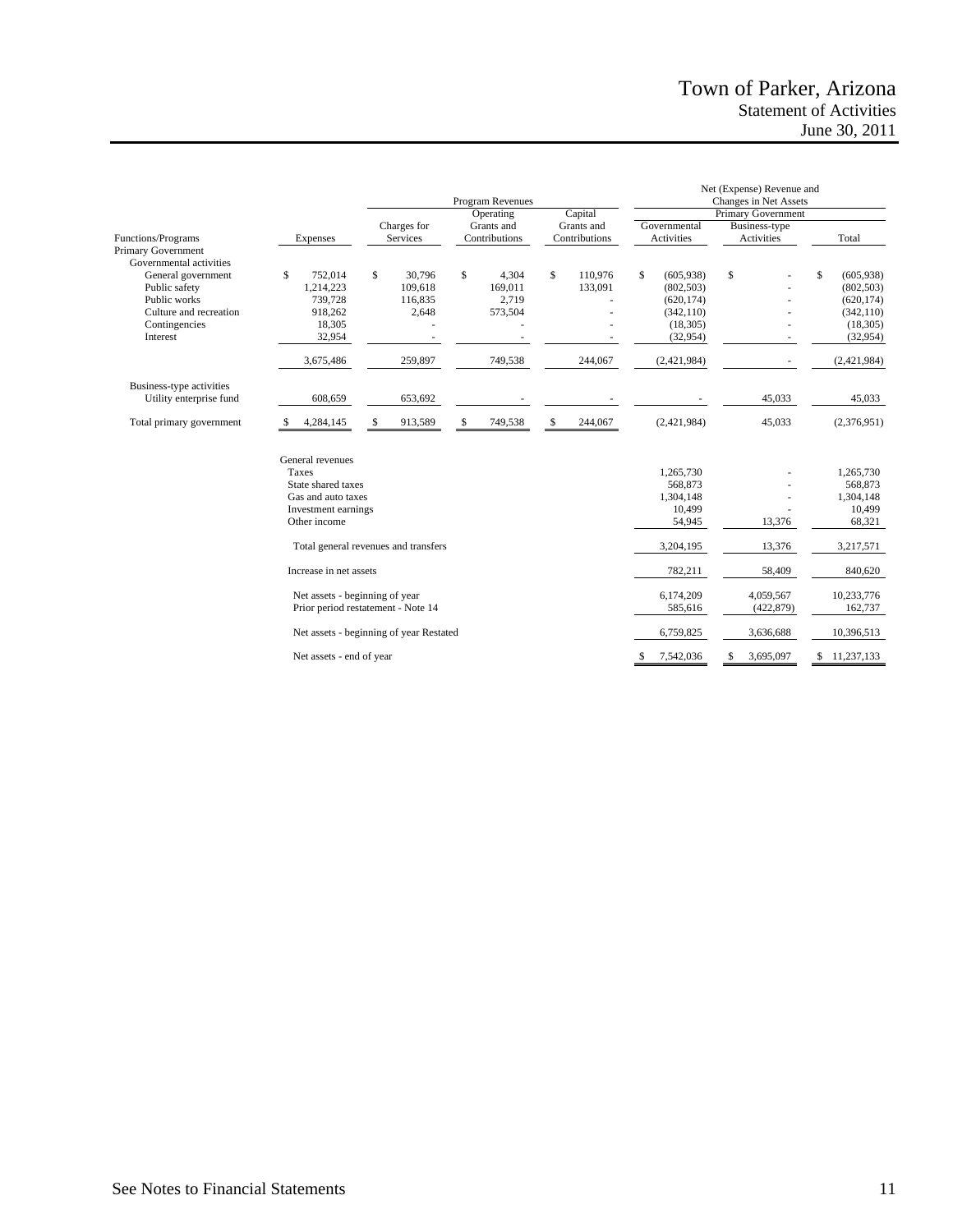# Town of Parker, Arizona Balance Sheet - Governmental Funds June 30, 2011

|                                                                                                 |    | General<br>Fund      |     | <b>Highway Users</b><br>Revenue<br>Fund | Impact<br>Fees |    | Debt Service<br>Fund |     | Other<br>Governmental<br>Funds |              | Total<br>Governmental<br>Funds        |
|-------------------------------------------------------------------------------------------------|----|----------------------|-----|-----------------------------------------|----------------|----|----------------------|-----|--------------------------------|--------------|---------------------------------------|
| Assets<br>Cash and investments<br>Cash held by fiscal agent<br>Receivables                      | \$ | 1,983,046            | \$  | 1,458,001                               | \$<br>3,403    | \$ | 404,221              | S   | 788,749                        | \$           | 4,233,199<br>404,221                  |
| Due from other governments<br>Due from other funds                                              |    | 129,580<br>363,382   |     | 90,645                                  |                |    |                      |     | 191,100                        |              | 411,325<br>363,382                    |
| <b>Total</b> assets                                                                             |    | 2,476,008            | S   | 1,548,646                               | \$<br>3,403    | \$ | 404,221              | S   | 979,849                        | \$           | 5,412,127                             |
| Liabilities and Fund Balances                                                                   |    |                      |     |                                         |                |    |                      |     |                                |              |                                       |
| Liabilities                                                                                     |    |                      |     |                                         |                |    |                      |     |                                |              |                                       |
| Accounts payable<br>Accrued payroll and related taxes<br>Accrued interest<br>Due to other funds | \$ | 51,673<br>64,329     | \$. | 14,063<br>3,479                         | \$<br>238,290  | \$ | 19,221               | \$. | 9,058<br>6,244<br>125,092      | $\mathbb{S}$ | 74,794<br>74,052<br>19,221<br>363,382 |
| Payables from restricted assets<br>Customer deposits<br>Bonds payable                           |    | 18,452               |     |                                         |                |    | 385,000              |     |                                |              | 18,452<br>385,000                     |
| <b>Total liabilities</b>                                                                        |    | 134,454              |     | 17,542                                  | 238,290        |    | 404,221              |     | 140,394                        |              | 934,901                               |
| <b>Fund Balances</b>                                                                            |    |                      |     |                                         |                |    |                      |     |                                |              |                                       |
| Restricted                                                                                      |    | 60,300               |     | 1,531,104                               |                |    |                      |     | 405,930                        |              | 1,997,334                             |
| Committed<br>Assigned<br>Unassigned                                                             |    | 616,000<br>1,665,254 |     |                                         | (234, 887)     |    |                      |     | 433,525                        |              | 1,049,525<br>1,430,367                |
| Total fund balances (deficit)                                                                   |    | 2,341,554            |     | 1,531,104                               | (234, 887)     |    |                      |     | 839,455                        |              | 4,477,226                             |
| Total liabilities and fund balances                                                             | S  | 2,476,008            | S   | 1,548,646                               | \$<br>3,403    | S  | 404,221              | S   | 979,849                        |              | 5,412,127                             |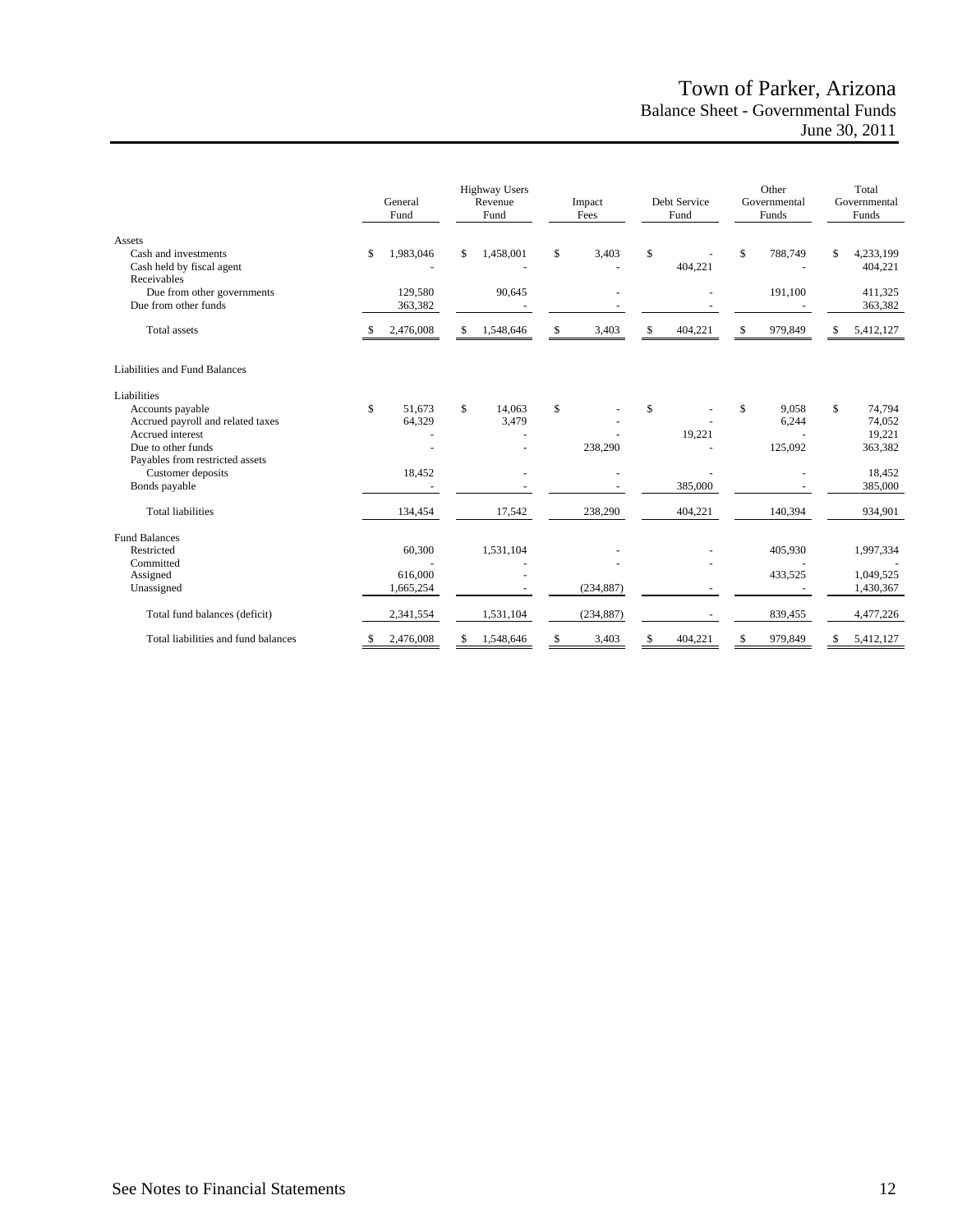| Amounts reported for governmental activities in the statement of net assets are<br>different because:                       |                 |
|-----------------------------------------------------------------------------------------------------------------------------|-----------------|
| Total Governmental Funds fund balance                                                                                       | \$<br>4.477.226 |
| Capital assets used in governmental activities are not financial resources and,<br>therefore, are not reported in the funds | 4,087,614       |
| Long-term liabilities are not due and payable in the current period, and therefore,<br>are not reported in the funds        | (1,022,804)     |
| Government activities net assets                                                                                            | 7,542,036       |
|                                                                                                                             |                 |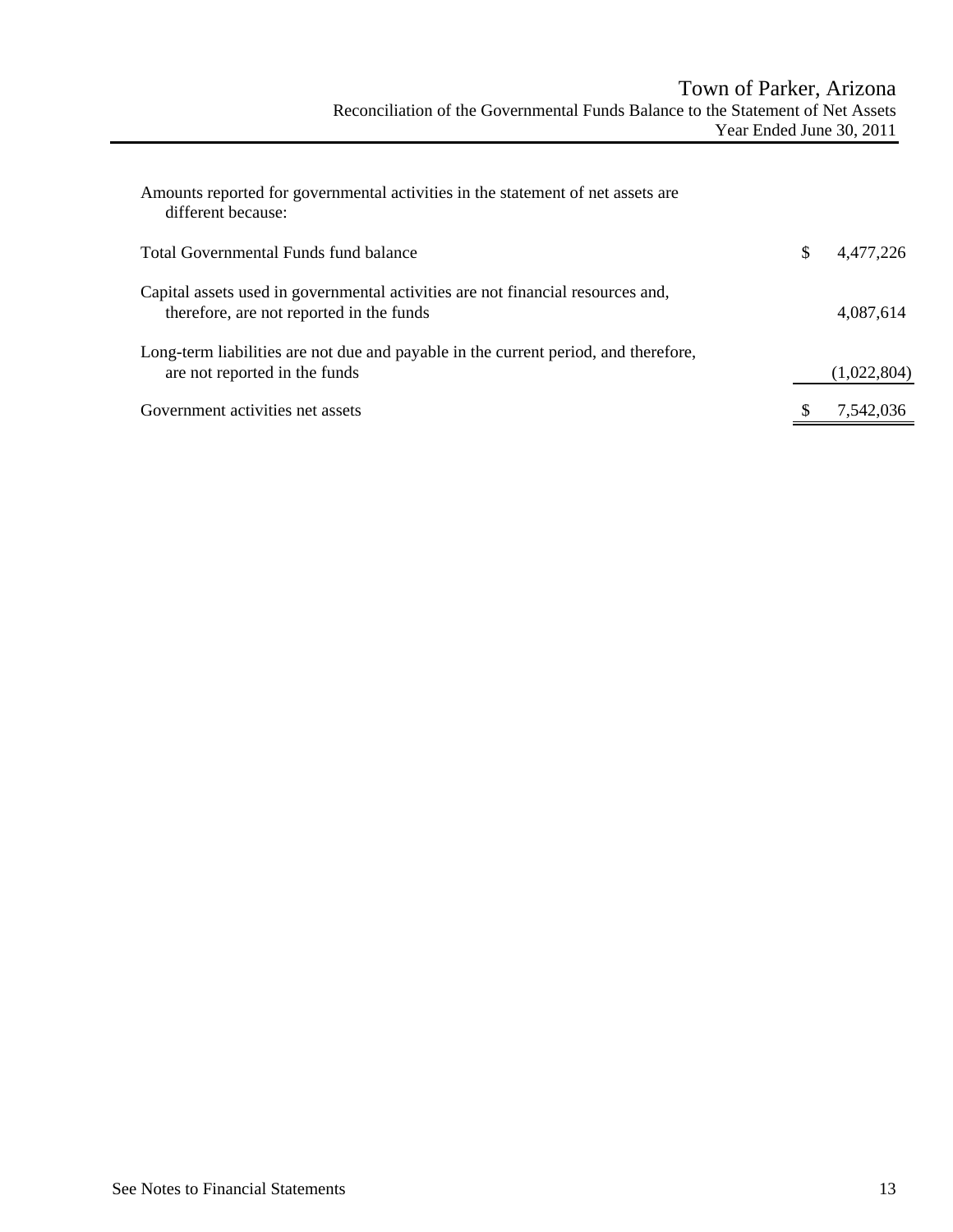# Town of Parker, Arizona Statement of Revenues, Expenditures, and Changes in Fund Balances – Governmental Funds Year Ended June 30, 2011

|                                                          | General<br>Fund | <b>Highway Users</b><br>Revenue<br>Fund | Impact<br>Fees   | Debt Service<br>Fund | Other<br>Governmental<br>Funds | Total<br>Governmental<br>Funds |
|----------------------------------------------------------|-----------------|-----------------------------------------|------------------|----------------------|--------------------------------|--------------------------------|
| Revenues                                                 |                 |                                         |                  |                      |                                |                                |
| Taxes                                                    | \$<br>1,198,410 | $\mathbf S$                             | \$               | \$                   | \$<br>67,320                   | \$<br>1,265,730                |
| Licenses and permits                                     | 59,683          |                                         |                  |                      |                                | 59,683                         |
| Intergovernmental revenues                               | 833,403         | 1,045,620                               |                  |                      | 840,910                        | 2,719,933                      |
| Charges for services                                     | 64,415          |                                         |                  |                      |                                | 64,415                         |
| Fines and forfeits                                       | 101,236         |                                         |                  |                      |                                | 101,236                        |
| Investment earnings                                      | 10,499          |                                         |                  |                      |                                | 10,499                         |
| Miscellaneous earnings                                   | 120,992         | 300                                     |                  |                      | 114,909                        | 236,201                        |
| Total revenues                                           | 2,388,638       | 1,045,920                               |                  |                      | 1,023,139                      | 4,457,697                      |
| Expenditures                                             |                 |                                         |                  |                      |                                |                                |
| Current                                                  |                 |                                         |                  |                      |                                |                                |
| General government                                       | 665,513         |                                         |                  |                      | 59,226                         | 724,739                        |
| Public safety                                            | 1,031,351       |                                         |                  |                      | 152,325                        | 1,183,676                      |
| Public works                                             | 121,343         | 459,499                                 |                  |                      | 15,660                         | 596,502                        |
| Culture and recreation                                   | 364,348         |                                         |                  |                      | 472,641                        | 836,989                        |
| Debt service                                             |                 |                                         |                  |                      |                                |                                |
| Principal                                                |                 |                                         |                  | 385,000              |                                | 385,000                        |
| Interest and fiscal charges                              |                 |                                         |                  | 38,444               |                                | 38,444                         |
| Contingencies                                            | 18,305          |                                         |                  |                      |                                | 18,305                         |
| Capital outlay                                           | 9,499           |                                         |                  |                      | 271,293                        | 280,792                        |
| Total expenditures                                       | 2,210,359       | 459,499                                 |                  | 423,444              | 971,145                        | 4,064,447                      |
| Revenues over (Under)<br>Expenditures                    | 178,279         | 586,421                                 |                  | (423, 444)           | 51,994                         | 393,250                        |
| Other Financing Sources (Uses)<br>Transfers in (out)     | (52, 419)       | (371, 025)                              |                  | 423,444              |                                |                                |
| Total other financing<br>sources (uses)                  | (52, 419)       | (371, 025)                              |                  | 423,444              |                                |                                |
|                                                          |                 |                                         |                  |                      |                                | 393,250                        |
| Net Change in Fund Balances                              | 125,860         | 215,396                                 |                  |                      | 51,994                         |                                |
| Fund Balances (Deficit),<br>Beginning of Year            | 2,195,038       | 1,315,708                               | (234, 887)       |                      | 787,461                        | 4,063,320                      |
| Prior year restatement (Note 14)                         | 20,656          |                                         |                  |                      |                                | 20,656                         |
| Fund Balances (Deficit),<br>Beginning of Year - Restated | 2,215,694       | 1,315,708                               | (234, 887)       |                      | 787,461                        | 4,083,976                      |
| Fund Balances (Deficit),<br>End of Year                  | S<br>2,341,554  | 1,531,104<br>\$                         | \$<br>(234, 887) | \$                   | 839,455<br>\$                  | \$<br>4,477,226                |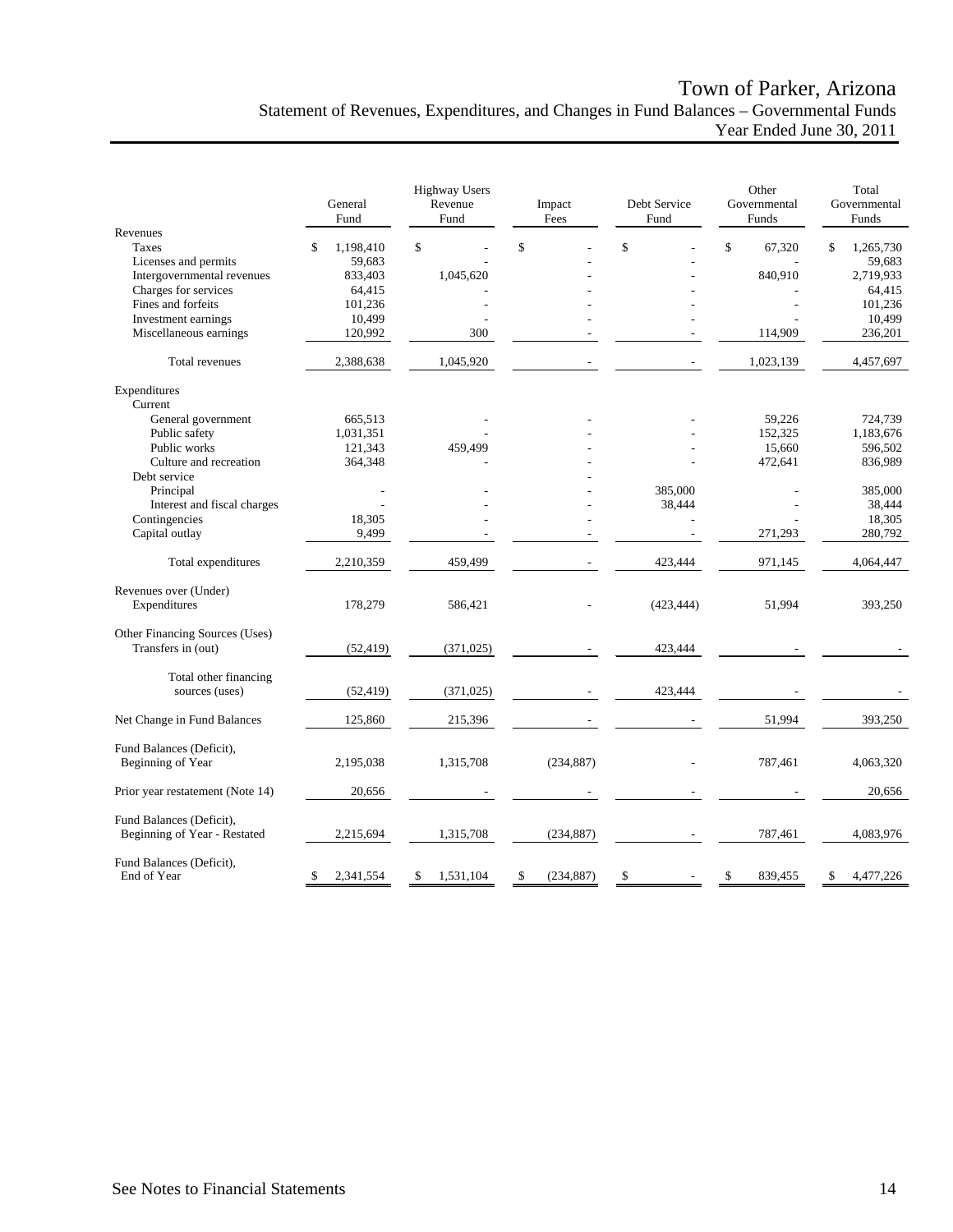# Town of Parker, Arizona Reconciliation of the Statement of Revenues, Expenditures, and Changes in Fund Balances of Governmental Funds to the Statement of Activities Year Ended June 30, 2011

| Amounts reported for governmental activities in the statement of<br>activities are different because:                                                                                                                                                                         |               |            |
|-------------------------------------------------------------------------------------------------------------------------------------------------------------------------------------------------------------------------------------------------------------------------------|---------------|------------|
| Net change in fund balances - total governmental funds                                                                                                                                                                                                                        | $\mathcal{S}$ | 393,250    |
| Capital outlays are reported in governmental funds as expenditures.<br>However, in the statement of activities, the cost of those assets is<br>allocated over their estimated useful lives as depreciation expense.<br>In the current period, these amounts are:              |               |            |
| Capital outlay                                                                                                                                                                                                                                                                |               | 280,792    |
| Depreciation expense                                                                                                                                                                                                                                                          |               | (283, 873) |
|                                                                                                                                                                                                                                                                               |               | (3,081)    |
| Payments of certain long-term obligations are reported as<br>expenditures in the governmental funds but are not reported<br>as expenses in the statement of activities.<br>Principal payments on long-term debt                                                               |               | 385,000    |
| Amortization of bond premium is reported in the Government-<br>Wide Statements of Activities and Changes in Net Assets, but does<br>not require the use of current financial resources. The following<br>amount represents the change in bond premium from the<br>prior year. |               | 5,490      |
| Compensated absence expense reported in the statement<br>of activities do not require the use of current financial<br>resources and, therefore, are not reported as expenditures<br>in the governmental funds.                                                                |               | 1,552      |
| Change in net assets of governmental activities                                                                                                                                                                                                                               | \$            | 782,211    |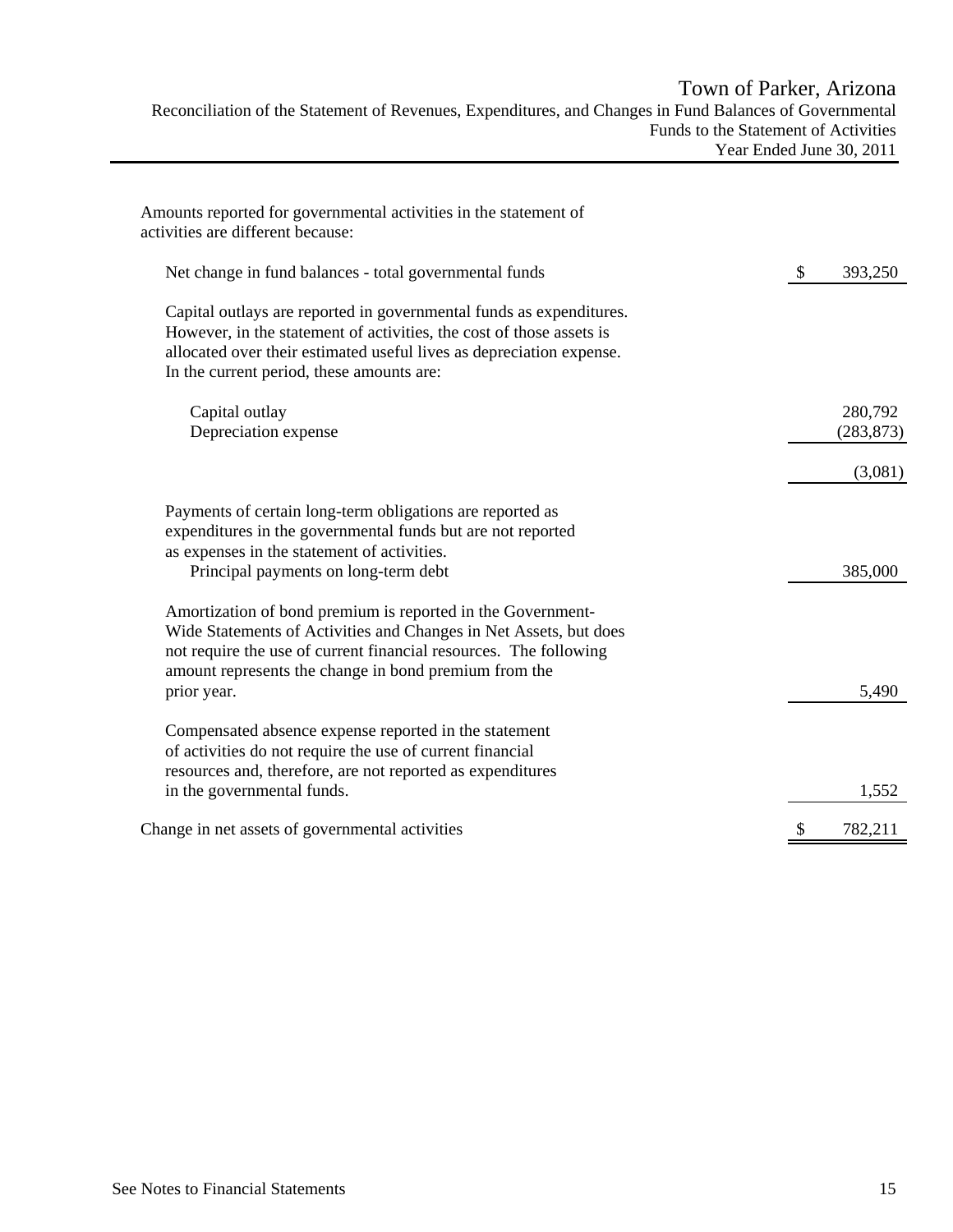| Assets                                           | Utility<br>Enterprise<br>Fund |
|--------------------------------------------------|-------------------------------|
| <b>Current assets</b>                            |                               |
| Cash and cash equivalents                        | \$<br>758,891                 |
| Accounts receivable, net of allowance            | 62,685                        |
| Inventory of supplies, at cost                   | 54,039                        |
| Total current assets                             | 875,615                       |
| Noncurrent assets                                |                               |
| Restricted cash:                                 |                               |
| Customer deposits                                | 23,000                        |
| Capital replacement                              | 58,000                        |
| Capital assets, non-depreciable                  | 42,314                        |
| Capital assets, depreciable, net                 | 3,132,038                     |
| Total noncurrent assets                          | 3,255,352                     |
| <b>Total</b> assets                              | 4,130,967                     |
| Liabilities                                      |                               |
| <b>Current liabilities</b>                       |                               |
| Accounts payable                                 | 13,111                        |
| Accrued payroll and related taxes                | 3,105                         |
| Notes payable                                    | 30,025                        |
| Total current liabilities                        | 46,241                        |
| Noncurrent liabilities                           |                               |
| Customer deposits payable from restricted assets | 25,303                        |
| Notes payable                                    | 364,326                       |
| Total noncurrent liabilities                     | 389,629                       |
| <b>Total liabilities</b>                         | 435,870                       |
| Net Assets                                       |                               |
| Invested in capital assets, net of related debt  | 2,780,001                     |
| Restricted for debt service                      | 50,000                        |
| Unrestricted                                     | 865,096                       |
| Total net assets                                 | 3,695,097                     |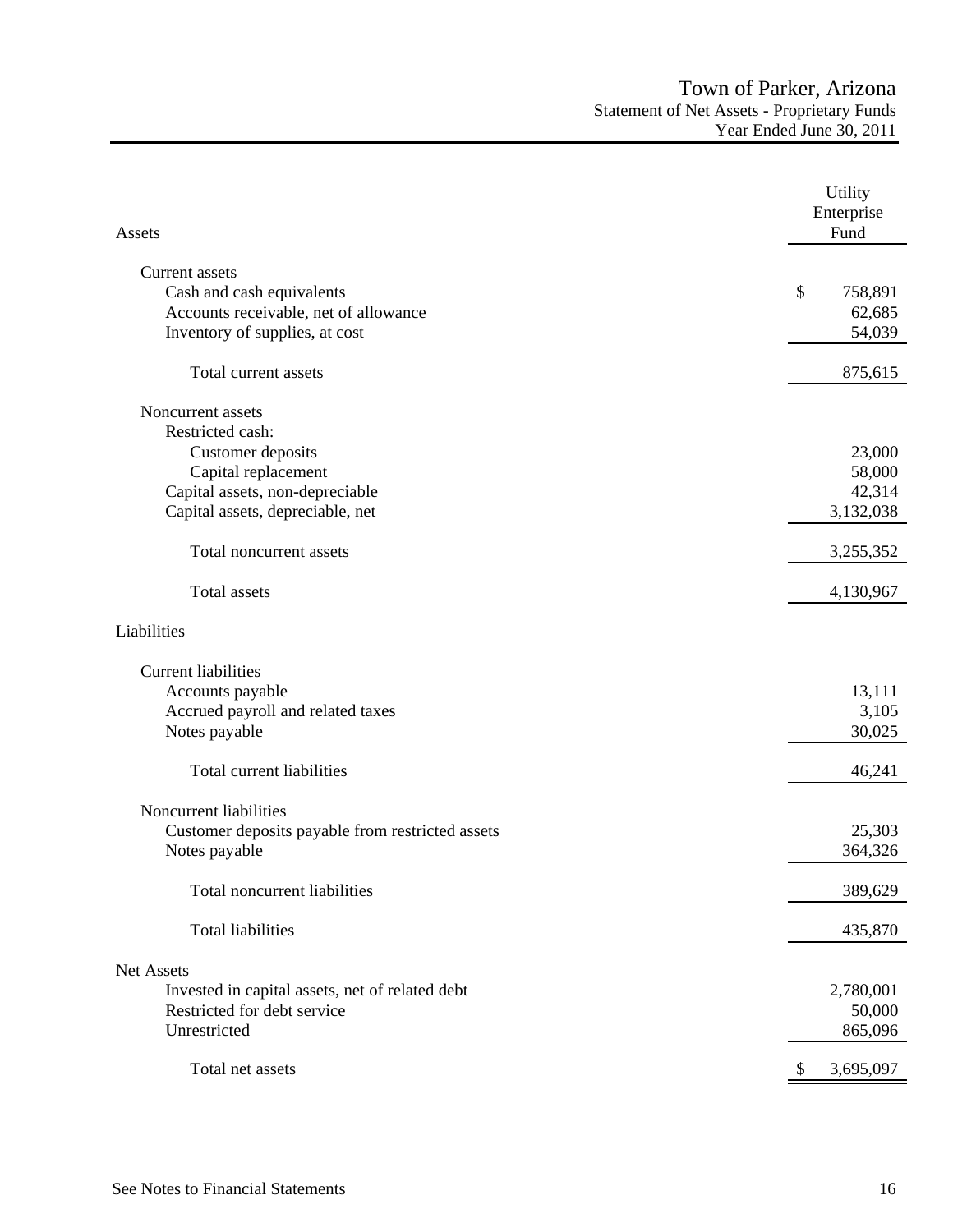|                                                     | Utility<br>Enterprise<br>Fund |
|-----------------------------------------------------|-------------------------------|
| <b>Operating Revenues</b>                           |                               |
| Water services                                      | \$<br>637,158                 |
| Tap and turn-on fees                                | 16,534                        |
| Penalties                                           | 13,376                        |
| Total operating revenue                             | 667,068                       |
| <b>Operating Expenses</b>                           |                               |
| Cost of sales and services                          | 427,734                       |
| Depreciation                                        | 159,917                       |
|                                                     |                               |
| Total operating expenses                            | 587,651                       |
| <b>Operating Income</b>                             | 79,417                        |
| Nonoperating Revenues (Expenses) - Interest expense | (21,008)                      |
| Change in Net Assets                                | 58,409                        |
| Net Assets, Beginning of Year                       | 4,059,567                     |
| Restatement of debt - Note 14                       | (422, 879)                    |
| Net Assets, Beginning of Year - Restated            | 3,636,688                     |
| Net Assets, End of Year                             | 3,695,097<br>\$               |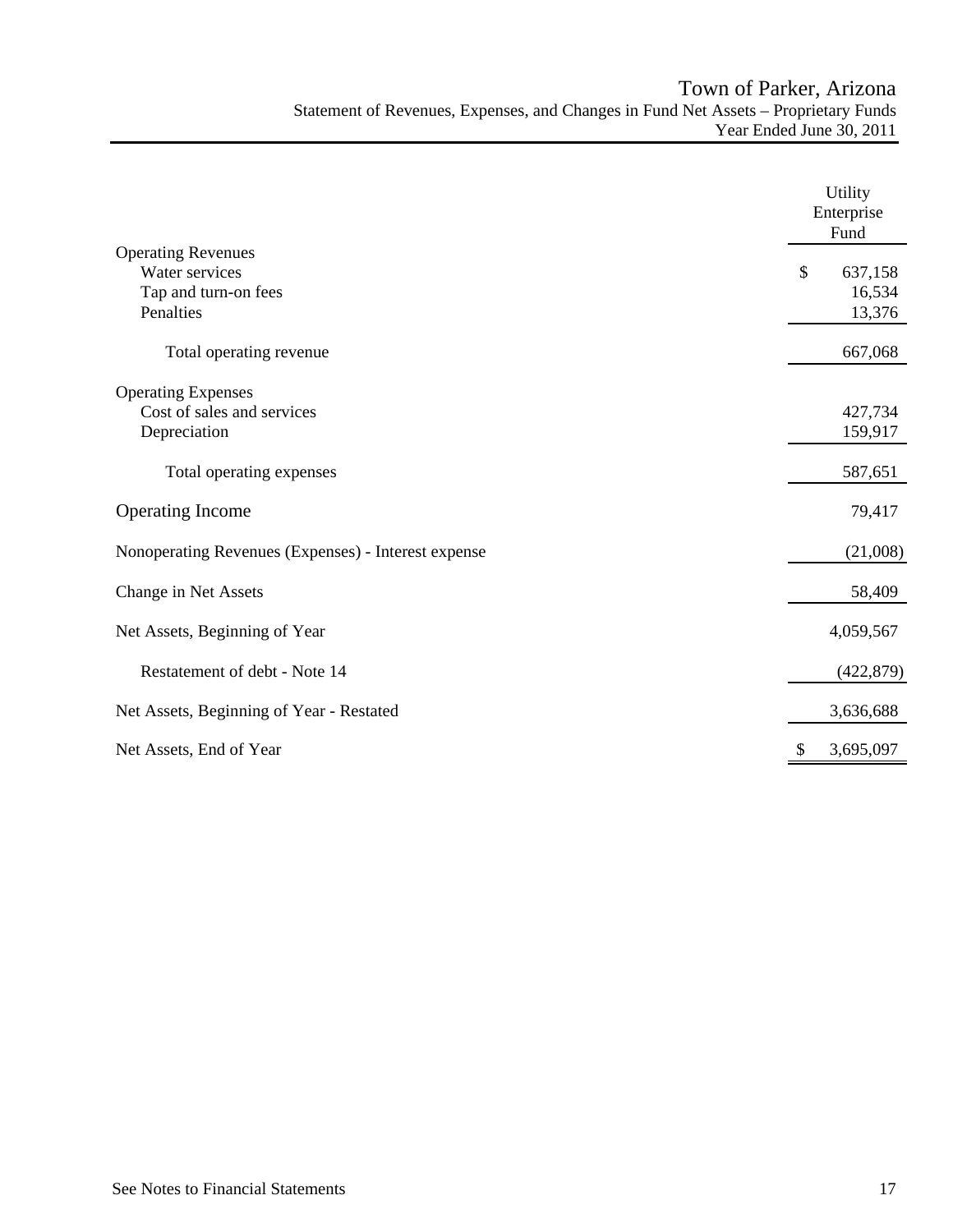|                                                           | Utility<br>Enterprise<br>Fund |
|-----------------------------------------------------------|-------------------------------|
| <b>Cash Flows from Operating Activities</b>               |                               |
| Cash received from customers and users                    | \$<br>666,187                 |
| Cash paid to suppliers                                    | (242, 515)                    |
| Cash paid to employees                                    | (186, 164)                    |
| Net cash provided by operating activities                 | 237,508                       |
| Cash Flows from Capital and Related Financing Activities  |                               |
| Principal paid on capital debt                            | (28, 528)                     |
| Interest paid on capital debt                             | (21,008)                      |
| Net cash used in capital and related financing activities | (49, 536)                     |
| Net Change in Cash and Cash Equivalents                   | 187,972                       |
| Cash and Cash Equivalents, Beginning of Year              | 651,919                       |
| Cash and Cash Equivalents, End of Year                    | 839,891                       |
| Reconciliation of Operating Loss to Net Cash              |                               |
| Provided by Operating Activities                          |                               |
| <b>Operating loss</b>                                     | \$<br>79,417                  |
| Adjustments to reconcile operating income to net cash     |                               |
| provided by operating activities                          |                               |
| Depreciation expense                                      | 159,917                       |
| (Increase) decrease in assets                             |                               |
| Accounts receivable                                       | (881)                         |
| Increase (decrease) in liabilities                        |                               |
| Accounts payable                                          | (2,769)                       |
| Accrued payroll and related taxes                         | 1,072                         |
| Deposits payable from restricted assets                   | 752                           |
| Total adjustments                                         | 158,091                       |
| Net cash provided by operating activities                 | \$<br>237,508                 |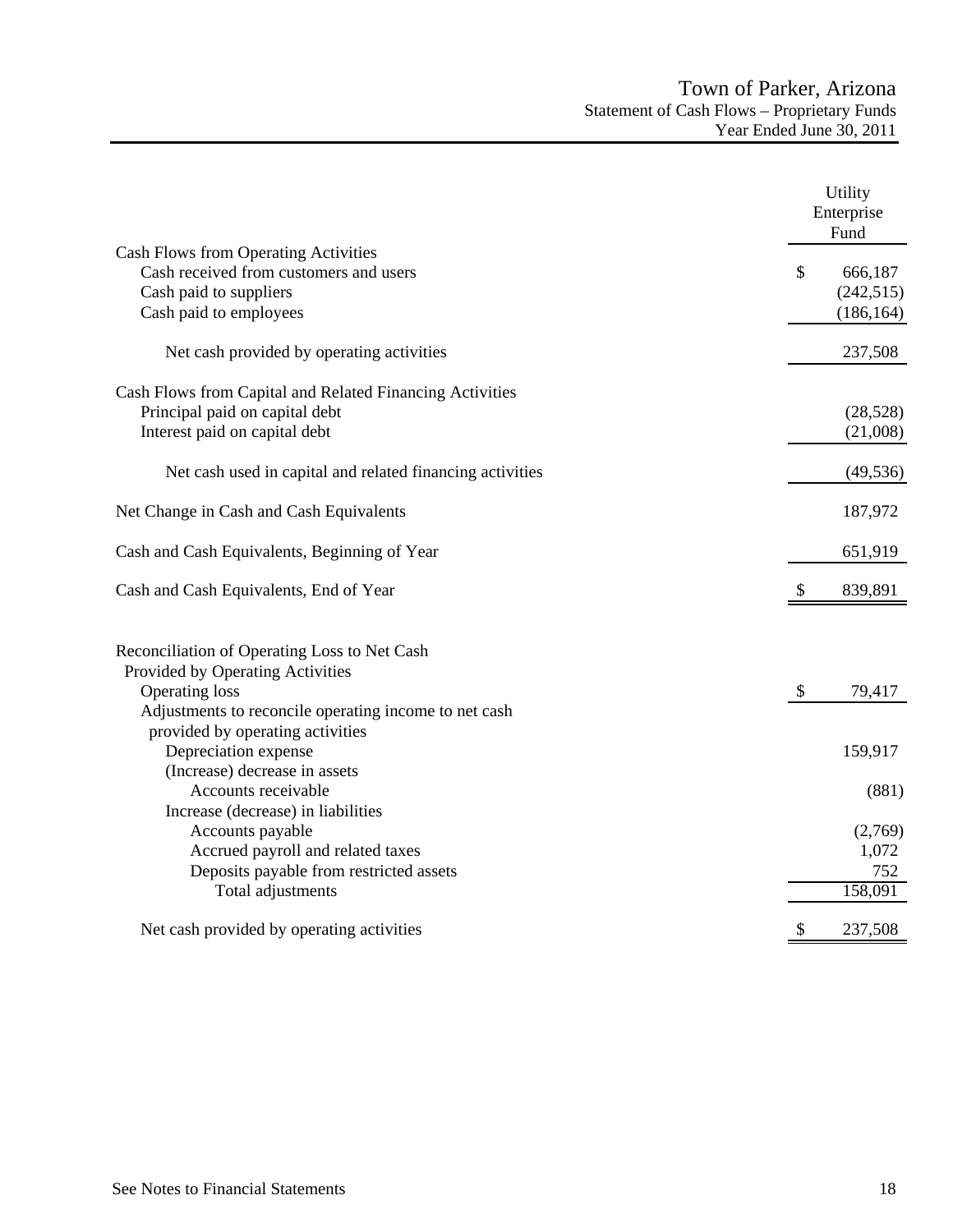|                                   | <b>Utility Billing</b><br>Agency<br>Fund |        |
|-----------------------------------|------------------------------------------|--------|
| Assets                            |                                          |        |
| Cash and investments              | \$                                       | 51,382 |
| Accounts receivable               |                                          |        |
| Other                             |                                          | 37,029 |
| Total assets                      |                                          | 88,411 |
| Liabilities<br>Accounts payable   |                                          | 88,411 |
| <b>Net Assets</b><br>Unrestricted | \$.                                      |        |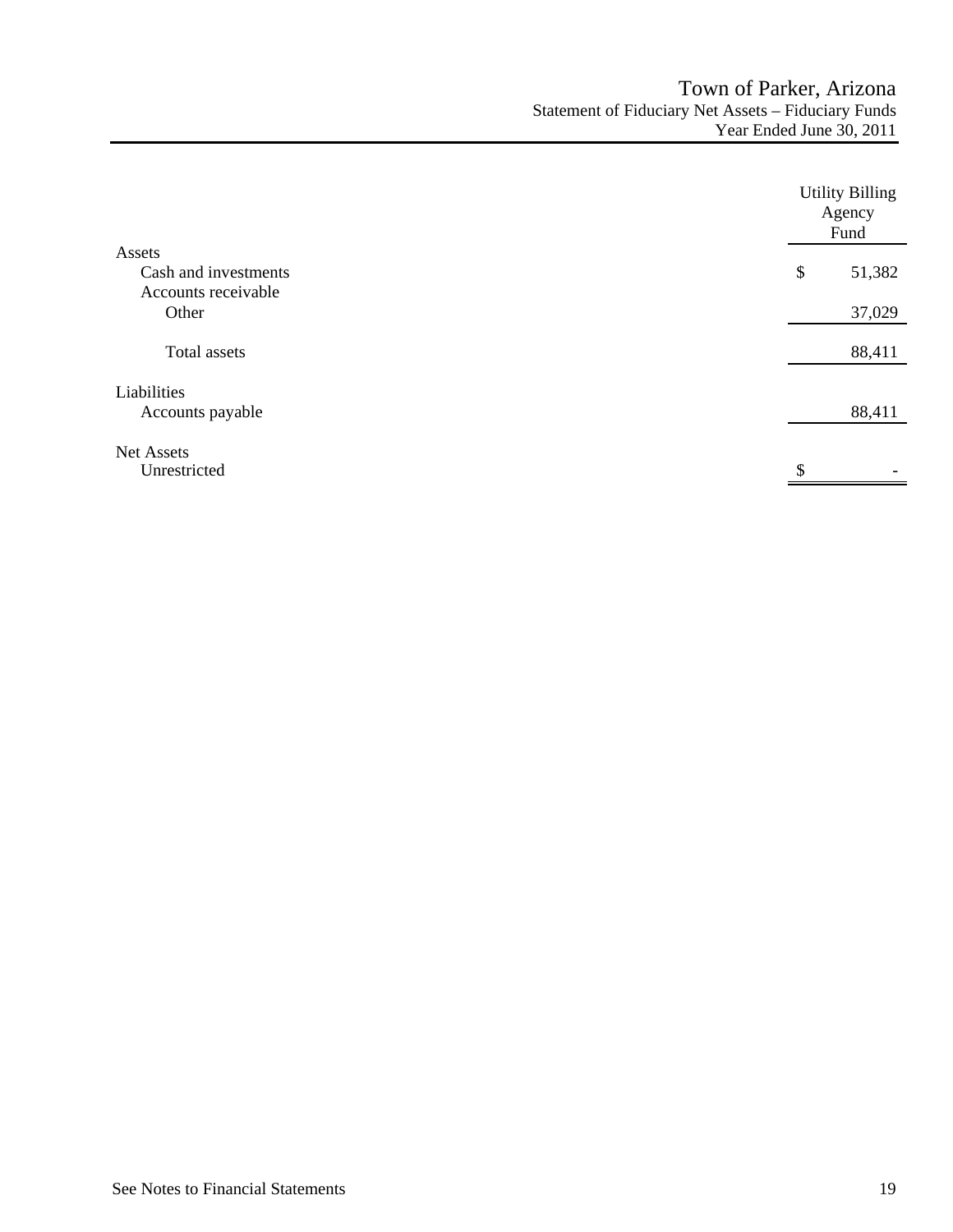# **Note 1 - Summary of Significant Accounting Policies**

The basic financial statements of the Town of Parker, Arizona (the Town) have been prepared in conformity with accounting principles generally accepted in the United States of America (GAAP) as applied to government units. The Governmental Accounting Standards Board (GASB) is the accepted standard-setting body for establishing governmental accounting and financial reporting principles. A summary of the Town's more significant accounting policies follows.

# **A. Reporting Entity**

The Town was incorporated on June 7, 1948 under Arizona Revised Statute Chapter 9, Section 101 and is governed by a seven member council. Oversight responsibility includes financial interdependency, the selection of governing authority, the designation of management, the ability to significantly influence operations, and the accountability for fiscal matters.

### Component Units

As required by accounting principles generally accepted in the United States of America, these financial statements present the primary government and its component units, entities for which the government is considered to be financially accountable. Blended component units, although legally separate entities, are in substance, part of the Town's operations, and so data from these units are combined with data of the primary government. Discretely presented component units, on the other hand, are reported in a separate column in the government-wide financial statements to emphasize they are legally separate from the Town. The blended component unit discussed below has a June 30 year-end. The Town has no discretely presented component units.

### **Blended Component Unit**

The Town of Parker Municipal Property Corporation (MPC), a non-profit corporation, was created by the Town in 1998 primarily for the purpose of financing the costs of electric distribution to serve current and future development in Parker South. The MPC is governed by a Board of Directors appointed by the Town Council. For financial reporting purposes, transactions of the MPC are included as if it were part of the Town's operations.

# **Joint Venture**

The Colorado River Sewage System Joint Venture is a sewage disposal system that carries out the collection, purification, and disposal of sewage and industrial waste for the Town and Colorado River Indian Tribes. The Joint Venture is controlled by a Board of Directors, composed of five members, two selected by the Town, two by the Tribes, while the fifth member is selected by the other four members with approval of the Secretary of the Interior or delegate. In accordance with terms of the Joint Venture agreement, on or prior to May 1 each year, the manager of the Joint Venture will prepare and submit a budget to the Board of Directors for approval and authorization. Funding is provided by user fees. Due to unavailability of information relating to the Town's joint venture share of profit or losses, a footnote disclosure only has been provided.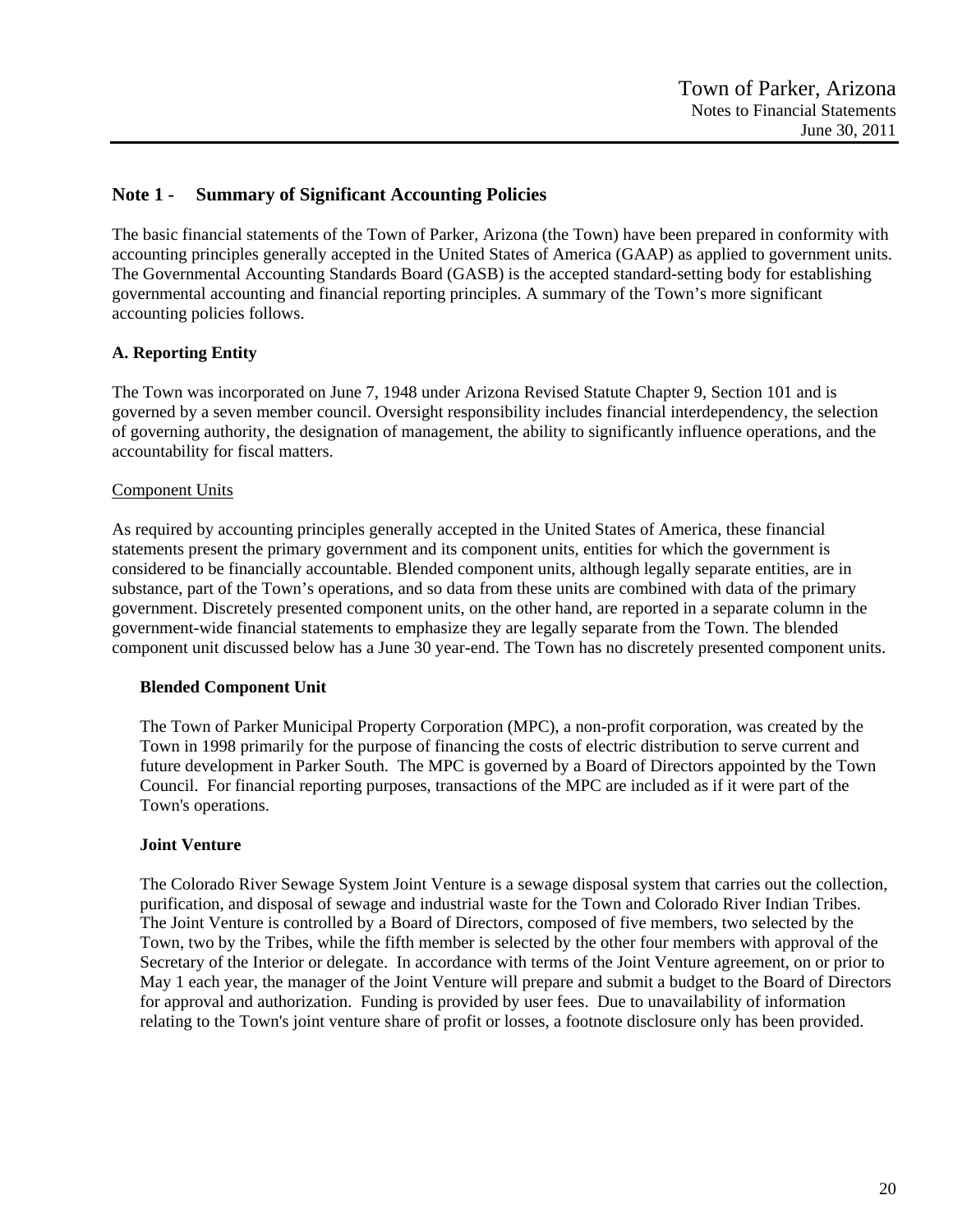### **B. Measurement Focus, Basis of Accounting, and Basis of Presentation**

The accounts of the Town are organized and operated on the basis of funds. A fund is an independent fiscal and accounting entity with a self-balancing set of accounts. Fund accounting segregates funds according to their intended purpose and is used to aid management in demonstrating compliance with finance-related legal and contractual provisions. The minimum number of funds is maintained consistent with legal and managerial requirements.

### Government-Wide Financial Statements

The statement of net assets and the statement of activities report all of the non-fiduciary activities of the Town, the primary government, as a whole. These statements distinguish between activities that are governmental and those that are considered business-type activities. Governmental activities, which are normally supported by intergovernmental revenues and transfers from business-type activities, are reported separately from business-type activities, which rely to a significant extent on fees and charges for services. Likewise, the primary government is reported separately from any legally separate, discretely presented component units for which the primary government is financially accountable. As mentioned above, the Town has no discretely presented component units.

The government-wide statements are prepared using the economic resources measurement focus and the accrual basis of accounting. This is the same approach used in the preparation of the proprietary fund and fiduciary fund financial statements but differs from the manner in which governmental fund financial statements are prepared. Revenues are recorded when earned and expenses are recorded when a liability is incurred, regardless of the timing of related cash flows. Grants and similar items are recognized as revenue as soon as all eligibility requirements imposed by the provider have been met.

The government-wide statements of activities present a comparison between expenses and program revenues for each segment of the business-type activities of the Town and for each governmental program. Direct expenses are those that are specifically associated with the specific function or segment. Program revenues include 1) charges to customers or applicants who purchase, use, or directly benefit from the goods, services, or privileges provided by a given function or segment and 2) grants and contributions that are restricted to meeting the operational or capital requirements of a particular function or segment. Revenues, which are not classified as program revenue, are presented as general revenues. The comparison of program revenues and expenses identifies the extent to which each program or business segment is self-financing or draws from the general revenues of the Town.

Net assets should be reported as restricted when constraints placed on net asset use are either externally imposed by creditors (such as through debt covenants), grantors, contributors, or laws or regulations of other governments or imposed by law through constitutional provisions or enabling legislation. The net assets restricted for other purposes result from special revenue funds and the restrictions on their net asset use.

### Fund Financial Statements

Fund financial statements report detailed information about the Town. The focus of governmental and enterprise fund financial statements is on major funds rather than reporting funds by type. Each major fund is presented in a separate column. Non-major funds are aggregated and presented in a single column.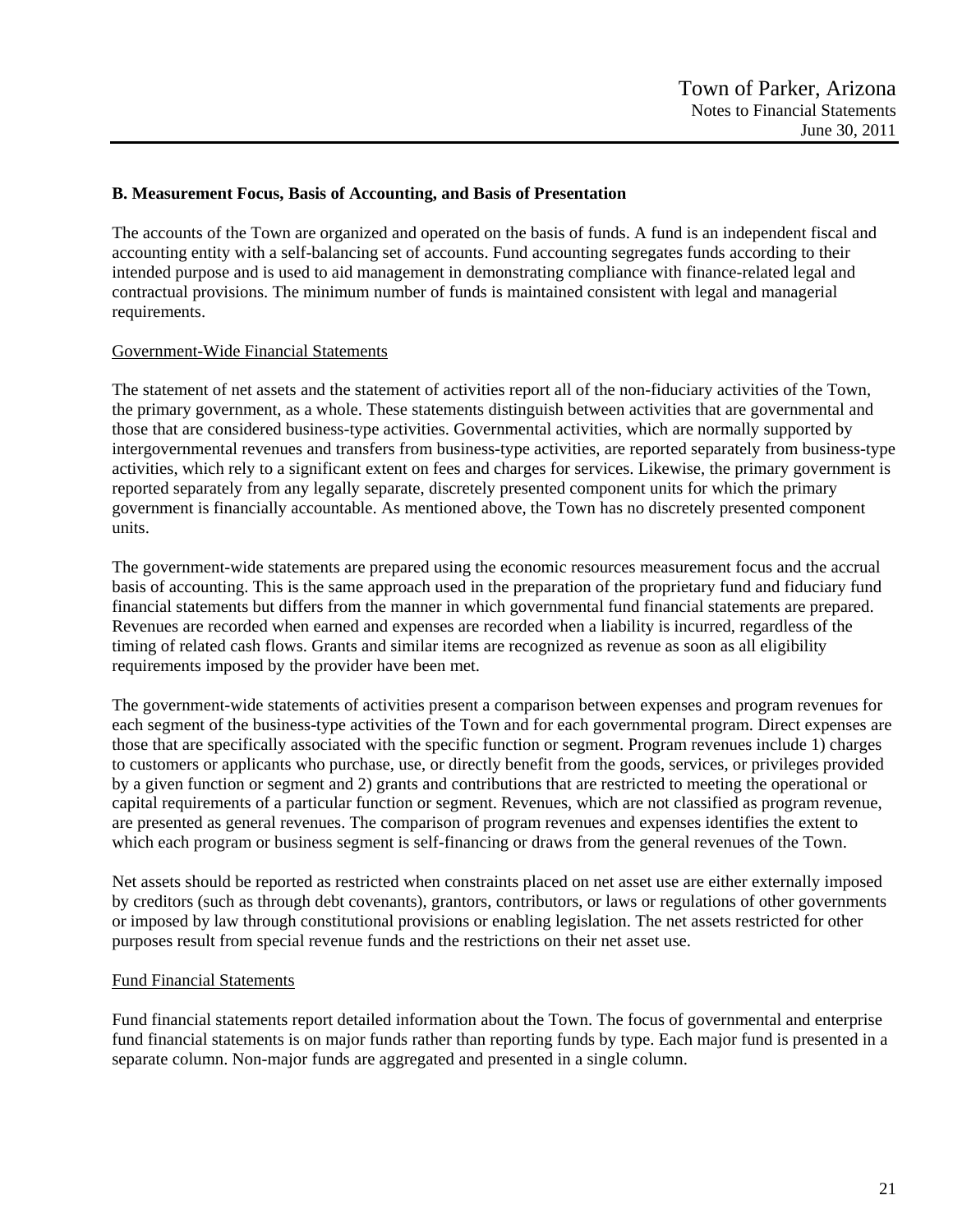### **Governmental Funds**

All governmental funds are accounted for using modified accrual basis of accounting and current financial resources measurement focus. Revenues are considered to be available when they are collectible within the current period or soon enough thereafter to pay liabilities of the current period. Taxpayer-assessed income, gross receipts, and sales taxes are considered "measurable" when in the hands of intermediary collecting governments and are recognized as revenue at that time. The Town considers all revenues reported in the governmental funds to be available if collected within 60 days of year end. Anticipated refunds of such taxes are recorded as liabilities and reductions of revenue when they are measurable and their validity seems certain.

Expenditures are generally recognized under the modified accrual basis of accounting when the related fund liability is incurred. An exception to this general rule includes principal and interest on long-term debt, including compensated absences, which is recognized when due.

The Town reports the following major governmental funds:

GENERAL FUND – The General Fund is the general operating fund of the Town. It is used to account for all financial resources except for those required to be accounted for in another fund.

HIGHWAY USER REVENUE FEE FUND – The HURF Fund accounts for revenue and expenditures that are legally restricted to expenditures for the construction, repair, and maintenance of public works and streets.

IMPACT FEES FUND – The Impact Fees Fund accounts for revenues and expenditures that are restricted to the development of Parker South.

DEBT SERVICE FUND – The Debt Service Fund accounts for funds which have been provided for the payment of the General Long Term Debt of the Town.

### **Proprietary Funds**

All proprietary funds are accounted for on the flow of economic resources measurement focus and use of the accrual basis of accounting. Under this method, revenues are recorded when earned and expenses are recorded at the time liabilities are incurred. Proprietary funds distinguish operating revenues and expenses from nonoperating items. Operating revenues and expenses generally result from providing services and producing and delivering goods in connection with a proprietary fund's principal ongoing operations. Revenues and expenses not meeting this definition are reported as non-operating revenues and expenses. The government-wide and proprietary funds apply Financial Accounting Standards Board (FASB) pronouncements and Accounting Principal Board (APB) opinions issued on or before November 30, 1989, unless these pronouncements conflict with or contradict GASB pronouncements, in which case, GASB prevails.

The Town reports the following major proprietary fund:

UTILITY ENTERPRISE FUND – The Utility Enterprise Fund is used to account for provision of water distribution to the residents and commercial users of the Town.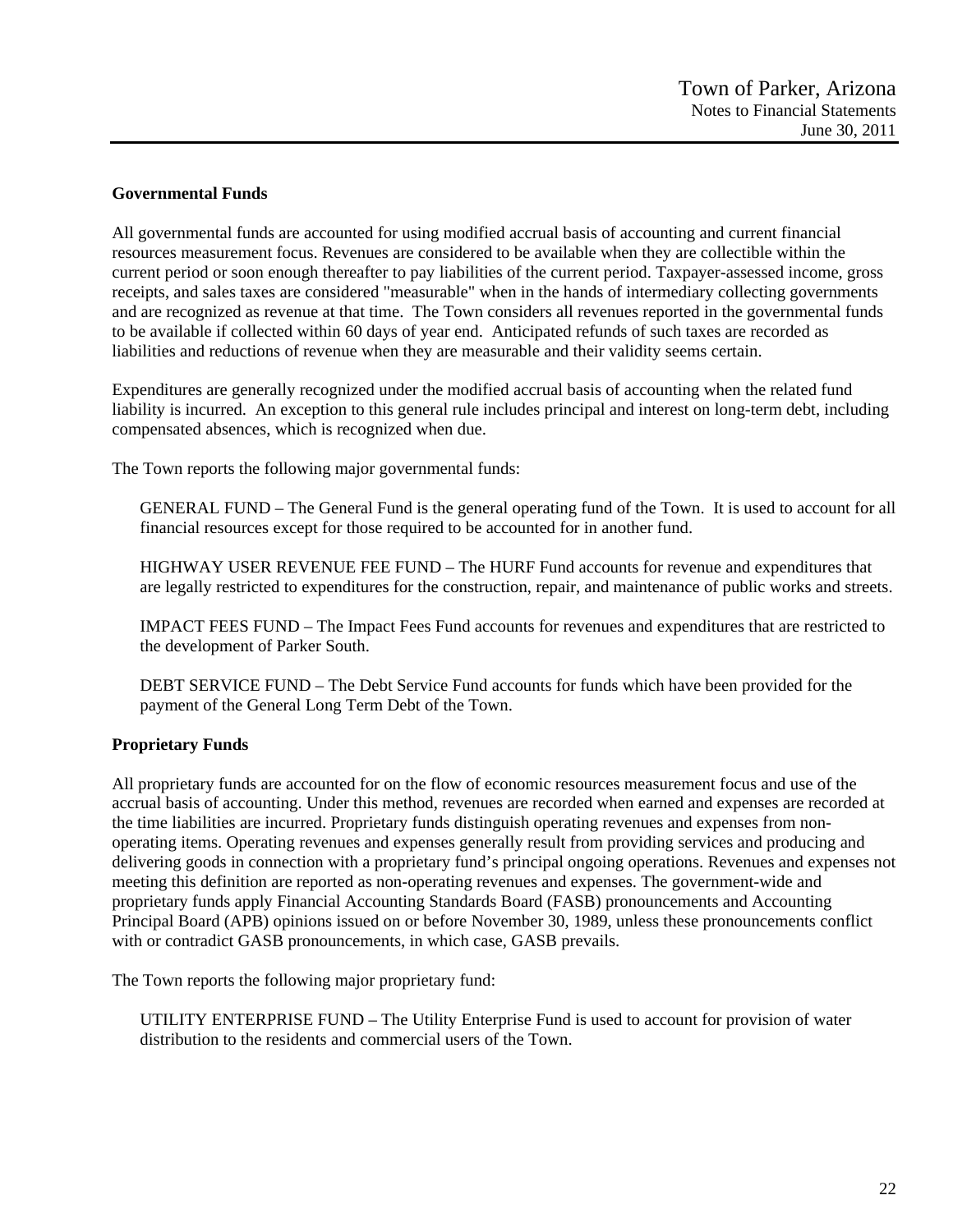In addition, the Town reports the following agency fund:

UTILITY BILLING AGENCY FUND – The Utility Billing Agency Fund (not included in the governmentwide statements) is used to account for assets held by the Town as an agent for individuals, private organizations, other governments, and/or other funds. Agency Funds are custodial in nature (assets equal liabilities) and do not involve measurements of results of operations.

When both restricted and unrestricted resources are available for use, it is the Town's policy to use restricted resources first, then unrestricted resources as they are needed.

### **Budgetary Data**

Budgets are adopted for the General, Special Revenue, Capital Projects and Utility Enterprise Fund. The following procedures are followed in establishing the budgetary information in these financial statements:

- 1. The Town Manager submits to the Town Council a proposed operating budget for the fiscal year to commence on July 1, of the year. The proposed budget includes proposed expenditures and the means of financing them.
- 2. Public hearings and council workshops on the budget are held each year to obtain citizen input.
- 3. Prior to, or on the third Monday of July of each fiscal year, the Town Council must adopt a tentative budget. Once adopted, the total expenditures may not be increased upon final adoption, but may be decreased. The tentative budget must be published once a week for two consecutive weeks prior to final adoption. Final adoption must occur on or before the second Monday in August.
- 4. The level of control for each adopted budget is the fund level. The Town Manager may, subject to Town Council approval, transfer encumbered appropriation balances within a fund. With Town Council approval, transfers of unencumbered appropriation balances may be transferred between funds. Amounts shown are as originally adopted, or as amended by Council as of June 30, 2011. Appropriations lapse at year-end.
- 5. Formal budgetary integration was employed in all the budgeted funds as a management control device. All the fund budgets have been adopted on a consistent basis with the basic financial statements.

### **C. Cash and Investments**

The Town's cash and cash equivalents are considered to be cash on hand, demand deposits and short-term investments with maturities of three months or less.

A pooled cash account and a pooled investment account are maintained for all Town funds. The pooling of funds provides the Town the ability to maximize earnings by investing larger amounts of idle cash for longer periods of time. The investments are invested primarily with the Arizona State Treasurer's Local Government Investment Pool.

Investments are stated at fair value. The fair value of each share in the Local Government Investment Pool is equal to \$1. Interest earnings, and correspondingly, interest expense for those funds with negative balances, are not allocated to the various funds.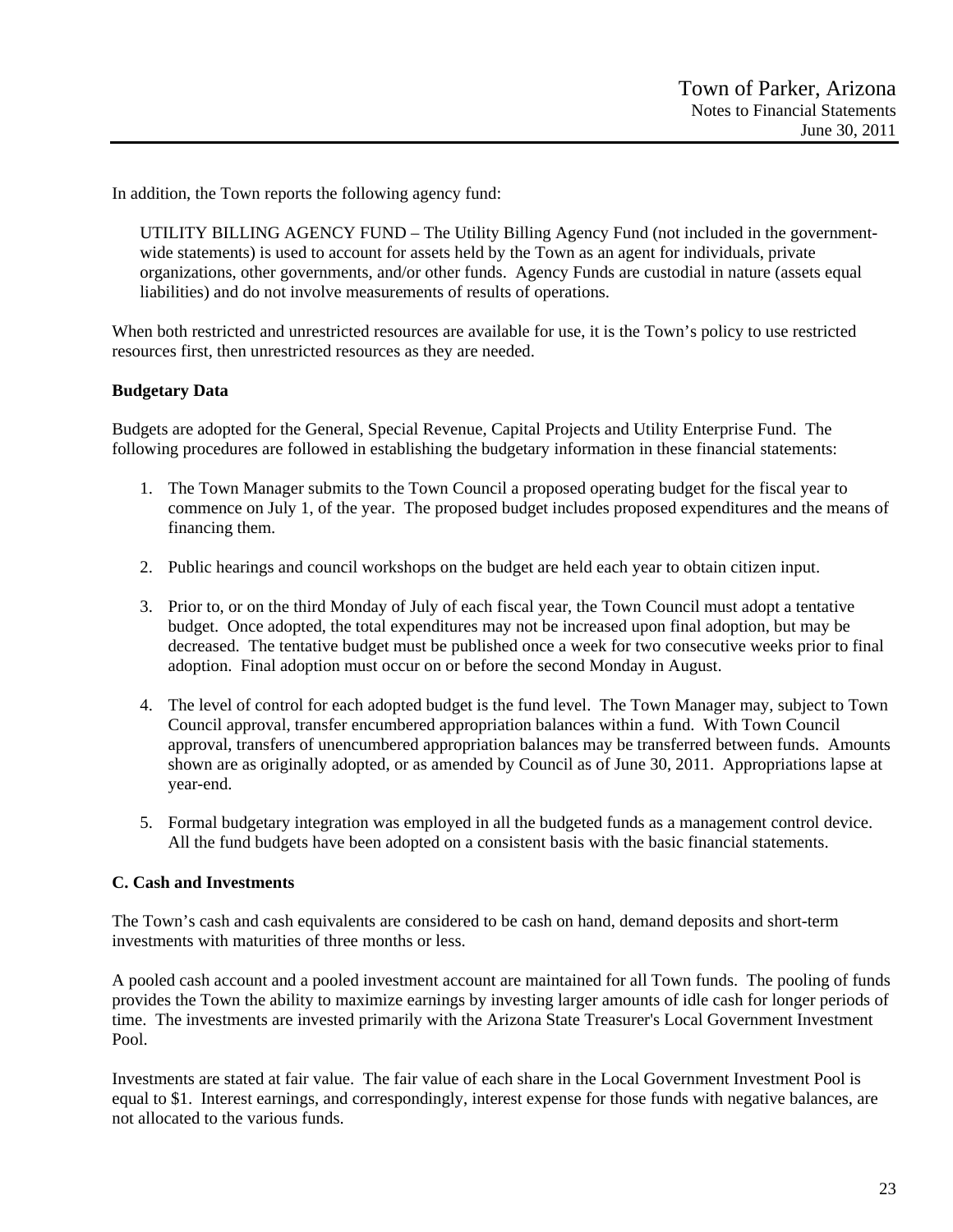# **D. Receivables**

Accounts receivable consists primarily of utility service charges for water and garbage services and miscellaneous receivables from various sources.

During the course of operations, individual funds within the Town's pooled cash accounts may borrow money from the other funds within the pool on a short-term basis. These receivables and payables are classified as "due from other funds" or "due to other funds" on the balance sheet of the fund financial statements and are eliminated in the preparation of the government-wide financial statements.

### **E. Transfers**

Legally authorized transfers from funds receiving revenues to funds through which the resources are to be expended and operating loss subsidies are recorded as transfers.

### **F. Inventories**

Inventories are valued at lower of cost (first-in, first-out method) or market, and consist of water works supplies in the Utility Enterprise Fund. Inventory items in other funds are not significant and are recorded as expenditures at the time of purchase. Therefore, the inventory items in the funds other than the Utility Enterprise Fund are not included in the balance sheets for those funds.

### **G. Restricted Assets**

Certain proceeds of the Town's bonds, as well as certain resources set aside for their repayment, are classified as restricted assets on the statement of net assets because their use is limited by applicable bond covenants.

Customer deposits are also classified as restricted assets because their use is limited.

### **H. Capital Assets**

Capital assets, which include property, plant, equipment, and infrastructure assets, are reported in the applicable governmental or business-type activities columns in the government-wide financial statements. The Town capitalizes all assets with an initial, individual cost greater than \$5,000 with an estimated useful life in excess of one year. The valuation basis for capital assets are historical costs, or where historical costs is not available, estimated historical costs based on replacement costs. Donated capital assets are capitalized at estimated fair value on date donated. The costs of normal maintenance and repairs that do not add to the value of the asset or materially extend assets lives are not capitalized.

Major outlays for capital assets and improvements are capitalized as projects are constructed. Interest incurred during the construction phase of capital assets of business-type activities is included as part of the capitalized value of the asset constructed.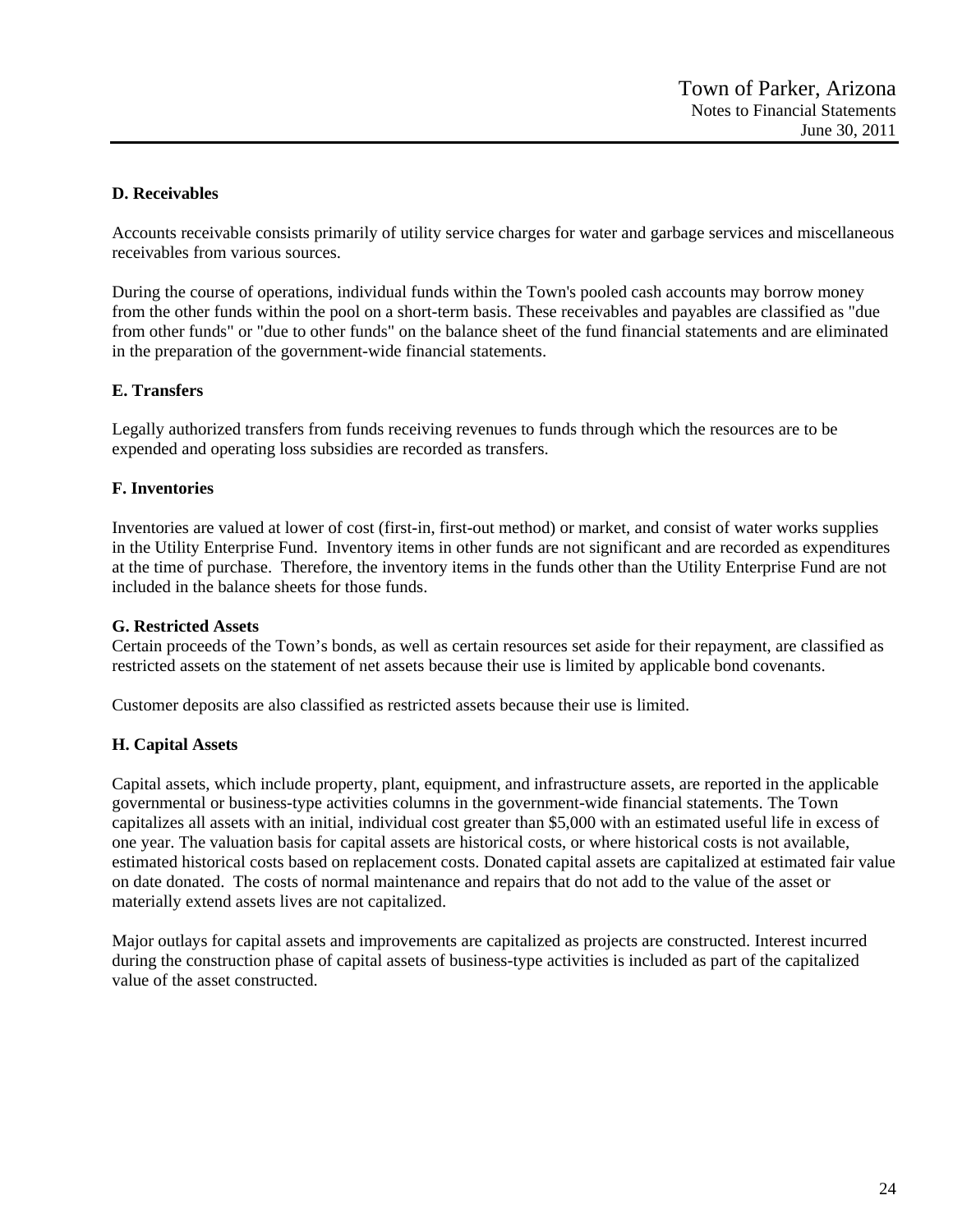Depreciation of governmental activities' capital assets is computed and recorded by the straight-line method using the following estimated useful lives:

| <b>Asset Classification</b> | <u>Years</u> |
|-----------------------------|--------------|
| <b>Buildings</b>            | 20-40        |
| Building improvements       | 20           |
| Equipment                   | $5-10$       |
| Vehicles                    | $5-10$       |

Depreciation of business-type activities' capital assets is computed and recorded by the straight-line method using the following estimated useful lives:

| <b>Asset Classification</b> | <u>Years</u> |
|-----------------------------|--------------|
| <b>Buildings</b>            | $20 - 40$    |
| Infrastructure              | $30 - 75$    |
| Equipment                   | $5-10$       |
| Vehicles                    | $5-10$       |

### **I. Compensated Absences**

Employees can earn vacation time at the rate of ten days per year for the first five years, 15 days per year after five years of service through nine years, and 20 days per year after ten years of service. The maximum permissible accumulation is 20 days of vacation for ten years of service or less, and 25 days for employees with more than ten years of service. At termination, employees are paid for any accumulated vacation up to the maximum accumulation. For governmental activities, compensated absences are liquidated by the general fund.

Employees earn health leave at the rate of 12 days per year. The maximum accumulation is 24 days. Health leave is not a form of additional vacation time and upon termination, the accumulated health leave is not paid out to the employee. No liability is recorded for non vesting accumulating rights to receive sick pay benefits.

### **J. Long-Term Obligations**

In the government-wide financial statements and proprietary fund types in the fund financial statements, longterm debt and other long-term obligations are reported as liabilities in the governmental activities, business-type activities, or proprietary fund type statement of net assets. Bond premiums and discounts, as well as issuance costs, are deferred and amortized over the life of the bonds using the straight line method. Bonds payable are reported net of the applicable bond premium or discount. Bond issuance costs are reported as deferred charges and amortized over the term of the related debt.

In the fund financial statements, governmental fund types recognize bond premiums and discounts, as well as bond issuance costs, during the current period. The face amount of debt issued is reported as other financing sources. Premiums received on debt issuances are reported as other financing sources while discounts on debt issuances are reported as other financing uses. Issuance costs, whether or not withheld from the actual debt proceeds received, are reported as debt service expenditures.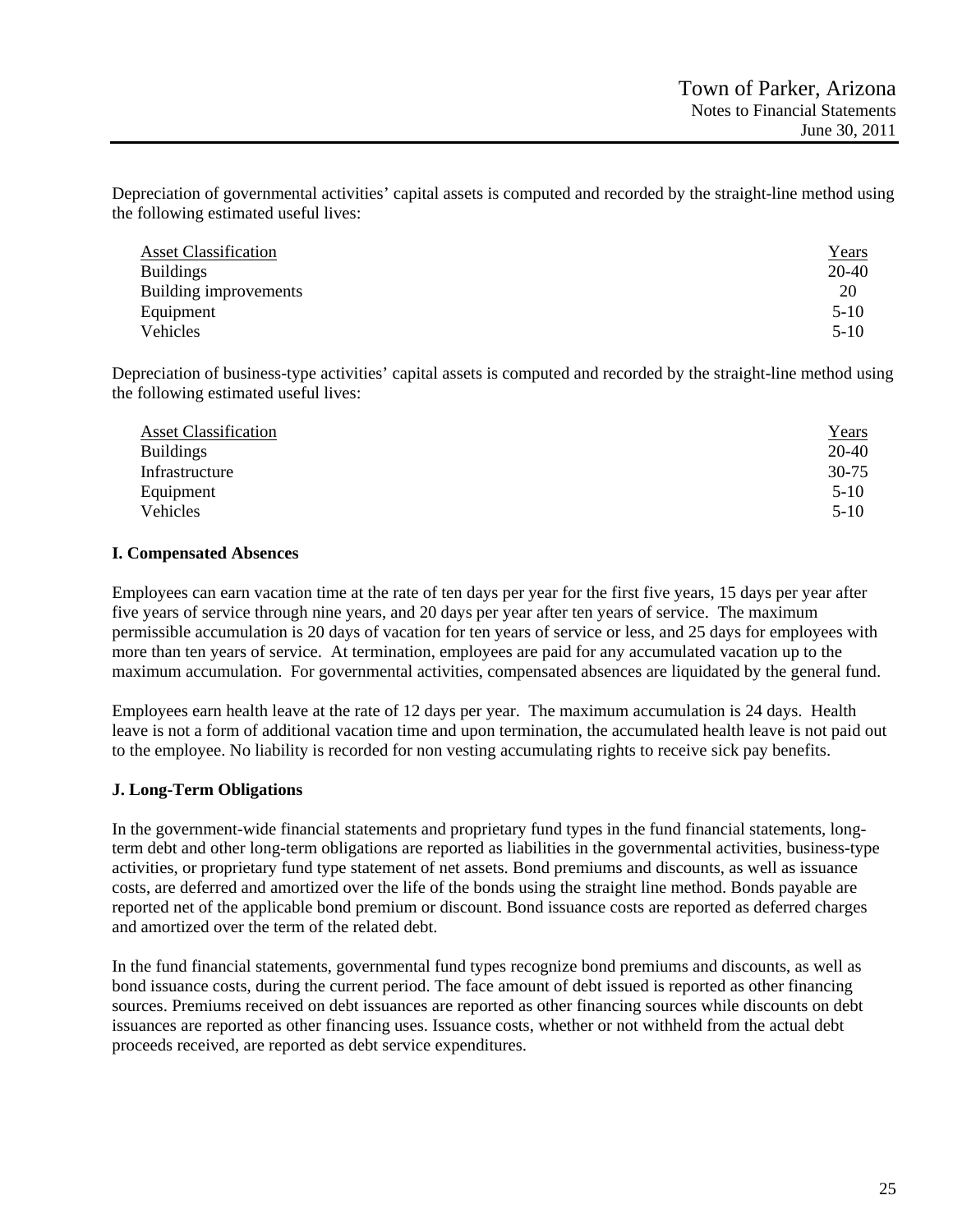### **K. Net Assets**

In the government-wide financial statements, net assets are reported in three categories: net assets invested in capital assets, net of related debt; restricted net assets; and unrestricted net assets. Net assets invested in capital assets, net of related debt is separately reported because capital assets make up a significant portion of total net assets. Restricted net assets account for the portion of net assets restricted by parties outside the Town. Unrestricted net assets are the remaining net assets not included in the previous two categories.

# **L. Fund Balance**

Beginning with fiscal year 2011, the Town implemented GASB Statement No. 54, *Fund Balance Reporting and Governmental Fund Type Definitions*. This Statement provides more clearly defined fund balance categories to make the nature and extent of the constraints placed on a government's fund balances more transparent. The following classifications describe the relative strength of the spending constraints:

**Non spendable fund balance**—amounts that are not in non spendable form (such as inventory) or are required to be maintained intact.

**Restricted fund balance**—amounts constrained to specific purposes by their providers (such as grantors, bondholders, and higher levels of government), through constitutional provisions, or by enabling legislation.

**Committed fund balance**—amounts constrained to specific purposes by the Town itself, using its highest level of decision-making authority (i.e., Town Council). To be reported as committed, amounts cannot be used for any other purpose unless the Town takes the same highest level action to remove or change the constraint.

**Assigned fund balance**—amounts the Town intends to use for a specific purpose. Intent can be expressed by the Town Council or by an official or body to which the Town Council delegates the authority. In fiscal year 2011, the Town Council had authority to assign fund balances intended to be used for specific purposes.

**Unassigned fund balance**—amounts that are available for any purpose. Positive amounts are reported only in the general fund.

Beginning fund balances for the Town's governmental funds have been restated to reflect the above classifications.

### **M. Funding of Retirement Plan Costs**

The Town funds retirement plan costs as accrued.

### **N. Use of Estimates**

The preparation of financial statements in accordance with accounting principles generally accepted in the United States of America requires management to make estimates and assumptions that affect certain reported amounts and disclosures. Accordingly, actual results could differ from those estimates.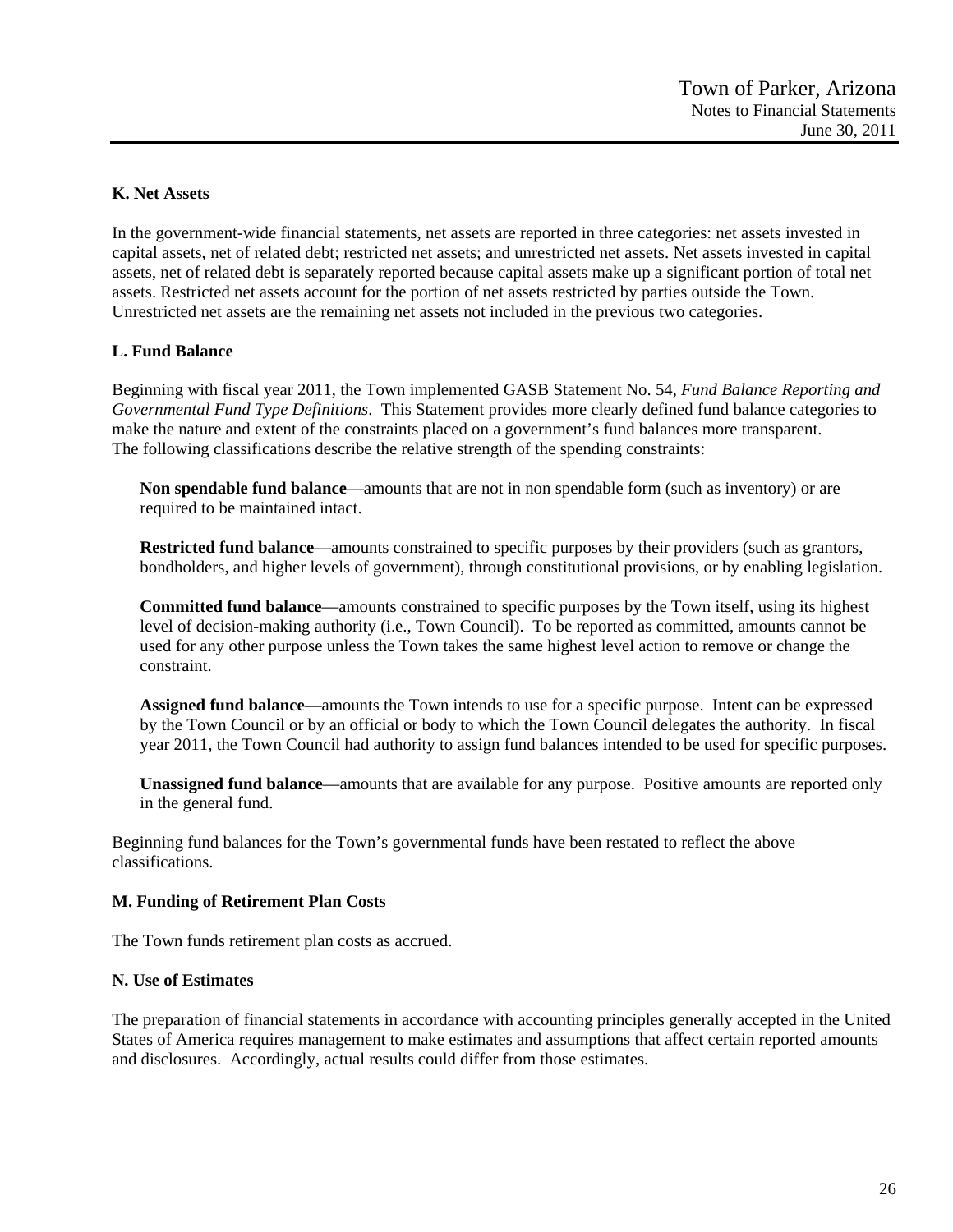### **Note 2 - Deposits and Investments**

### **Deposits**

At year-end, the carrying amount of the Town's deposits was \$2,018,942 and the bank balances were \$2,119,324. The difference represents outstanding checks and deposits which are held in the checking accounts at the financial institutions trust departments until the checks are presented for payment. The deposits include short term certificates of deposits of \$482,257. In addition the cash and investments include cash balances of \$619.

### **Cash Held by Trustee**

As of June 30, 2011, the Town has provided funds of \$365,512 to a bond paying agent and \$38,709 to the Greater Arizona Development Authority. The total amount of \$404,221 represents amounts due for bonds and loans with July 1 maturity.

#### **Restricted Cash and Investments**

At year-end, the Town had restricted cash and investments in the amount of \$81,000 included in the above balances. Of the restricted balances, \$23,000 was restricted for customer deposits and \$58,000 was restricted for the purchase of capital items.

#### **Investments**

Arizona Revised Statutes authorize the Town to invest idle funds in obligations of the U.S. Treasury and U.S. agencies, certificates of deposit, repurchase agreements, and in the Local Government Investment Pool of the Arizona State Treasurer.

As of June 30, 2011, the Town's investments included \$3,023,911 which were invested in the Local Government Investment Pool. In this pool, the Town's monies are combined with those of the other investors in the pool. As such, the Town does not own specific securities within the pool; they are, therefore, not categorized. The Local Government Investment Pool, however, is managed by the Arizona State Treasurer in accordance with Arizona law. The majority of the investments in the Pool are rated AAA. Included in the Town's investments are funds related to reserve requirements related to debt instruments of \$450,000 and \$24,964 of funds held by the courts.

### **Risk Disclosures**

Interest Rate Risk – As a means of limiting its exposure to fair value losses arising from rising interest rates, the Town's investment portfolio maturities do not exceed five years at time of purchase.

Credit Risk – State law limits investments in commercial paper and corporate bonds to the top two ratings issued by nationally recognized statistical rating organizations (NRSROs). The Town limits its investments in these investment types to the top rating issued by NRSROs, including raters Standard & Poor's, Fitch Ratings, and Moody's Investors Service.

Custodial Credit Risk – Custodial credit risk is the risk that in the event of a bank failure, the Town's deposits may not be returned. As of June 30, 2011 all deposits held by the Town were covered under the current FDIC Program.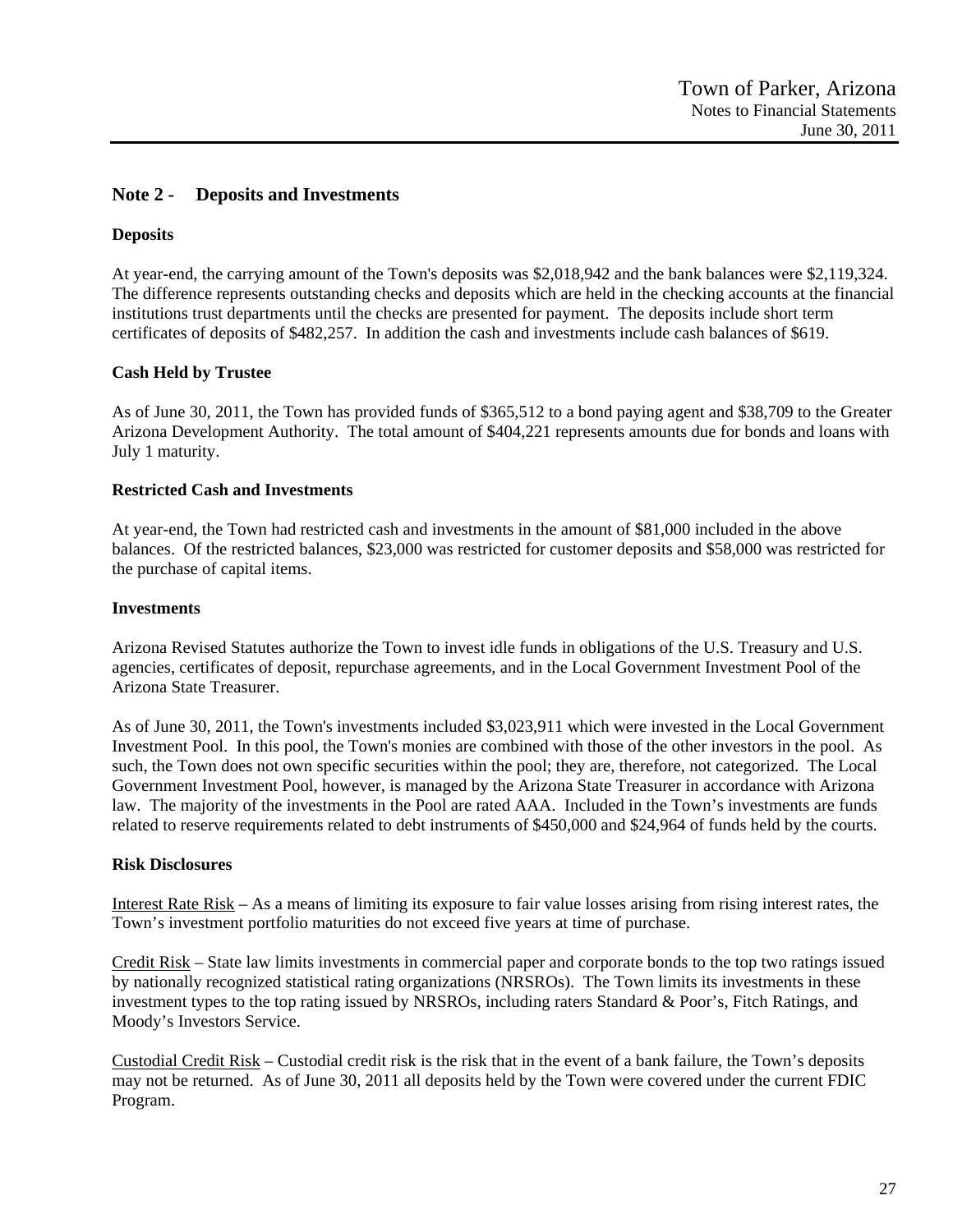### **Note 3 - Receivables**

Receivables as of year-end for the governmental individual major and nonmajor funds and agency funds in the aggregate, including the applicable allowances for the uncollectible accounts are as follows:

| Total    |
|----------|
|          |
| 73,302   |
| 411,325  |
| 37,029   |
| 521,656  |
|          |
| (10,617) |
| 511.039  |
|          |

# **Note 4 - Interfund Receivables, Payables, and Transfers**

|                              | Transfers<br>in (out) |            | Due<br>(to) from |           |
|------------------------------|-----------------------|------------|------------------|-----------|
| Governmental Funds           |                       |            |                  |           |
| Major governmental funds     |                       |            |                  |           |
| General fund                 | \$                    | 52,419     | \$               | 363,382   |
| HURF fund                    |                       | 371,025    |                  |           |
| <b>Impact Fees</b>           |                       |            |                  | (238,290) |
| Debt service fund            |                       | (423, 444) |                  |           |
| Non major governmental funds |                       |            |                  | (125,092) |
|                              |                       |            | S                |           |

Amounts due from or due to other funds represent short-term obligations on open account, and arise primarily from the nature of the Town's treatment of bank accounts. The Town maintains an overall checking account with each fund's cash pooled for banking purposes. Excess cash is invested in the State of Arizona Local Government Investment Pool to properly manage cash.

Transfers are made primarily to cover debt service payments.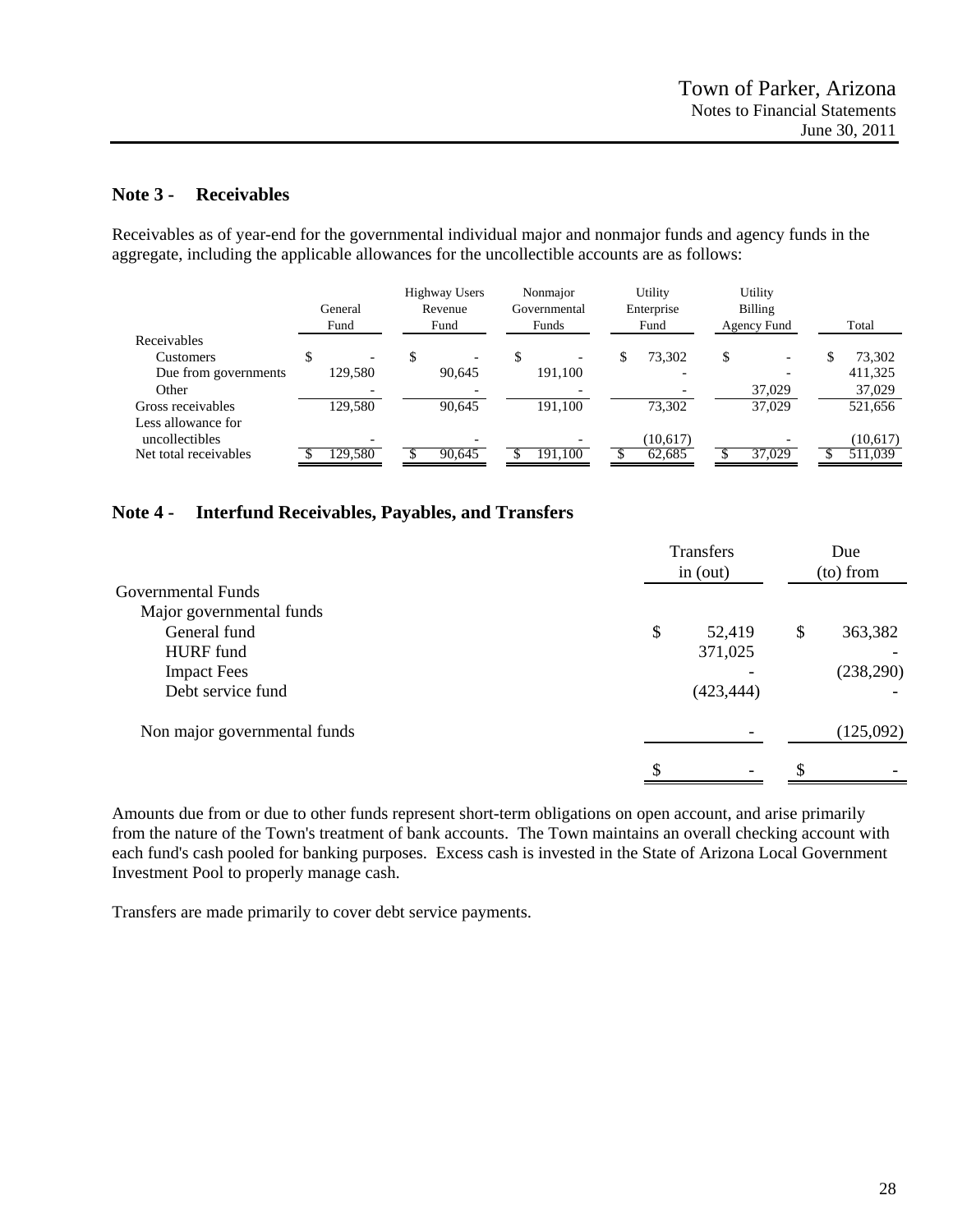# **Note 5 - Capital Assets**

Capital assets activity for the year ended June 30, 2011, was as follows:

|                                             | Beginning<br>Balance |              |                  | Ending          |
|---------------------------------------------|----------------------|--------------|------------------|-----------------|
|                                             | Restated             | Increases    | Deletions        | Balance         |
| Governmental Activities                     |                      |              |                  |                 |
| Not being depreciated                       |                      |              |                  |                 |
| Land                                        | \$<br>881,525        | \$           | \$               | \$<br>881,525   |
| <b>Construction in Process</b>              | 358,255              | 127,224      | (485, 479)       |                 |
| Total capital assets not being depreciated  | ,239,780             | 127,224      | (485, 479)       | 881,525         |
| Other capital assets                        |                      |              |                  |                 |
| Infrastructure                              | 2,628,357            |              |                  | 2,628,357       |
| Buildings and improvements                  | 1,284,693            | 485,479      |                  | 1,770,172       |
| Equipment and vehicles                      | 1,488,200            | 153,569      |                  | 1,641,769       |
| Total capital assets being depreciated      | 5,401,250            | 639,048      |                  | 6,040,298       |
| Less: Accumulated depreciation              |                      |              |                  |                 |
| Infrastructure                              | (759, 476)           | (137, 465)   |                  | (896, 941)      |
| Buildings and improvements                  | (635, 679)           | (34,309)     |                  | (669,988)       |
| Equipment and vehicles                      | (1, 155, 181)        | (112,099)    |                  | (1,267,280)     |
| Total accumulated depreciation              | (2,550,336)          | (283, 873)   |                  | (2,834,209)     |
| Total capital assets being depreciated, net | 2,850,914            | 355,175      |                  | 3,206,089       |
| Governmental activities capital assets, net | 4,090,694            | 482,399<br>S | (485, 479)<br>S. | 4,087,614<br>S. |

|             |            |           | Ending         |
|-------------|------------|-----------|----------------|
| Balance     | Increases  | Decreases | <b>Balance</b> |
|             |            |           |                |
|             |            |           |                |
| 42,314      | S          |           | 42,314         |
| 42,314      |            |           | 42,314         |
|             |            |           |                |
| 4,662,535   |            |           | 4,662,535      |
| 640,032     |            | (280)     | 639,752        |
| 74,534      |            |           | 74,534         |
| 5,377,101   |            | (280)     | 5,376,821      |
|             |            |           |                |
| (1,850,057) | (122, 885) |           | (1,972,942)    |
| (169, 550)  | (36,033)   | 280       | (205, 303)     |
| (65, 539)   | (999)      |           | (66, 538)      |
| (2,085,146) | (159, 917) | 280       | (2,244,783)    |
| 3,291,955   | (159, 917) |           | 3,132,038      |
| 3,334,269   | (159, 917) |           | 3,174,352      |
|             | Beginning  |           |                |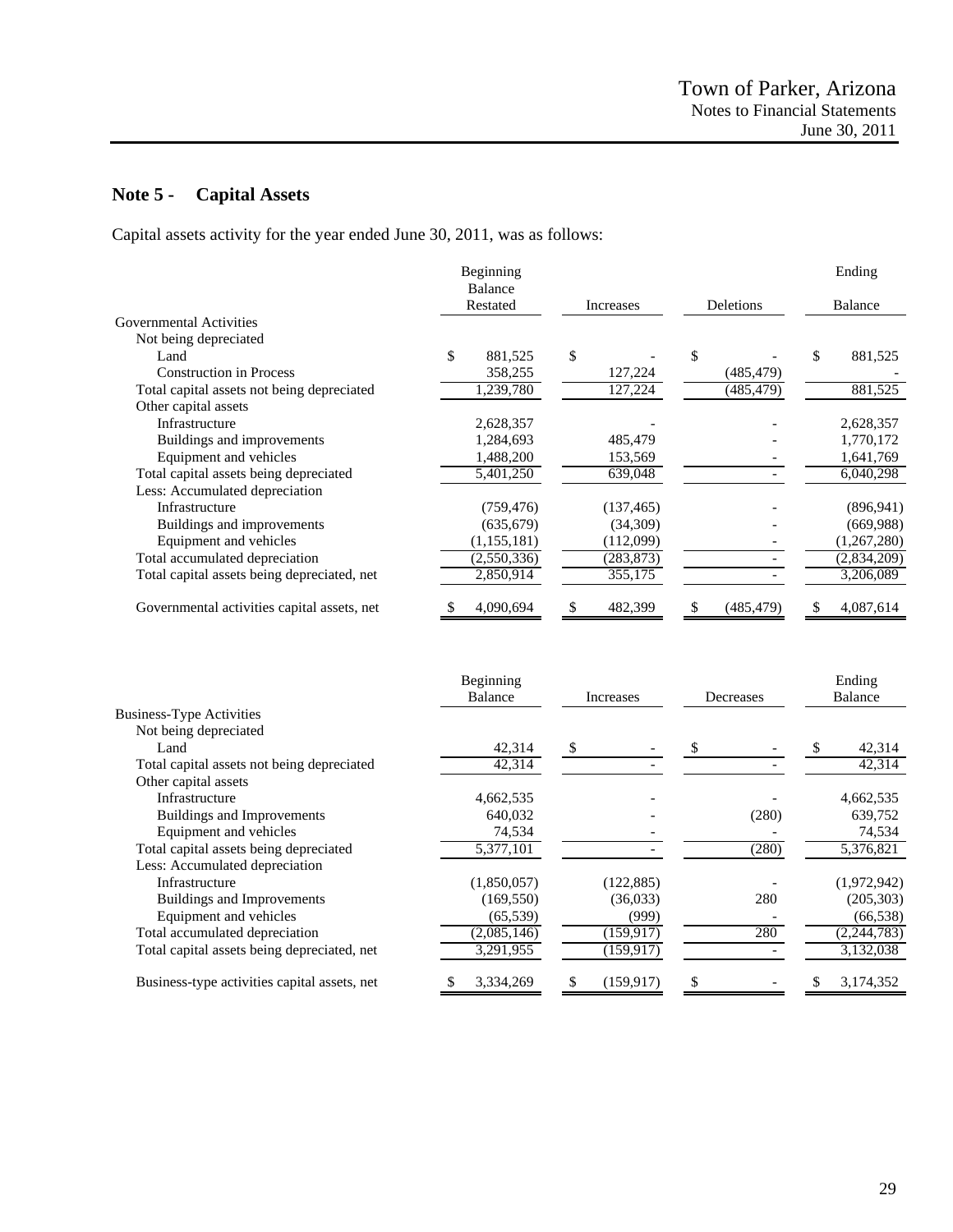Depreciation expense was charged by program/function as follows:

| Government Activities                               |    |         |
|-----------------------------------------------------|----|---------|
| General government                                  | \$ | 28,827  |
| Public safety                                       |    | 30,547  |
| Public works                                        |    | 143,226 |
| Culture and recreation                              |    | 81,273  |
| Total governmental activities depreciation expense  | S  | 283,873 |
| Business - type Activities                          |    |         |
| Utility enterprise fund                             | \$ | 159,917 |
| Total business-type activities depreciation expense | \$ | 159,917 |

# **Note 6 - Long-Term Debt**

The following is a summary of long-term debt for the year ended June 30, 2011:

|                                                                  | Beginning<br>Balance<br>Restated                | Additions    | Reductions                                     | Ending<br>Balance                             | Amounts<br>Due Within<br>One Year         |
|------------------------------------------------------------------|-------------------------------------------------|--------------|------------------------------------------------|-----------------------------------------------|-------------------------------------------|
| Governmental Activities<br>Governmental obligation bonds         |                                                 |              |                                                |                                               |                                           |
| HURF revenue bonds<br>GADA loan payable<br>Premium on bonds      | \$<br>735,000<br>590,000<br>17,659<br>1,342,659 | \$           | (360,000)<br>(25,000)<br>(5,490)<br>(390, 490) | \$<br>375,000<br>565,000<br>12,169<br>952,169 | \$<br>375,000<br>30,000<br>820<br>405,820 |
| Compensated absences                                             | 72,187                                          | 81,518       | (83,070)                                       | 70,635                                        | 70,635                                    |
| Governmental activities<br>long-term liabilities                 | 1,414,846                                       | 81,518<br>S. | (473, 560)                                     | 1,022,804                                     | 476,455<br>\$.                            |
| <b>Business Activities</b><br>Notes payable<br>USDA loan payable | 422,879                                         | S            | (28,528)                                       | 394,351                                       | 30,025<br>S.                              |

|                       |                                        |                          | Bond and Note Maturity Schedule |                  |          |                                        |    |          |                                    |
|-----------------------|----------------------------------------|--------------------------|---------------------------------|------------------|----------|----------------------------------------|----|----------|------------------------------------|
| Year Ended<br>June 30 | <b>HURF Revenue Bonds</b><br>Principal | Interest                 | Principal                       | <b>USDA</b> Loan | Interest | <b>GADA Revenue Bonds</b><br>Principal |    | Interest | Total<br>Principal<br>and Interest |
|                       |                                        |                          |                                 |                  |          |                                        |    |          |                                    |
| 2012                  | \$<br>375,000                          | \$<br>5,625              | \$<br>30.025                    | \$               | 19.511   | \$<br>30,000                           | \$ | 26,419   | \$<br>486,580                      |
| 2013                  |                                        | $\overline{\phantom{0}}$ | 31,600                          |                  | 17.936   | 30,000                                 |    | 25,219   | 104,755                            |
| 2014                  |                                        | $\overline{\phantom{a}}$ | 33,258                          |                  | 16.278   | 30,000                                 |    | 23,944   | 103,480                            |
| 2015                  |                                        |                          | 35,003                          |                  | 14,533   | 30,000                                 |    | 22,669   | 102,205                            |
| 2016                  |                                        | $\overline{\phantom{a}}$ | 36,840                          |                  | 12,969   | 30,000                                 |    | 21,394   | 101,203                            |
| 2017-2021             | $\overline{\phantom{0}}$               | $\overline{\phantom{a}}$ | 215,306                         |                  | 32,374   | 185,000                                |    | 84,244   | 516,924                            |
| 2022-2026             |                                        |                          | 12,319                          |                  | 105      | 230,000                                |    | 35,188   | 277,612                            |
| Total                 | 375,000                                | \$<br>5,625              | 394,351                         |                  | 113,706  | 565,000                                | S  | 239,077  | 1,692,759                          |
|                       |                                        |                          |                                 |                  |          |                                        |    |          |                                    |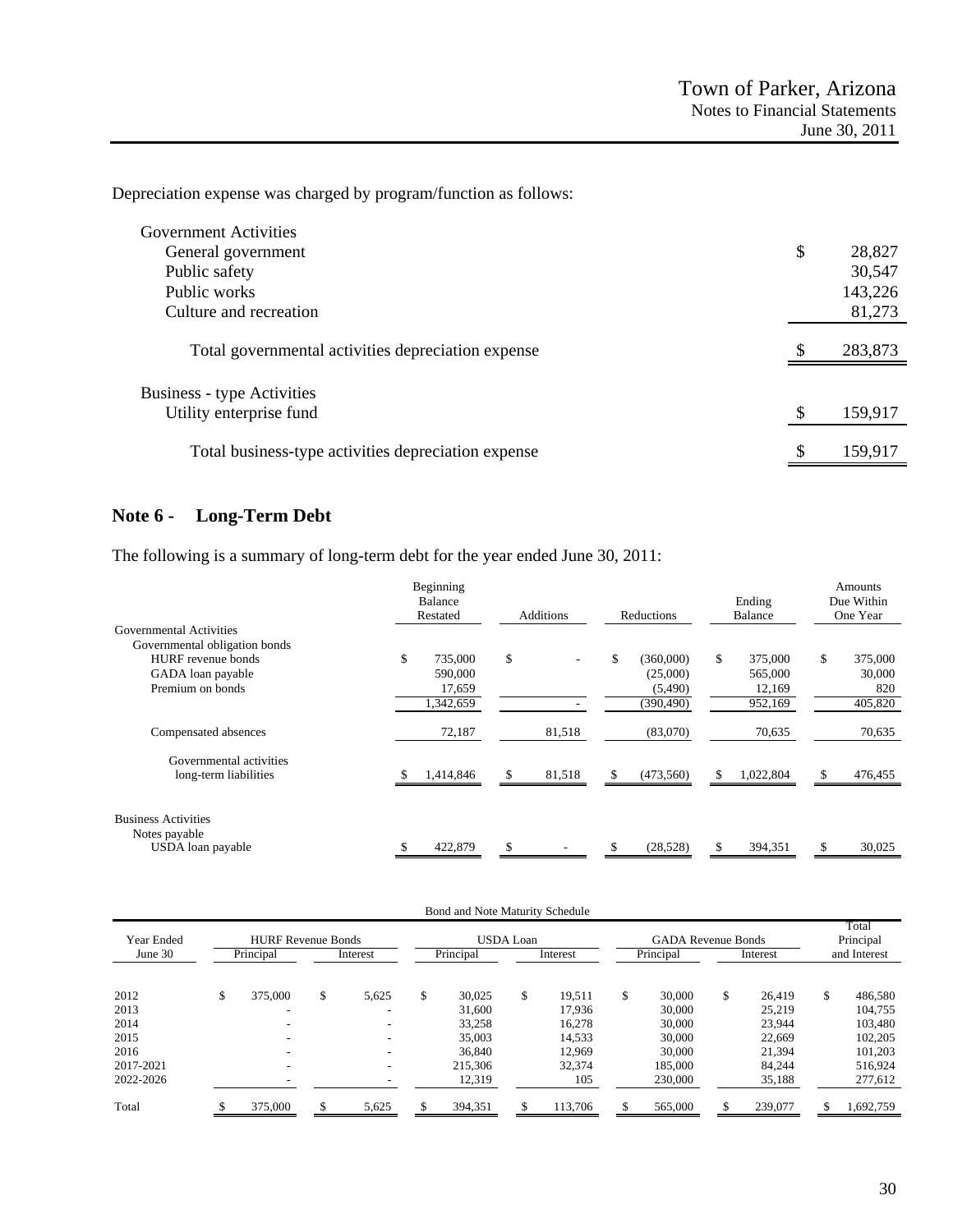Included in the long-term obligations of the governmental activities is an accrual for vacation time, recorded as compensated absences of \$70,635. Sick time amounts have been earned by employees as of June 30, 2011, but the payment there of will not require available spendable resources.

### **HURF Revenue Bonds**

Highway User Revenue Fee (HURF) bonds are issued specifically for the purpose of constructing street and highway projects. These bonds are repaid out of the HURF Fund by gas tax revenues collected by the State of Arizona and distributed to cities and towns based on a formula of population and gas sales within each county.

1998 Highway User Revenue Bonds Projects of 1997, Series A (1998) is due in annual installments of \$100,000 to \$375,000 through July 1, 2012; average interest rate of 4.33 percent. The original issue amount was \$4,000,000.

There are a number of limitations and restrictions contained in the bond indentures. The Town is in compliance with all significant limitations and restrictions.

# **GADA Loan Payable**

Greater Arizona Development Authority (GADA) bonds are issued specifically for the purpose of providing resources through loans to local communities for capital projects.

The Town obtained funds from the Greater Arizona Development Authority through a loan agreement. The funds were used for the reconstruction of streets, construction of a water pipeline for the public works building and additions to a water treatment plant.

The loan agreement calls for annual principal payments of \$25,000 to \$50,000 due July 1, 2008 through July 1, 2026, with interest payments due on July 1 and January 1 of each year. The note carries an average interest rate of 4.49 percent. The original issuance included a principal balance of \$665,000 and a premium of \$25,401.

There are a number of limitations and restrictions contained in the bond indentures. The Town is in compliance with all significant limitations and restrictions.

### **Loan Payable – USDA**

In September 2002, the Town obtained a loan of \$600,000 from the United States Department of Agriculture for the construction of a water facility plant for Parker South. The loan requires monthly payments of \$4,128 including principal and interest through September 2022 and has a stated interest rate of 5.125 per annum.

# **Note 7 - Waste Billing Agreement**

The Town has entered into an agreement with a privately owned waste disposal company whereby the Town bills and collects disposal customers for services provided. These amounts are recorded in the Utility Billing Agency Fund. The Town receives ten percent of the collections and remits the balance to the disposal company. Revenues received by the Town under this agreement are recorded in the Utility Enterprise Fund.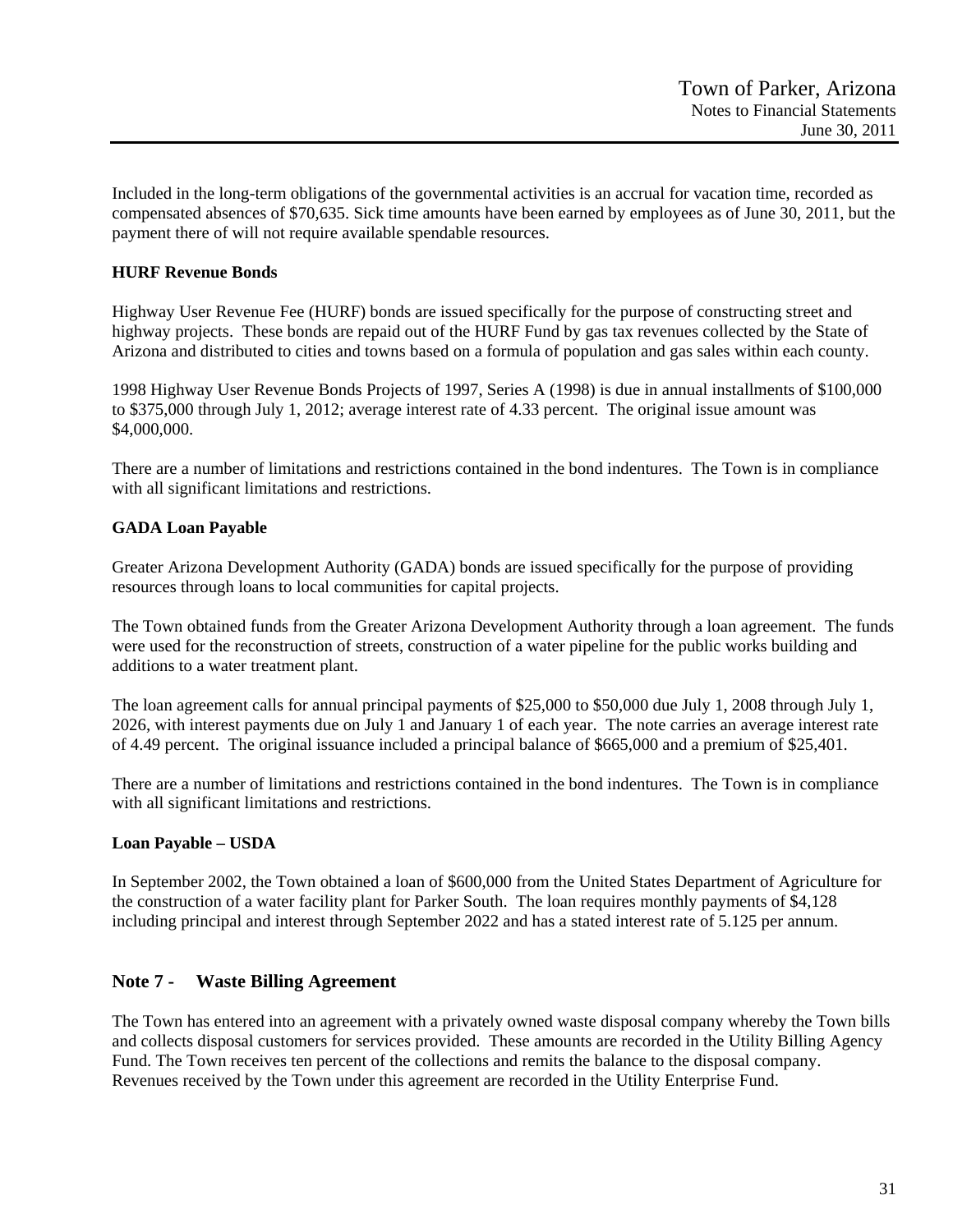### **Note 8 - Fund Balance Classifications**

The following is a summary of non spendable, restricted, committed, and assigned fund balances of the Governmental funds:

|                           | General<br>Fund | <b>Highway Users</b><br>Revenue Fund | Impact<br>Fees               | Other<br>Governmental    |
|---------------------------|-----------------|--------------------------------------|------------------------------|--------------------------|
| Fund balances:            |                 |                                      |                              |                          |
| Restricted for:           |                 |                                      |                              |                          |
| Debt service              | \$              | \$<br>400,000                        | \$                           | \$                       |
| Highways                  |                 | 1,131,104                            |                              | 26,436                   |
| Public safety             | 24,964          |                                      |                              | 811                      |
| Tourism                   |                 |                                      |                              | 71,911                   |
| Culture and recreation    | 35,336          |                                      | $\qquad \qquad \blacksquare$ | $\overline{\phantom{a}}$ |
| Capital projects          |                 |                                      |                              | 306,772                  |
| Assigned for:             |                 |                                      |                              |                          |
| Aging services            |                 |                                      |                              | 249,987                  |
| Public safety             |                 |                                      |                              | 140,656                  |
| Library services          |                 |                                      |                              | 42,882                   |
| Budget policy reservation | 616,000         |                                      |                              |                          |
| Unassigned                | 1,665,254       |                                      | (234, 887)                   |                          |
| Total fund balances       | 2,341,554<br>S  | 1,531,104<br>\$                      | \$<br>(234, 887)             | \$<br>839,455            |

The Impact Fee Funds has a deficit fund equity balances of \$234,887 as of June 30, 2011 as a result of revenues which were inadequate to cover expenses. Future revenue collected is expected to fund the deficit fund equity balances.

# **Note 9 - Risk management**

The Town is exposed to various risks of loss relating to torts; theft of, damage to and destruction of asset; errors and omissions; and natural disasters. Thus, the Town participates in the Arizona Municipal Risk Retention Pool (AMRRP), which provides a comprehensive municipal coverage program including property, general liability, public official's liability, automobile liability, and physical damage, bonds, and crime. The basic coverage program is standard for all participants and deemed to be appropriate by the governing board of the AMRRP. Individual limits are determined by the Council and staff members.

The limit for the basic coverage is \$13 million per occurrence on a claim made basis. The AMRRP is structured such that member premiums are based on the actuarial review that will provide adequate reserves to allow the pool to meet its expected financial obligation. The pool has the authority to assess its members' additional premiums should reserves and annual premiums be insufficient to meet the pools obligations. The Town can be assessed up to the amount of the current year's contribution. The Town's obligation is to file claims timely. The AMRRP is responsible for investigating claims and billing the Town for any deductible portion. The Town's loss has not exceeded its coverage in any of the last three years, and the deductible portion has not been material to the Town's financial position.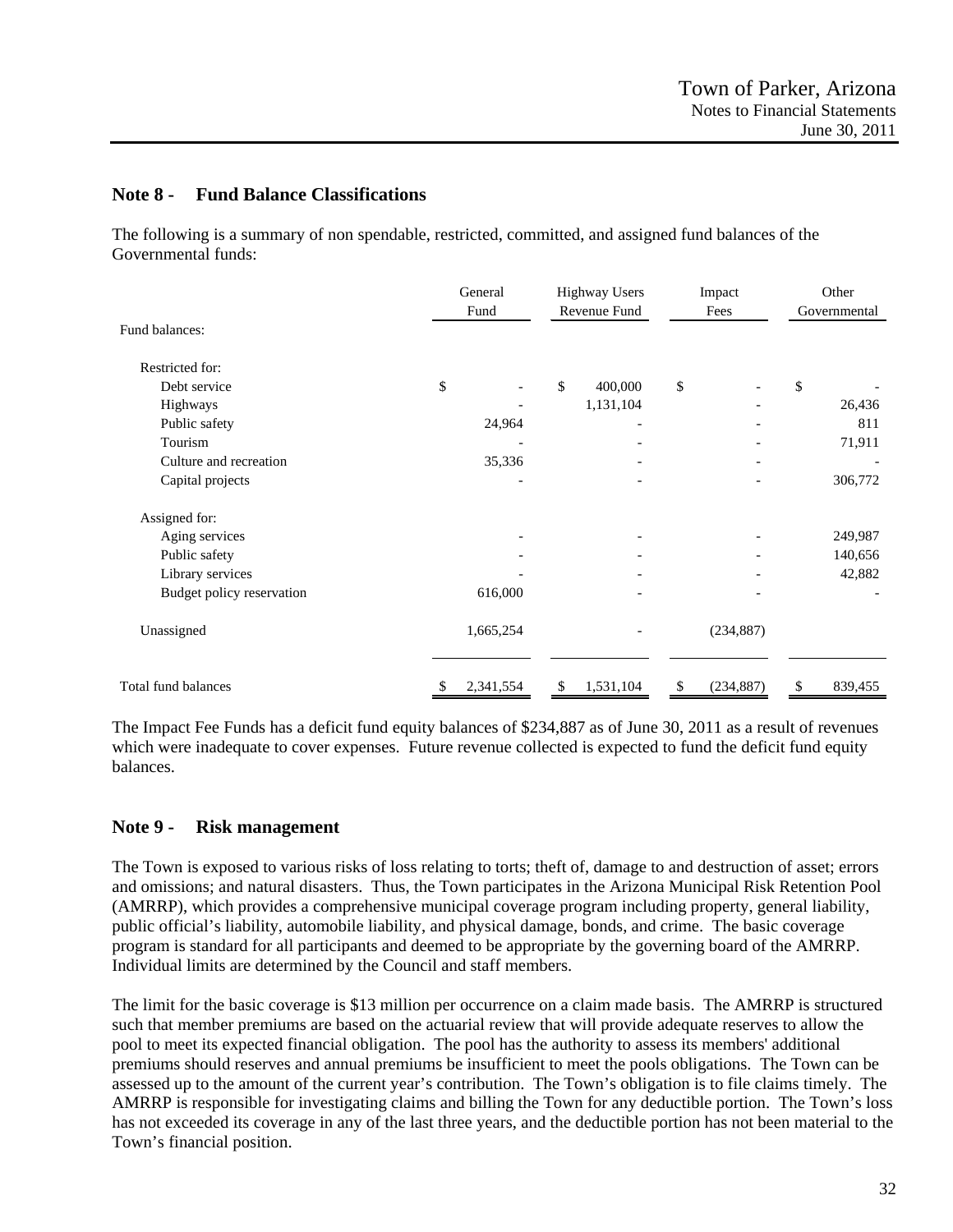### **Note 10 - Investment in Joint Venture**

The Town's investment in the Colorado River Sewage System Joint Venture is based upon the ratio of gallonage of sewage contributed to the System to the total gallonage of sewage processed through the plant by each joint venture member. As of June 30, 2011, the percentage of net profits or losses allocable to each joint venture member is not available to adequately record the Town's proportionate share of the joint venture operations. Below are balances as of June 30, 2011:

| Assets                                          |    |            |
|-------------------------------------------------|----|------------|
| Current assets                                  | \$ | 1,201,429  |
| Capital assets, non-depreciable                 |    | 94,927     |
| Capital assets, depreciable, net                |    | 895,054    |
| <b>Total Assets</b>                             |    | 2,191,410  |
| Liabilities and Net Assets                      |    |            |
| <b>Current liabilities</b>                      | \$ | 97,375     |
| Net assets                                      |    |            |
| Invested in capital assets, net of related debt |    | 989,981    |
| Unrestricted                                    |    | 1,104,054  |
| <b>Total Net Assets</b>                         |    | 2,094,035  |
| <b>Total Liabilities and Net Assets</b>         |    | 2,191,410  |
| Operating Revenue and Expenses                  |    |            |
| Operating revenue                               | S  | 1,295,073  |
| Operating expense, less depreciation            |    | 1,249,735  |
| Depreciation expense                            |    | 190,018    |
| Total expense                                   |    | 1,439,753  |
| <b>Operating loss</b>                           |    | (144, 680) |
| Non-operating income - net                      |    | 23,297     |
| Change in net assets                            |    | (121, 383) |

### **Note 11 - Employee Retirement Plans**

#### **Retirement Systems**

The Town's permanent full-time employees belong to statewide government retirement systems. Sworn police officers belong to the Arizona Public Safety Personnel Retirement System. Other Town employees belong to the Arizona State Retirement Plan.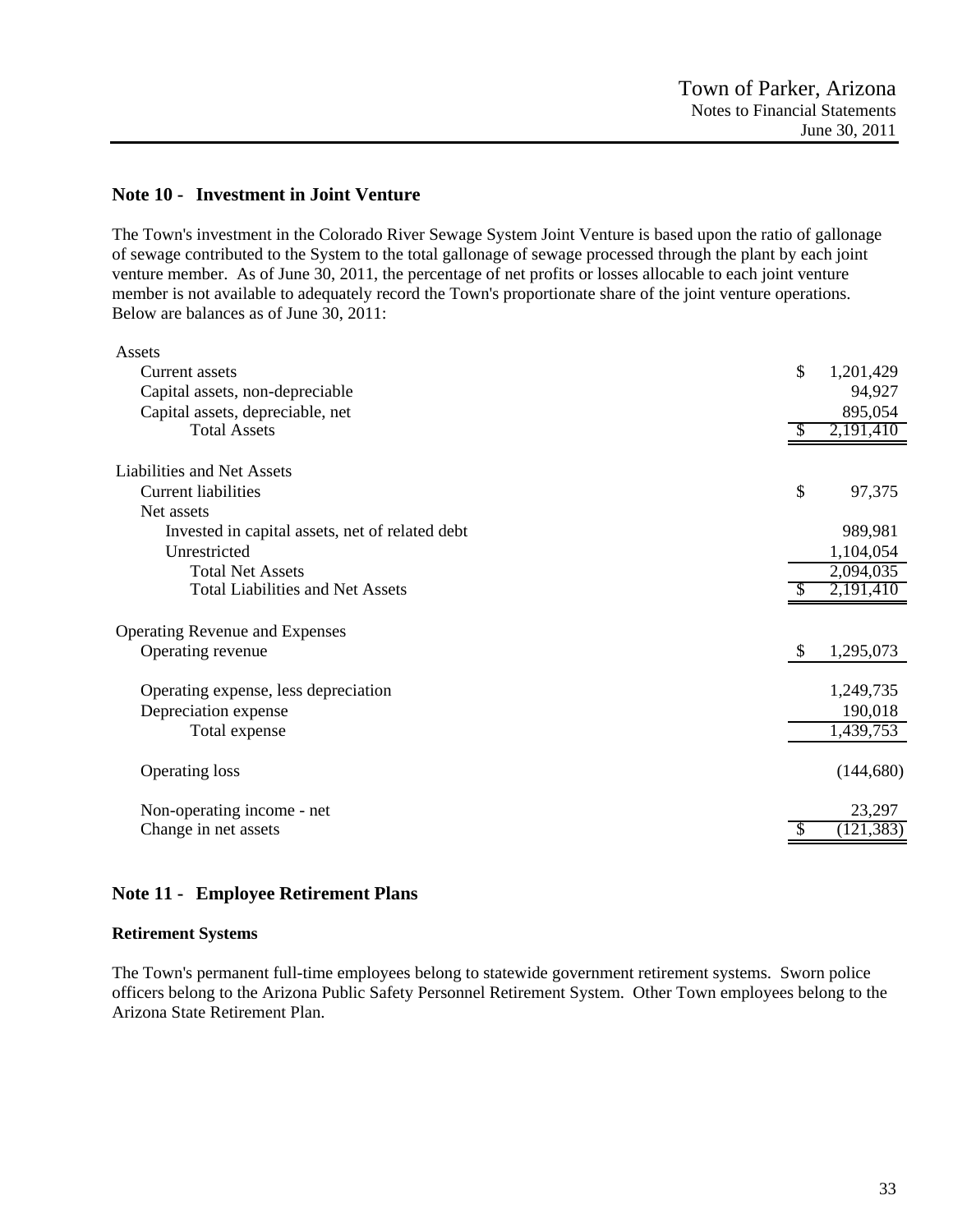### **Arizona State Retirement Plan**

### A. Plan Description

All full-time Town employees, except public safety personnel, participate in the Arizona State Retirement System (the System), a multiple-employer cost sharing defined benefit plan pension plan. The System was established by the State of Arizona to provide pension benefits for employees of the state and employees of participating political subdivisions and school districts. The System is administered in accordance with Title 38, Chapter 5, of the Arizona Revised Statutes. The System provides for retirement, disability, health insurance benefits, and death and survivor benefits. The Arizona State Retirement System issues a publicly available financial report that includes financial statements and required supplementary information for the System. That report may be obtained by writing to Arizona State Retirement System, P.O. Box 33910, Phoenix, AZ 85067 or by calling 1- 800-621-33778.

### B. Funding Policy

The Arizona Revised Statues (ARS) provide statutory authority for determining the employees' and employers' contributions amounts as a percentage of covered payroll. Employers are required to contribute at the same rate as employees. Although the statutes prescribe the basis of making the actuarial calculations, the Arizona legislature is able to legislate a contribution rate other than the actuarially determined rate. The actuarially determined contribution rate for the years ended June 30, 2011, 2010 and 2009 were 9.60, (9.60% retirement and .25% long-term disability) 9.40% and 9.45% respectively, for both employers and employees. The total contributions made by the Town for the years ended June 30, 2011, 2010, and 2009 were \$112,081, \$115,094, and \$110,996, respectively, equal to the required contributions for each year.

# **Retirement Plan for Public Safety Employees**

### A. Plan Description

All of the Town's public safety personnel (police officers) participate in the Public Safety Personnel Retirement System (PSPRS), an agent multiple-employer defined benefit pension plan. PSPRS was established by Title 38, Chapter 5, article 4 of the Arizona Revised Statutes to provide pension benefits for public safety employees of certain state and local governments. The PSPRS is jointly administered by the fund manager and 229 local boards. PSPRS provides retirement benefits, as well as death and disability benefits. The Public Safety Personnel retirement System of the State of Arizona issues a publicly available financial report that includes financial and required supplementary information. The report may be obtained by writing to Public Safety Personnel Retirement System, 3010 E. Camelback Rd, Suite 200, Phoenix AZ 85016 or by calling (602) 255-5575.

# B. Funding Policy

The System is funded through member contributions of 7.65% of gross payroll, an employer contribution set by an actuarial valuation expressed as a percent of gross payroll, and a distribution of net earnings of the Fund. The Town's contribution rate for police for the fiscal year ended June 30, 2011 was 13.94% of annual covered payroll. Contribution rates for police were 9.91% and 7.48% in 2010 and 2009, respectively.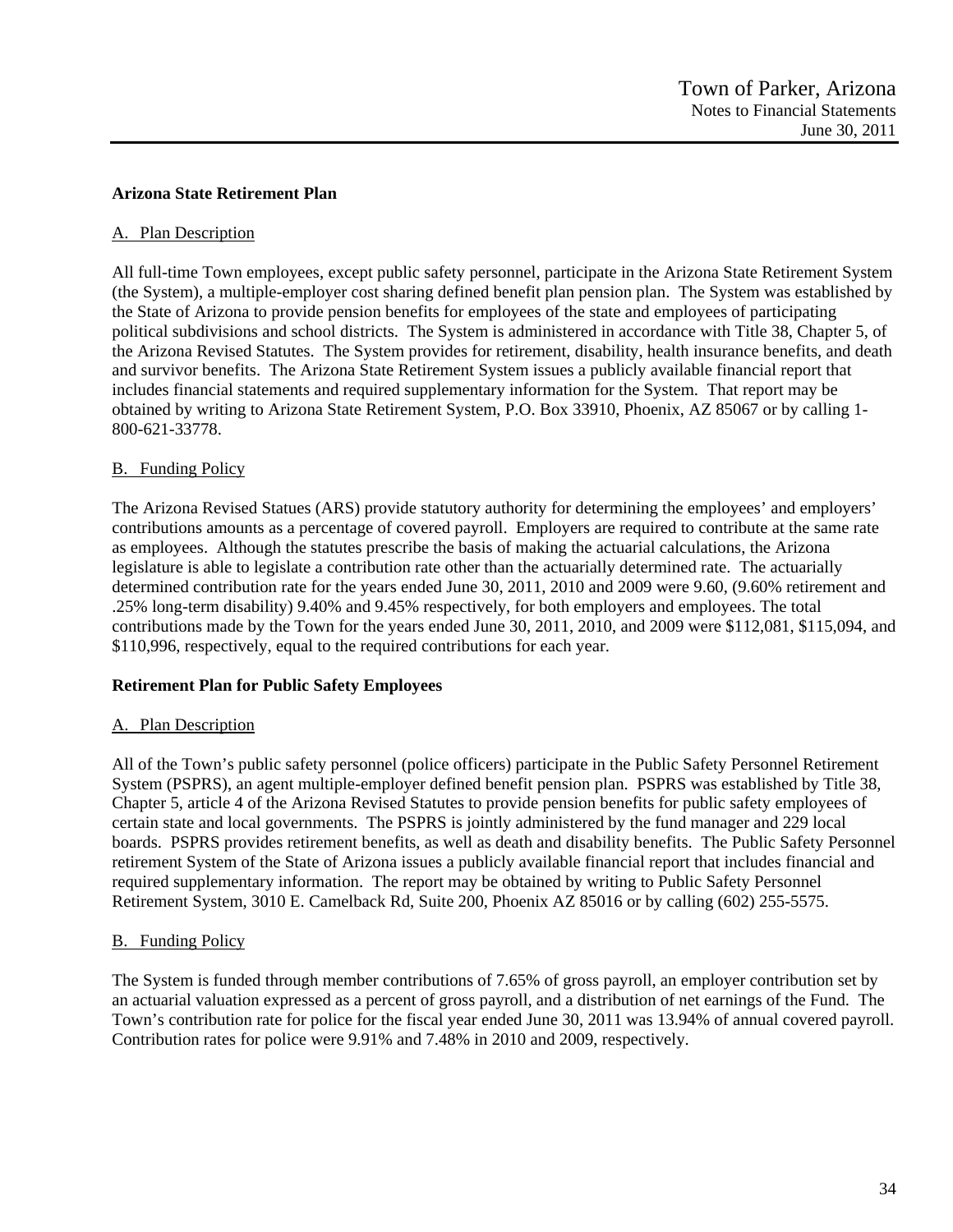### C. Annual Pension Cost

For 2011, the Town's annual pension costs of \$71,749 were equal to the Town's required and actual contributions. The required contribution was determined as part of the June 30, 2009 actuarial valuation using the individual entry age normal cost method. Significant actuarial assumptions used in determining the pension benefit obligation include (a) a rate of return on the investment of present and future assets of 8.5% per year compounded annually, (b) projected salary increases of 5.5% per year compounded annually attributable to inflation, and (c) additional projected salary increases ranging from 1.0% to 3.0% per year, depending on age, attributable to seniority/merit. The actuarial value of APSPRS assets are determined on a smoothed market basis which spreads differences between actual and assumed investment return over a seven-year period.

| Three-Year Trend Information for APSPRS |    |                                                                                |       |                           |                          |  |  |
|-----------------------------------------|----|--------------------------------------------------------------------------------|-------|---------------------------|--------------------------|--|--|
| Fiscal Year<br>Ended                    |    | <b>Annual Pension</b><br>Percentage of<br><b>APC</b> Contributed<br>Cost (APC) |       | Net Pension<br>Obligation |                          |  |  |
| 6/30/2011                               | \$ | 71,749                                                                         | 100\% | \$                        |                          |  |  |
| 6/30/2010                               | \$ | 53,747                                                                         | 100\% | \$                        |                          |  |  |
| 6/30/2009                               | \$ | 37,784                                                                         | 100%  | \$                        | $\overline{\phantom{0}}$ |  |  |

The following schedule of funding progress, presented here and as required supplemental information (RSI) presents multi-year trend information about whether the actuarial values of plan assets are increasing or decreasing over time relative to the actuarial accrued liabilities for benefits.

|                                |                                       |                                                                  | Schedule of Funding Progress for APSPRS |                          |                           |                                                                           |
|--------------------------------|---------------------------------------|------------------------------------------------------------------|-----------------------------------------|--------------------------|---------------------------|---------------------------------------------------------------------------|
| Actuarial<br>Valuation<br>Date | Actuarial<br>Value of<br>Assets $(a)$ | Actuarial<br>Accrued<br>Liability<br>(AAL)<br>Entry<br>Age $(b)$ | Unfunded<br>AAL<br>$(b-a)$              | Funded<br>Ratio<br>(a/b) | Covered<br>Payroll<br>(c) | <b>UAAL</b><br>as a<br>Percentage<br>of Covered<br>Payroll<br>$((b-a)/c)$ |
| 6/30/2011                      | 1.904.646<br>\$                       | 2.341.822<br>\$                                                  | 437,176<br>S.                           | 81.3%                    | \$<br>514,700             | 84.9%                                                                     |
| 6/30/2010                      | 1.780.402                             | 2,037,968                                                        | 257,566                                 | 87.4%                    | 495,200                   | 52.0%                                                                     |
| 6/30/2009                      | 1,699,651                             | 1,891,962                                                        | 192.311                                 | 89.8%                    | 504,828                   | 38.1%                                                                     |

# **Note 12 - Contingent Liability**

The Town is a party to a number of legal actions arising in the ordinary course of its business. In management's opinion, the Town has adequate legal defenses regarding each of these actions and does not believe that they will materially affect the Town's operations or financial position.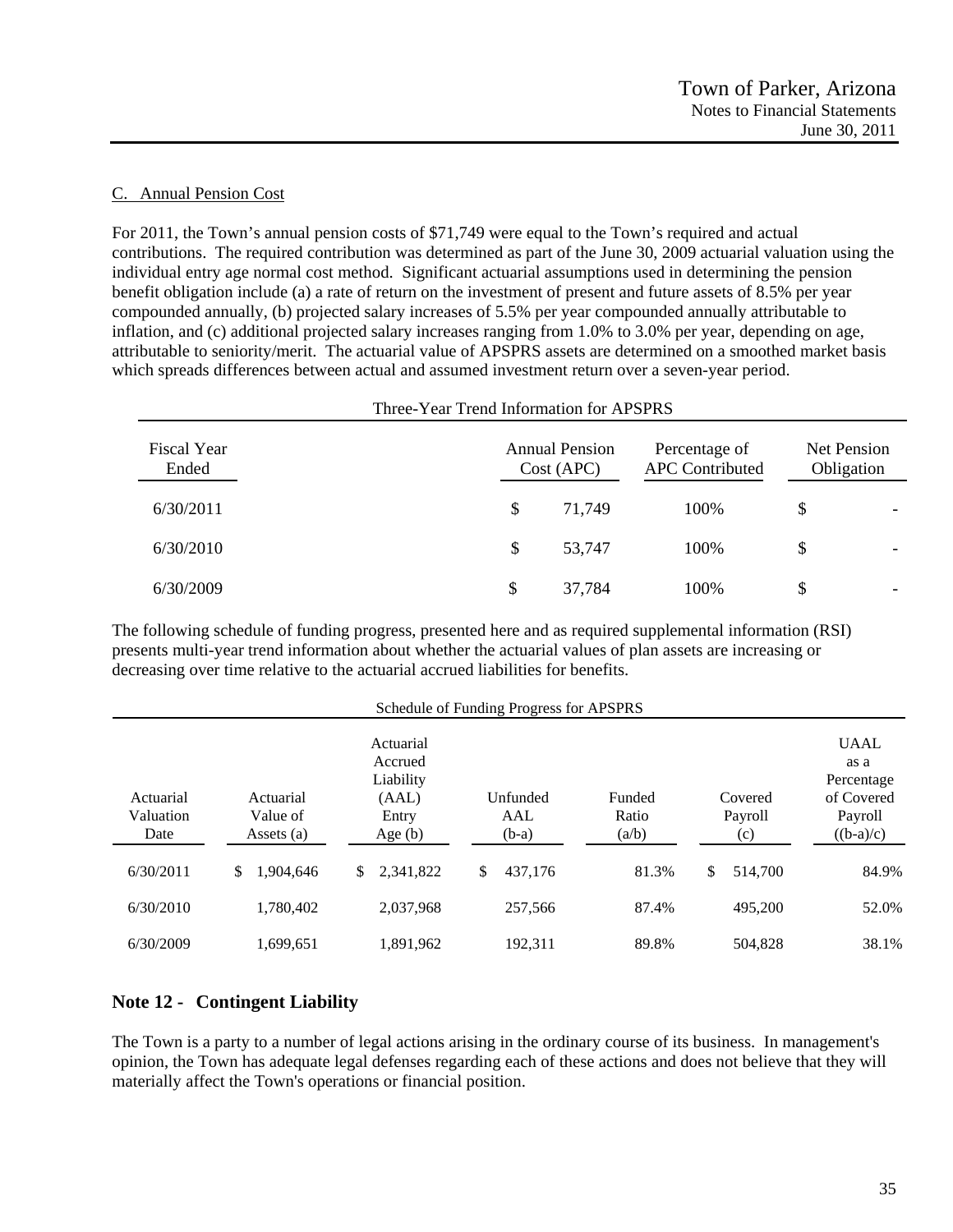# **Note 13 - Change in Accounting Policy**

The Town has changed accounting policies due to the implementation of Governmental Accounting Standards Board (GASB) Statement No. 54, *Fund Balance Reporting and Governmental Fund Type Definitions.* This statement redefines the elements of fund balance in governmental funds and more clearly describes the different types of governmental funds. The change resulted in a reclassification of \$528 between the non major special revenue funds and the general fund.

# **Note 14 - Restatement of Fund Balance**

The Town determined that debt which was previously included in general long term debt was obtained for the purpose of water projects and was to be paid from proprietary funds and therefore should be included in the Utility Enterprise Fund. The result of this correction increased the beginning debt of the Utility Enterprise Fund and the Business Type Activities by \$422,879 as well a decrease in beginning net assets of the same amount.

In addition the Town identified assets which had been depreciated in excess of their cost in the prior period as well as interest which was accrued in error. The result of the correction for the excess depreciation increased the beginning net depreciable capital assets of the governmental activities by \$129,337 while the excess accrued interest resulted in a \$12,744 decrease of beginning liabilities. A correction was also made to recognize a receivable for franchise taxes of \$20,656 in the general fund which resulted in a like increase in fund balance. The corrections resulted in a \$585,616 increase of the beginning net assets of the governmental activities.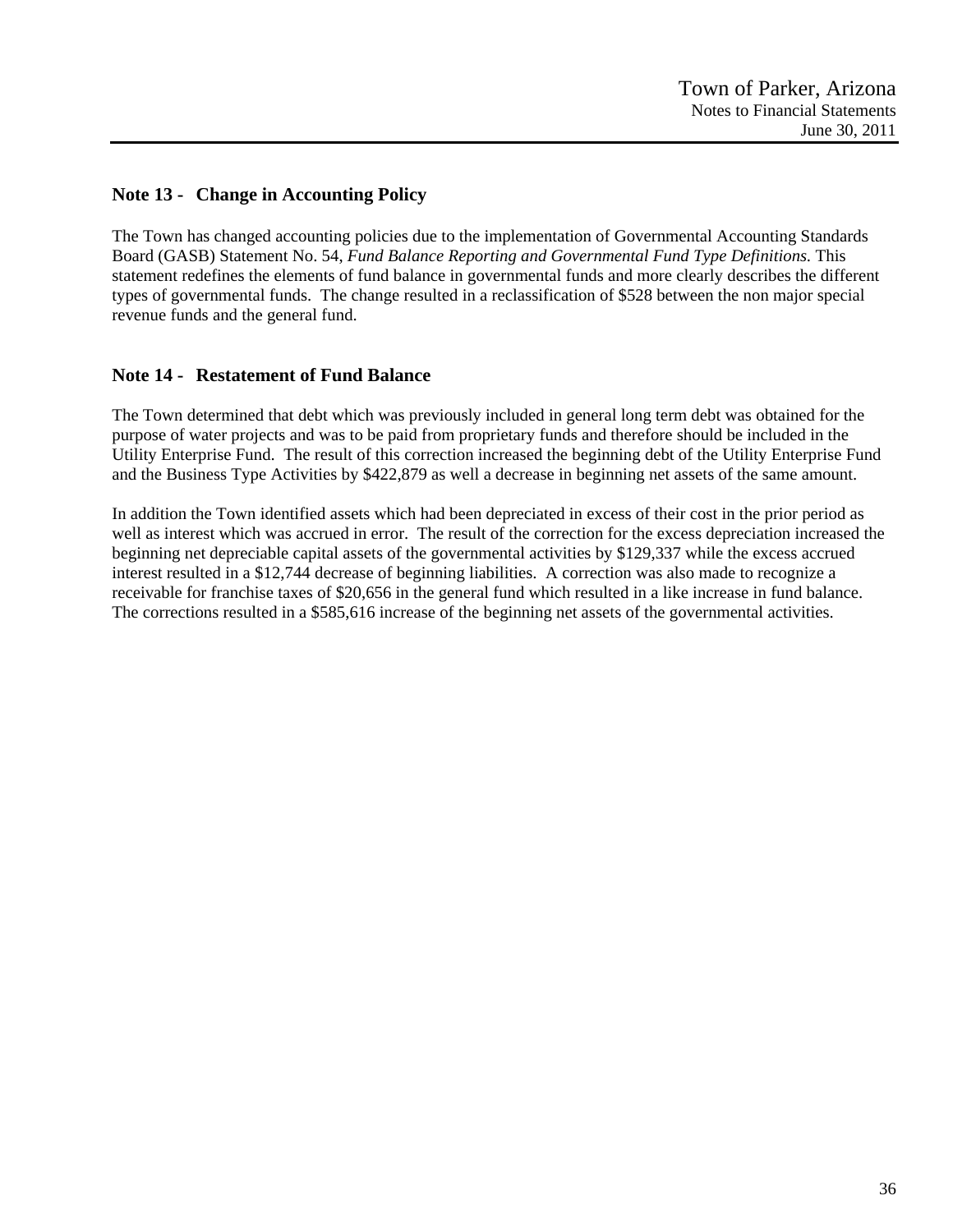

Required Supplementary Information June 30, 2011 Town of Parker, Arizona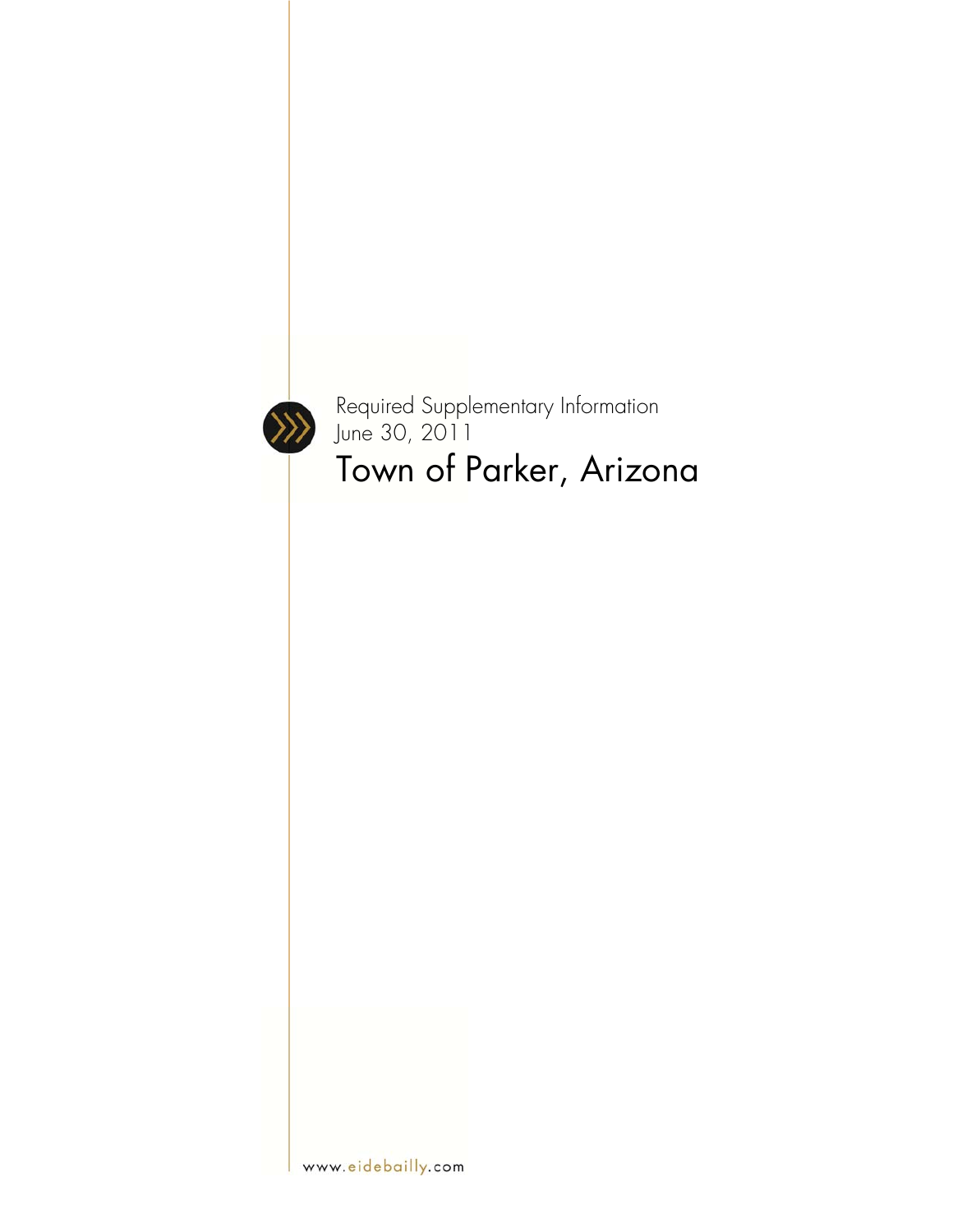|                                |                                     |                                                                  | Schedule of Funding Progress for APSPRS |                          |                           |                                                                           |
|--------------------------------|-------------------------------------|------------------------------------------------------------------|-----------------------------------------|--------------------------|---------------------------|---------------------------------------------------------------------------|
| Actuarial<br>Valuation<br>Date | Actuarial<br>Value of<br>Assets (a) | Actuarial<br>Accrued<br>Liability<br>(AAL)<br>Entry<br>Age $(b)$ | Unfunded<br>AAL<br>$(b-a)$              | Funded<br>Ratio<br>(a/b) | Covered<br>Payroll<br>(c) | <b>UAAL</b><br>as a<br>Percentage<br>of Covered<br>Payroll<br>$((b-a)/c)$ |
| 6/30/2011                      | \$<br>1.904.646                     | 2,341,822<br>\$                                                  | \$<br>437.176                           | 81.3%                    | \$<br>514,700             | 84.9%                                                                     |
| 6/30/2010                      | 1.780.402                           | 2.037.968                                                        | 257,566                                 | 87.4%                    | 495.200                   | 52.0%                                                                     |
| 6/30/2009                      | 1.699.651                           | 1.891.962                                                        | 192.311                                 | 89.8%                    | 504.828                   | 38.1%                                                                     |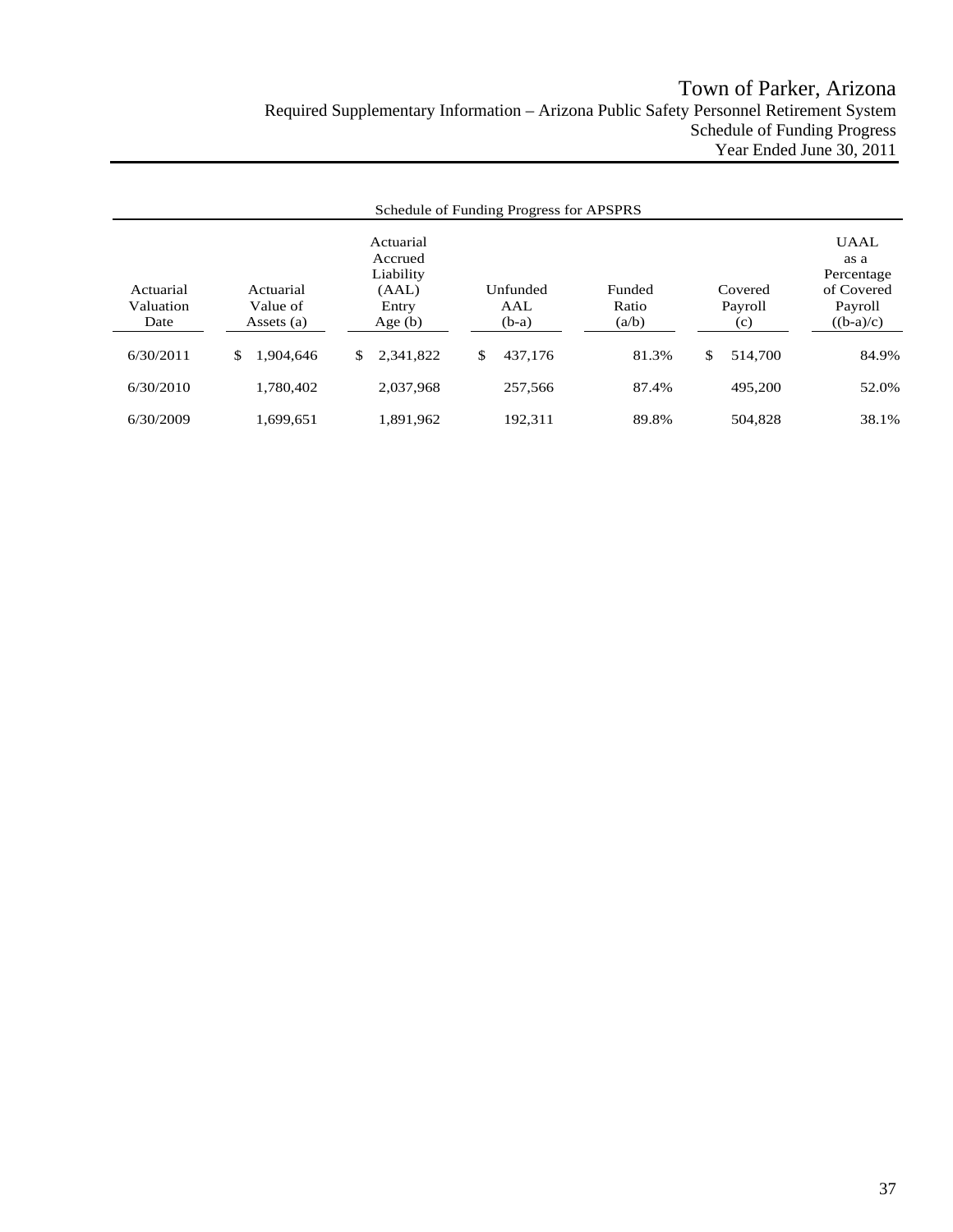Town of Parker, Arizona Required Supplementary Information Schedule of Revenues, Expenditures, and Changes in Fund Balances - Budget and Actual – General Fund Year Ended June 30, 2011

|                                                      | Original<br>and Final<br><b>Budget</b> | Actual          | Variance<br>with<br>Budget-<br>Positive<br>(Negative) |
|------------------------------------------------------|----------------------------------------|-----------------|-------------------------------------------------------|
| Revenues                                             |                                        |                 |                                                       |
| <b>Taxes</b>                                         | \$<br>1,050,000                        | \$<br>1,198,410 | \$<br>148,410                                         |
| Licenses and permits                                 | 57,000                                 | 59,683          | 2,683                                                 |
| Intergovernmental revenues                           | 841,277                                | 833,403         | (7, 874)                                              |
| Charges for services<br>Fines and forfeits           | 75,300                                 | 64,415          | (10, 885)                                             |
|                                                      | 72,320                                 | 101,236         | 28,916                                                |
| Investment earnings                                  | 12,000                                 | 10,499          | (1,501)                                               |
| Miscellaneous earnings                               | 32,410                                 | 120,992         | 88,582                                                |
| Total revenues                                       | 2,140,307                              | 2,388,638       | 248,331                                               |
| Expenditures                                         |                                        |                 |                                                       |
| Current                                              |                                        |                 |                                                       |
| General government                                   | 814,240                                | 665,513         | 148,727                                               |
| Public safety                                        | 1,049,840                              | 1,031,351       | 18,489                                                |
| Public works                                         | 130,405                                | 121,343         | 9,062                                                 |
| Culture and recreation                               | 472,272                                | 364,348         | 107,924                                               |
| Contingencies                                        | 210,550                                | 18,305          | 192,245                                               |
| Capital outlay                                       |                                        | 9,499           | (9, 499)                                              |
| Total expenditures                                   | 2,677,307                              | 2,210,359       | 466,948                                               |
| Revenues Over (Under) Expenditures                   | (537,000)                              | 178,279         | 715,279                                               |
|                                                      |                                        |                 |                                                       |
| Other Financing Sources (Uses)<br>Transfers in (out) | (55,000)                               | (52, 419)       | 2,581                                                 |
|                                                      |                                        |                 |                                                       |
| Net Change in Fund Balance                           | (592,000)                              | 125,860         | 717,860                                               |
| Fund Balances, Beginning of Year - Restated          | 2,215,694                              | 2,215,694       |                                                       |
| Fund Balances, End of Year                           | $\boldsymbol{\mathsf{S}}$<br>1,623,694 | 2,341,554<br>\$ | \$<br>717,860                                         |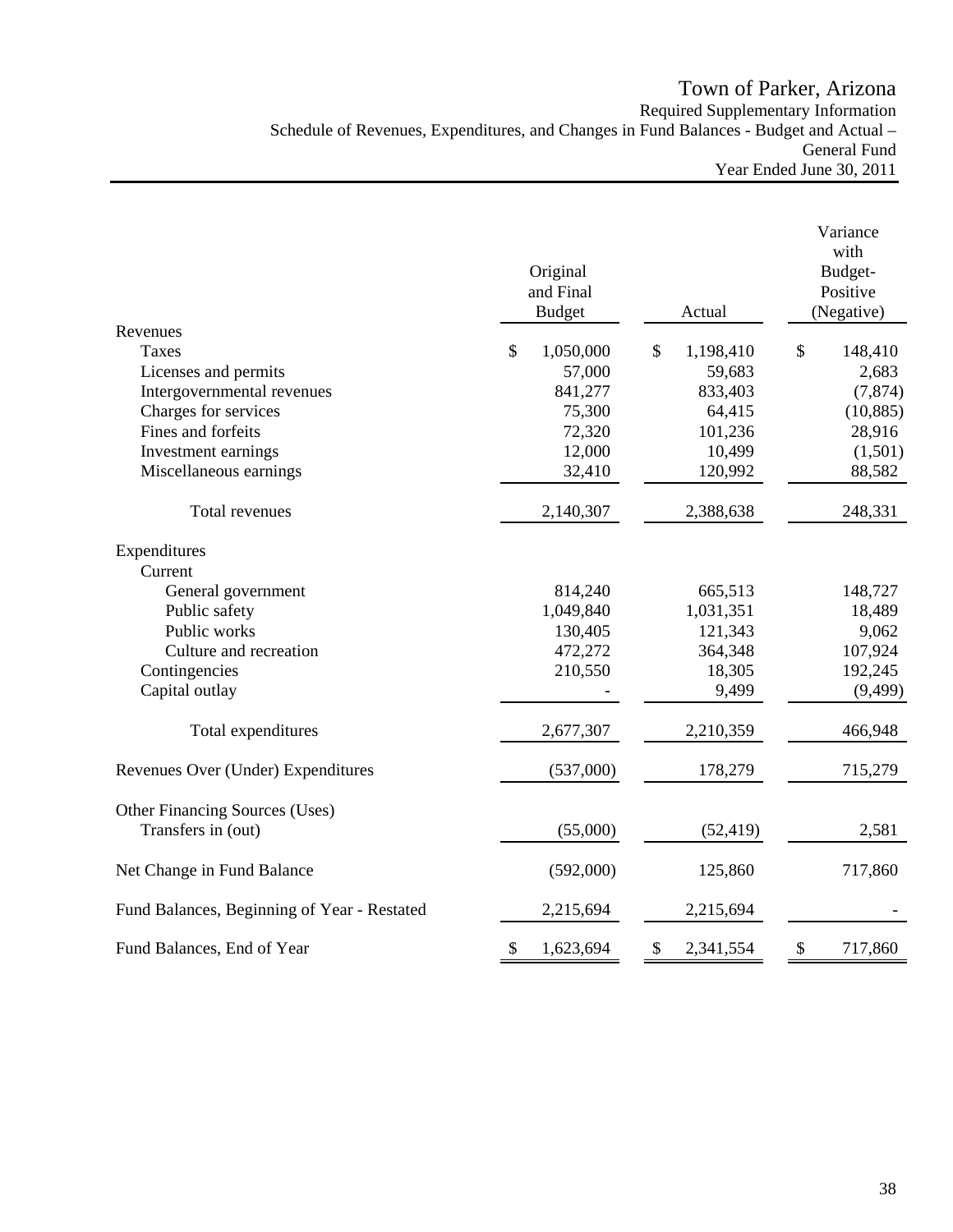# Town of Parker, Arizona Required Supplementary Information Schedule of Revenues, Expenditures, and Changes in Fund Balances – Budget and Actual - Highway Users Revenue Fund Year Ended June 30, 2011

|                                    |                                        |                 | Variance<br>with                  |
|------------------------------------|----------------------------------------|-----------------|-----------------------------------|
|                                    | Original<br>and Final<br><b>Budget</b> | Actual          | Budget-<br>Positive<br>(Negative) |
| Revenues<br><b>Taxes</b>           | \$<br>970,000                          | 1,045,620<br>\$ | \$<br>75,620                      |
| Intergovernmental                  | 281,554                                | 300             | (281, 254)                        |
| Total revenues                     | 1,251,554                              | 1,045,920       | (205, 634)                        |
| Expenditures                       |                                        |                 |                                   |
| Current<br>Public works            | 535,970                                | 459,499         | 76,471                            |
| Contingencies                      | 308,283                                |                 | 308,283                           |
| Capital outlay                     | 486,276                                |                 | 486,276                           |
| Total expenditures                 | 1,330,529                              | 459,499         | 871,030                           |
| Revenues over (Under) Expenditures | (78, 975)                              | 586,421         | 665,396                           |
| <b>Other Financing Uses</b>        |                                        |                 |                                   |
| Transfers in (out)                 | (371, 025)                             | (371, 025)      |                                   |
| Net Change in Fund Balance         | (450,000)                              | 215,396         | 665,396                           |
| Fund Balances, Beginning of Year   | 1,315,708                              | 1,315,708       |                                   |
| Fund Balances, End of Year         | 865,708<br>\$                          | 1,531,104<br>\$ | 665,396<br>\$                     |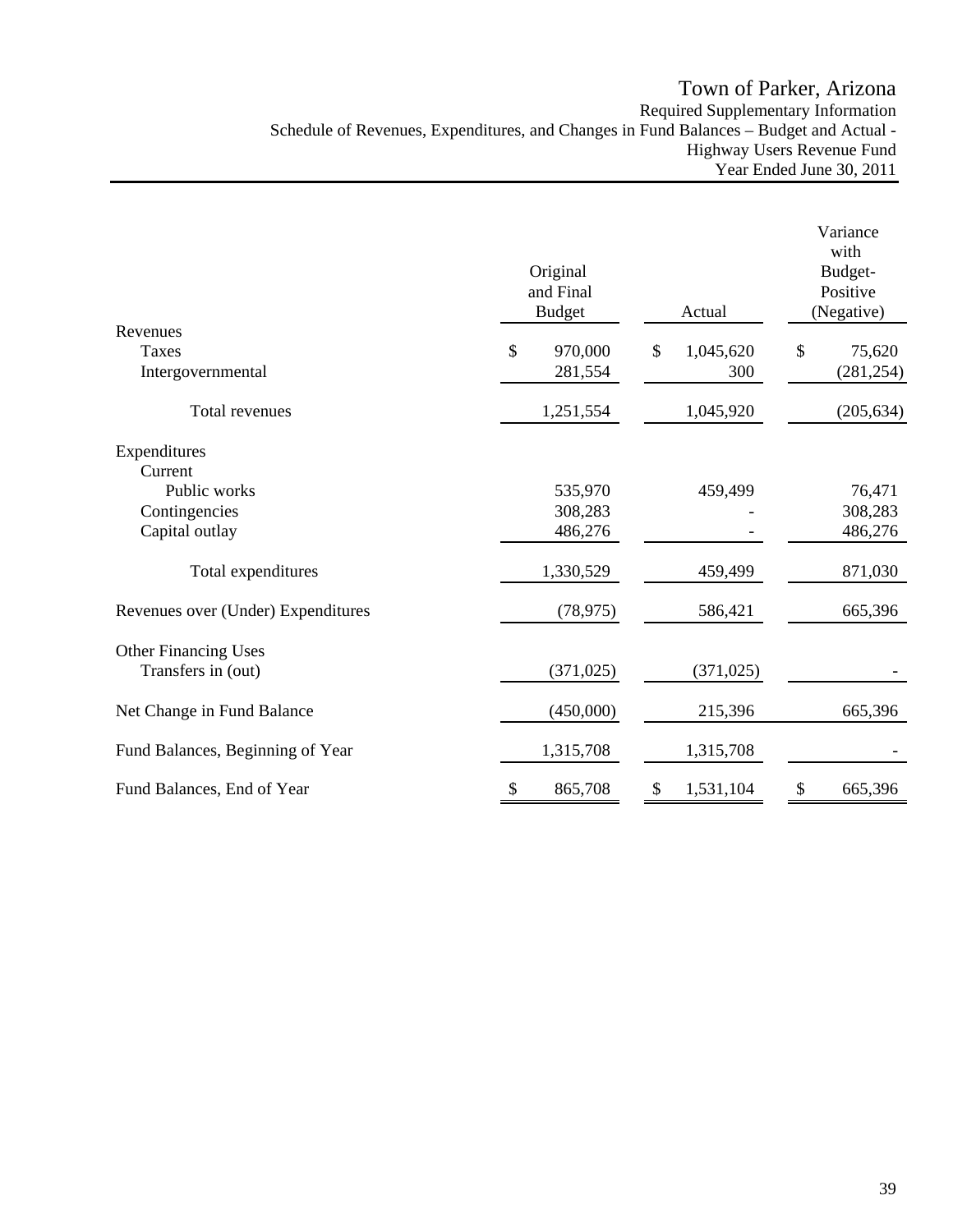# Town of Parker, Arizona Required Supplementary Information Schedule of Revenues, Expenditures, and Changes in Fund Balances – Budget and Actual - Impact Fees Fund Year Ended June 30, 2011

|                                                 | Original<br>and Final<br><b>Budget</b> | Variance<br>with<br>Budget-<br>Positive<br>(Negative) |                  |    |  |
|-------------------------------------------------|----------------------------------------|-------------------------------------------------------|------------------|----|--|
| Revenues<br>Miscellaneous earnings              | \$                                     |                                                       | \$               | \$ |  |
| Total revenues                                  |                                        |                                                       |                  |    |  |
| Expenditures<br>Public works                    |                                        |                                                       |                  |    |  |
| Total expenditures                              |                                        |                                                       |                  |    |  |
| Revenues Over (Under) Expenditures              |                                        |                                                       |                  |    |  |
| Other Financing Sources (Uses)<br>Transfers out |                                        |                                                       |                  |    |  |
| Net Change in Fund Balance                      |                                        |                                                       |                  |    |  |
| Fund Balances, Beginning of Year                |                                        | (234, 887)                                            | (234, 887)       |    |  |
| Fund Balances, End of Year                      | 2                                      | (234, 887)                                            | \$<br>(234, 887) | \$ |  |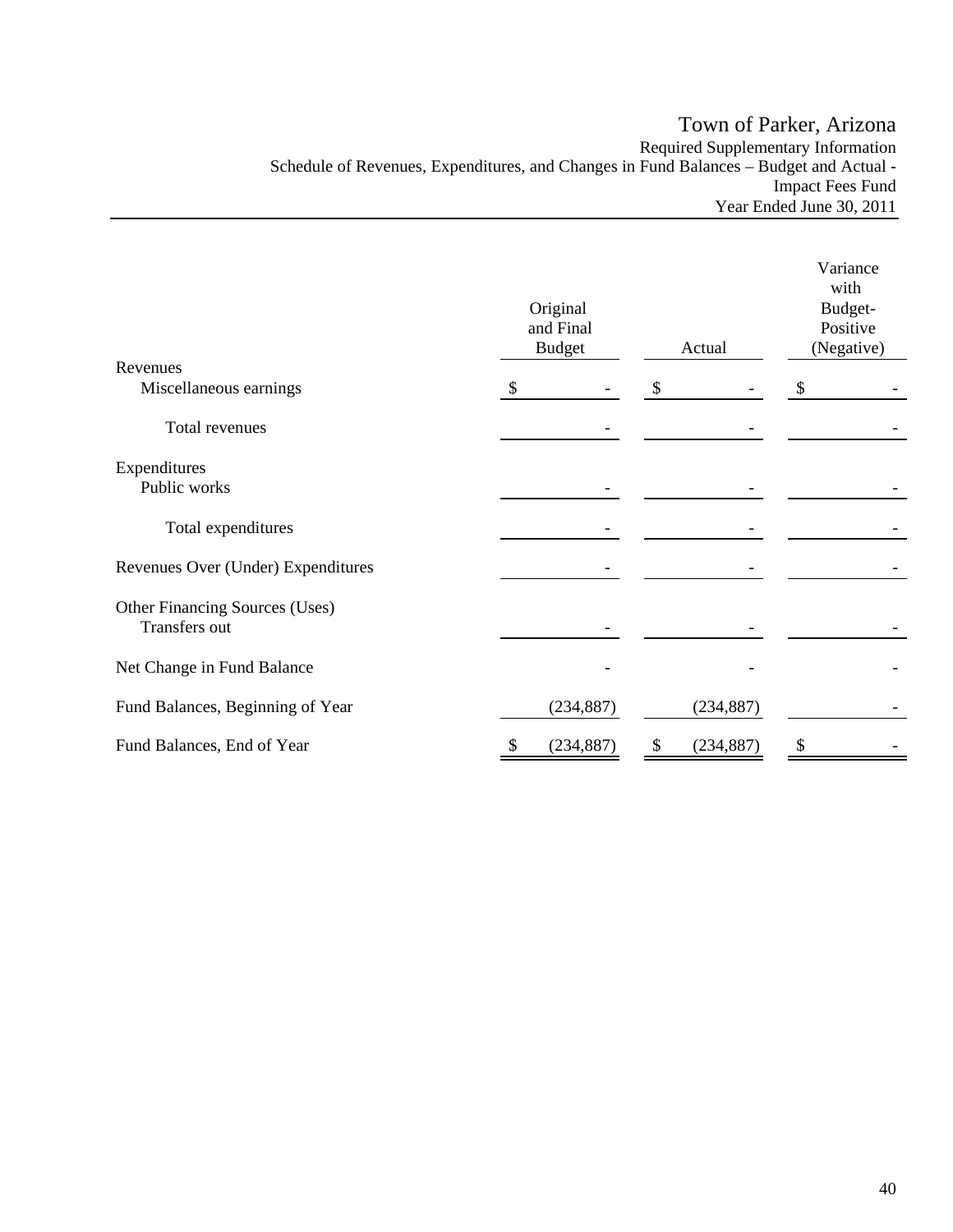### **Note RSI -1 Budgetary Information**

Budgets for major governmental funds are adopted on the modified accrual basis where capital outlays are treated as expenditures and depreciation is not budgeted. Exceptions to the modified accrual basis include certain GAAP requirements such as those related to accounting for capital lease proceeds as well as gains or losses from sale of general fixed assets. The operation budget includes proposed expenditures and the means of financing them. The Town Council must approve transfers between funds, or increases to the fund's budget. (See Note 1B for additional budgetary information).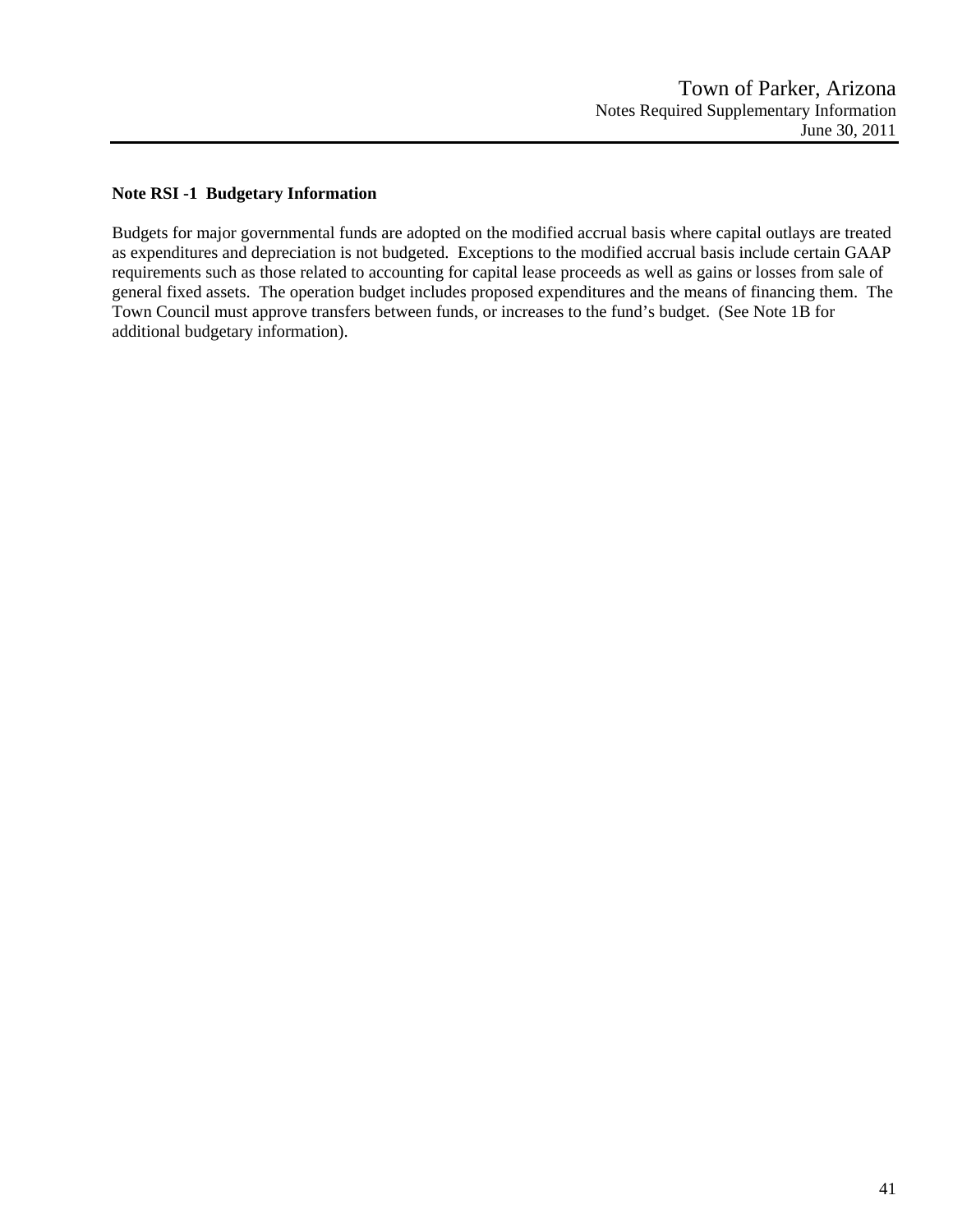

Other Supplementary Information June 30, 2011 Town of Parker, Arizona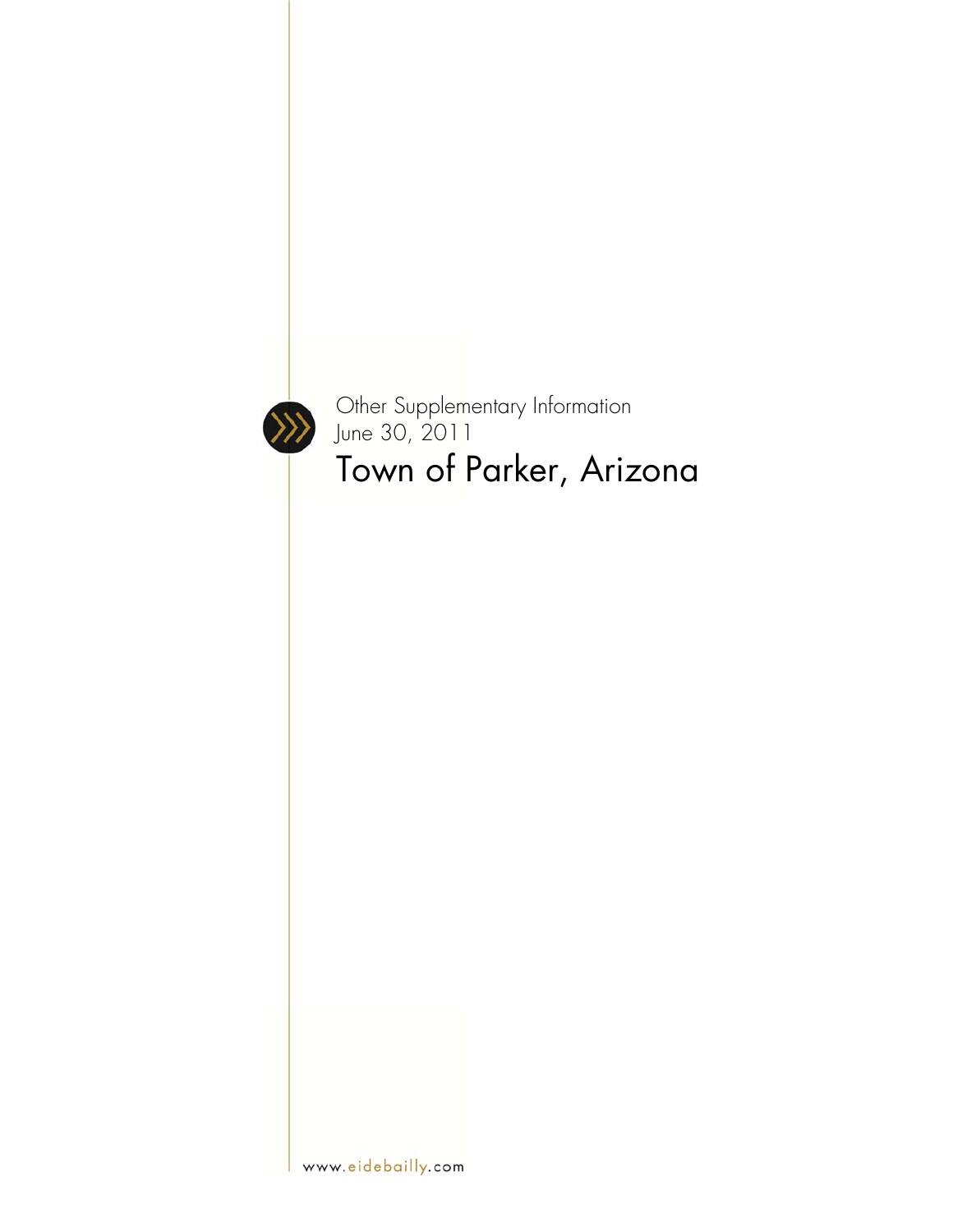|                                    | Original<br>and Final<br><b>Budget</b> | Actual          | Variance<br>with<br>Budget-<br>Positive<br>(Negative) |
|------------------------------------|----------------------------------------|-----------------|-------------------------------------------------------|
| <b>General Government</b>          |                                        |                 |                                                       |
| Mayor and Town Council             | \$<br>33,260                           | \$<br>31,856    | \$<br>1,404                                           |
| Magistrate                         | 98,825                                 | 99,959          | (1, 134)                                              |
| Town office                        | 233,300                                | 223,793         | 9,507                                                 |
| Attorney                           | 105,000                                | 80,924          | 24,076                                                |
| Building maintenance               | 129,705                                | 80,547          | 49,158                                                |
| Finance<br>Elections               | 203,450<br>8,700                       | 139,223         | 64,227                                                |
|                                    |                                        | 7,211           | 1,489                                                 |
| Outside agencies                   | 2,000                                  | 2,000           |                                                       |
| Total general government           | 814,240                                | 665,513         | 148,727                                               |
| <b>Public Safety</b>               |                                        |                 |                                                       |
| Police                             | 926,700                                | 919,503         | 7,197                                                 |
| Building regulation and inspection | 76,915                                 | 74,495          | 2,420                                                 |
| Animal control                     | 46,225                                 | 37,353          | 8,872                                                 |
| Total public safety                | 1,049,840                              | 1,031,351       | 18,489                                                |
| Public Works                       |                                        |                 |                                                       |
| Waste collection and disposal      | 2,600                                  | 2,500           | 100                                                   |
| <b>Streets</b>                     | 68,232                                 | 66,086          | 2,146                                                 |
| Cemetery                           | 59,573                                 | 52,757          | 6,816                                                 |
| Total public works                 | 130,405                                | 121,343         | 9,062                                                 |
| <b>Culture and Recreation</b>      |                                        |                 |                                                       |
| Parks                              | 190,147                                | 183,184         | 6,963                                                 |
| Swimming pool                      | 7,950                                  | 15,471          | (7,521)                                               |
| Library                            | 206,930                                | 105,293         | 101,637                                               |
| Other recreation                   | 5,000                                  | 100             | 4,900                                                 |
| Senior citizens                    | 62,245                                 | 60,300          | 1,945                                                 |
| Total culture and recreation       | 472,272                                | 364,348         | 107,924                                               |
| Contingencies                      | 210,550                                | 18,305          | 192,245                                               |
| Capital Outlays                    |                                        | 9,499           | (9, 499)                                              |
| <b>Total Expenditures</b>          | 2,677,307<br>\$                        | 2,210,359<br>\$ | 466,948<br>\$                                         |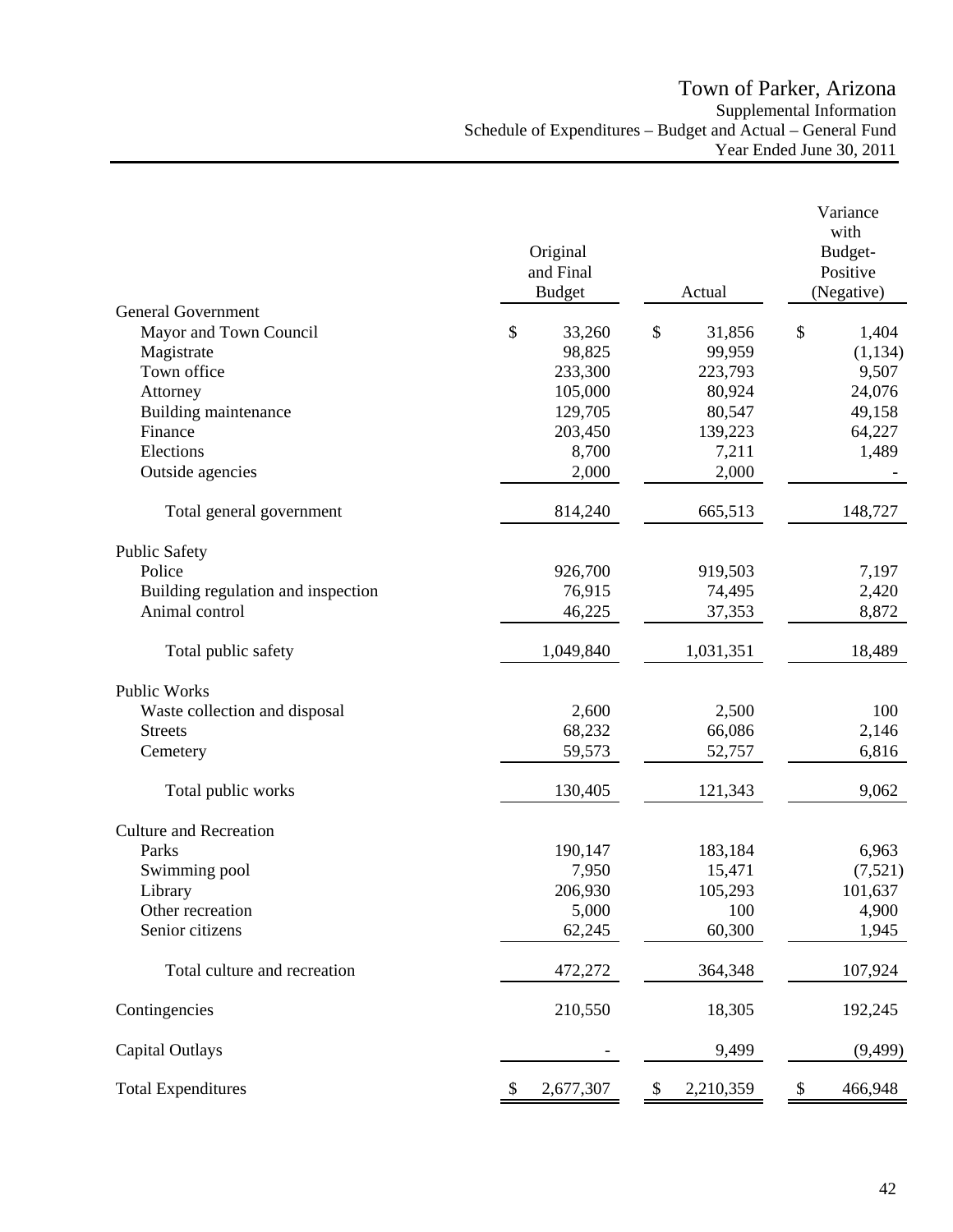| Assets                                                                      |              | <b>Bed Tax</b><br>Fund | Congregate<br>Meals Fund |              | Home<br>Delivered<br>Meals | Local<br>Transportation<br>Assistance<br>Fund |      | School<br>Resource<br>Officer | County Library<br><b>Grant Fund</b> |        |
|-----------------------------------------------------------------------------|--------------|------------------------|--------------------------|--------------|----------------------------|-----------------------------------------------|------|-------------------------------|-------------------------------------|--------|
| Cash and investments                                                        | \$           | 72,911                 | \$                       | 162,368      | \$<br>80,735               | \$<br>26,728                                  | $\$$ | 23,167                        | \$                                  | 4,317  |
| Due from other governments                                                  |              |                        |                          | 12,047       | 1,585                      |                                               |      |                               |                                     | 20,177 |
| <b>Total</b> assets                                                         | -S           | 72,911                 | \$                       | 174,415      | \$<br>82,320               | \$<br>26,728                                  | \$   | 23,167                        | \$                                  | 24,494 |
| Liabilities and Fund Balances                                               |              |                        |                          |              |                            |                                               |      |                               |                                     |        |
| Liabilities                                                                 |              |                        |                          |              |                            |                                               |      |                               |                                     |        |
| Accounts payable<br>Accrued payroll and related taxes<br>Due to other funds | $\mathbb{S}$ | 1,000                  | $\mathbb{S}$             | 2.078<br>991 | \$<br>2,428<br>1,251       | \$<br>292                                     | \$   | 570                           | \$                                  | 1,792  |
| <b>Total liabilities</b>                                                    |              | 1,000                  |                          | 3,069        | 3,679                      | 292                                           |      | 570                           |                                     | 1,792  |
| Fund Balances (Deficit)                                                     |              |                        |                          |              |                            |                                               |      |                               |                                     |        |
| Restricted<br>Assigned<br>Unassigned                                        |              | 71,911                 |                          | 171,346      | 78,641                     | 26,436                                        |      | 22,597                        |                                     | 22,702 |
| Total fund balance                                                          |              | 71,911                 |                          | 171,346      | 78,641                     | 26,436                                        |      | 22,597                        |                                     | 22,702 |
| Total liabilities and fund balances                                         | \$           | 72,911                 | \$                       | 174,415      | \$<br>82,320               | \$<br>26,728                                  | \$   | 23,167                        | \$                                  | 24,494 |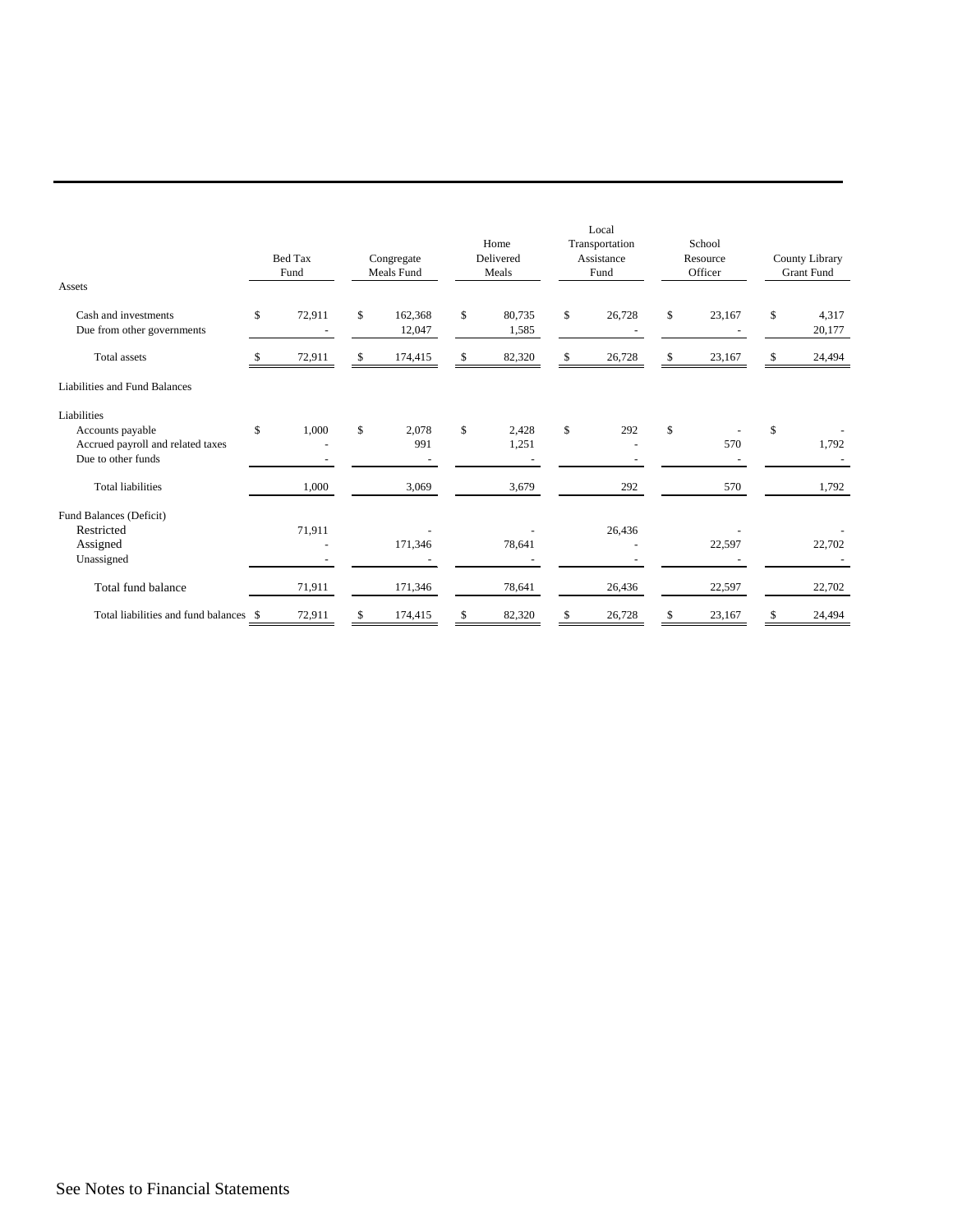# Town of Parker, Arizona Supplemental Information Combining Balance Sheet - Nonmajor Special Revenue Funds Year Ended June 30, 2011

| Library<br>Grant C-070 |                                    | CDBG<br>Fund |                                    | <b>EECBG</b><br>Fund |                                             | Police Grant<br>Fund |        | Drug<br>Seizure |                  | Total<br>Special Revenue<br>Funds |                           | <b>GADA</b><br>Fund |         | Totals |                           |
|------------------------|------------------------------------|--------------|------------------------------------|----------------------|---------------------------------------------|----------------------|--------|-----------------|------------------|-----------------------------------|---------------------------|---------------------|---------|--------|---------------------------|
| \$                     | 20,456                             | \$           | 14,770<br>$\overline{\phantom{a}}$ | \$                   | 32,482<br>53,156                            | \$                   | 42,660 | \$              | 58,813<br>61,475 | \$                                | 496,747<br>191,100        | \$                  | 292,002 | \$     | 788,749<br>191,100        |
| S                      | 20,456                             | \$           | 14,770                             | \$                   | 85,638                                      | \$                   | 42,660 | \$              | 120,288          | \$                                | 687,847                   | \$                  | 292,002 | \$     | 979,849                   |
| \$                     | 160<br>116                         | \$           |                                    |                      | 2,395<br>$\overline{\phantom{a}}$<br>83,243 | \$                   | 41,849 |                 | 705<br>1,524     | \$                                | 9,058<br>6,244<br>125,092 | \$                  |         | \$     | 9,058<br>6,244<br>125,092 |
|                        | 276                                |              | $\overline{\phantom{a}}$           |                      | 85,638                                      |                      | 41,849 |                 | 2,229            |                                   | 140,394                   |                     |         |        | 140,394                   |
|                        | 20,180<br>$\overline{\phantom{a}}$ |              | 14,770                             |                      |                                             |                      | 811    |                 | 118,059          |                                   | 113,928<br>433,525        |                     | 292,002 |        | 405,930<br>433,525        |
|                        | 20,180                             |              | 14,770                             |                      |                                             |                      | 811    |                 | 118,059          |                                   | 547,453                   |                     | 292,002 |        | 839,455                   |
| \$                     | 20,456                             | \$           | 14,770                             | \$                   | 85,638                                      | \$                   | 42,660 | \$              | 120,288          | \$                                | 687,847                   | \$                  | 292,002 | \$     | 979,849                   |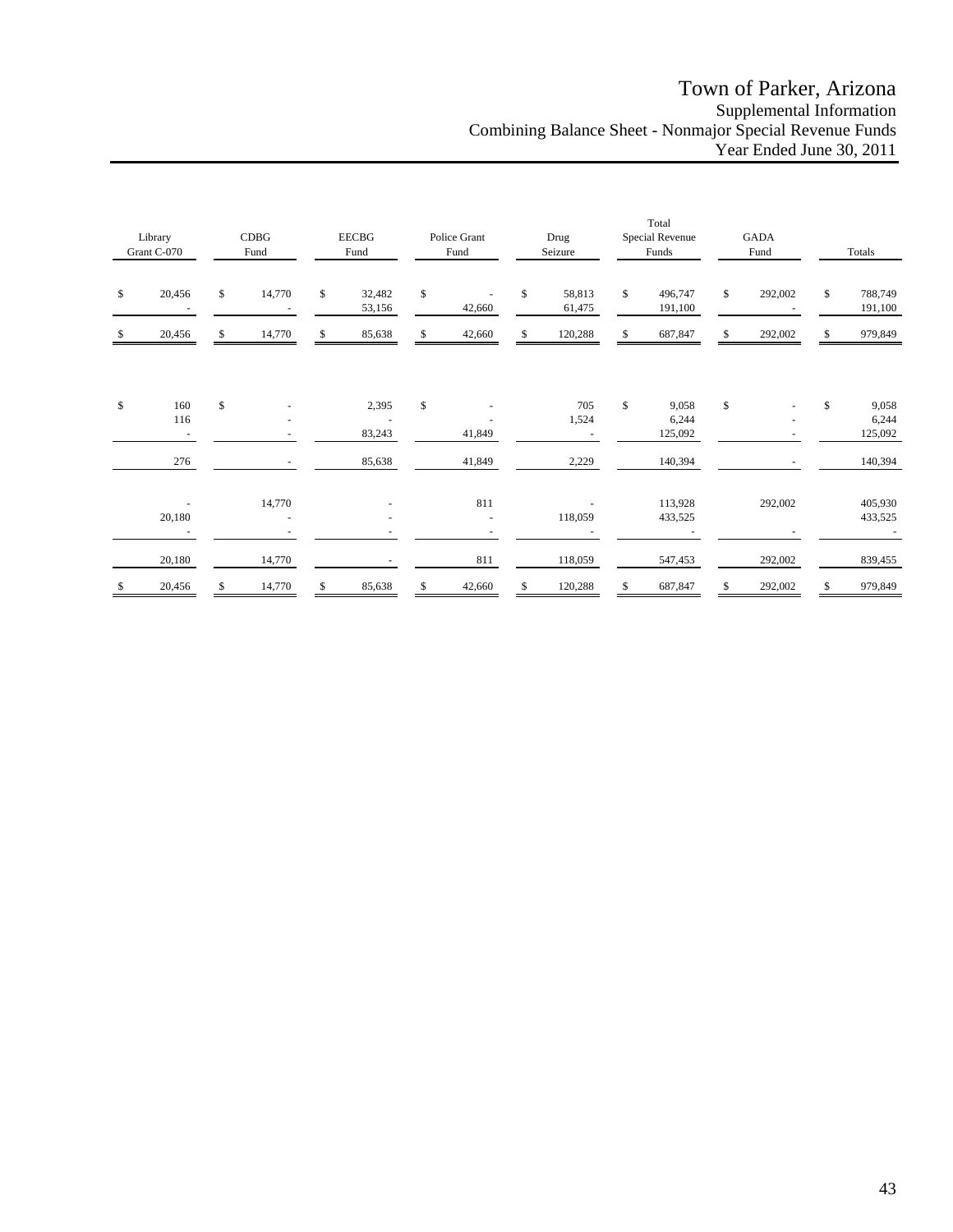|                                     | <b>Bed Tax</b><br>Fund |        | Congregate<br>Meals Fund |         | Home<br>Delivered<br>Meals | Local<br>Transportation<br>Assistance<br>Fund | School<br>Resource<br>Officer | County Library<br><b>Grant Fund</b> |         |
|-------------------------------------|------------------------|--------|--------------------------|---------|----------------------------|-----------------------------------------------|-------------------------------|-------------------------------------|---------|
| Revenues<br>Intergovernmental       | \$                     |        | \$                       | 135,083 | \$<br>128,523              | \$<br>2,719                                   | \$<br>41,207                  | \$                                  | 113,173 |
| Taxes                               |                        | 67,320 |                          |         |                            |                                               |                               |                                     |         |
| Miscellaneous earnings              |                        |        |                          | 56,623  | 58,286                     |                                               |                               |                                     |         |
| Total revenues                      |                        | 67,320 |                          | 191,706 | 186,809                    | 2,719                                         | 41,207                        |                                     | 113,173 |
| Expenditures<br>Current             |                        |        |                          |         |                            |                                               |                               |                                     |         |
| General government                  |                        | 54,922 |                          |         |                            |                                               |                               |                                     |         |
| Public safety                       |                        |        |                          |         |                            |                                               | 32,395                        |                                     |         |
| Public works                        |                        |        |                          |         |                            | 6,685                                         |                               |                                     |         |
| Culture and recreation              |                        |        |                          | 135,277 | 169,690                    |                                               |                               |                                     | 114,966 |
| Capital Outlay                      |                        |        |                          |         |                            |                                               |                               |                                     |         |
| Total expenditures                  |                        | 54,922 |                          | 135,277 | 169,690                    | 6,685                                         | 32,395                        |                                     | 114,966 |
| <b>Revenues Over</b>                |                        |        |                          |         |                            |                                               |                               |                                     |         |
| (Under) Expenditures                |                        | 12,398 |                          | 56,429  | 17,119                     | (3,966)                                       | 8,812                         |                                     | (1,793) |
| Net Change in Fund Balance          |                        | 12,398 |                          | 56,429  | 17,119                     | (3,966)                                       | 8,812                         |                                     | (1,793) |
| <b>Fund Balances</b>                |                        |        |                          |         |                            |                                               |                               |                                     |         |
| Beginning of Year                   |                        | 59,513 |                          | 114,917 | 61,522                     | 30,402                                        | 13,785                        |                                     | 24,495  |
| <b>Fund Balances</b><br>End of Year | \$.                    | 71,911 | \$                       | 171,346 | \$<br>78,641               | \$<br>26,436                                  | \$<br>22,597                  | \$                                  | 22,702  |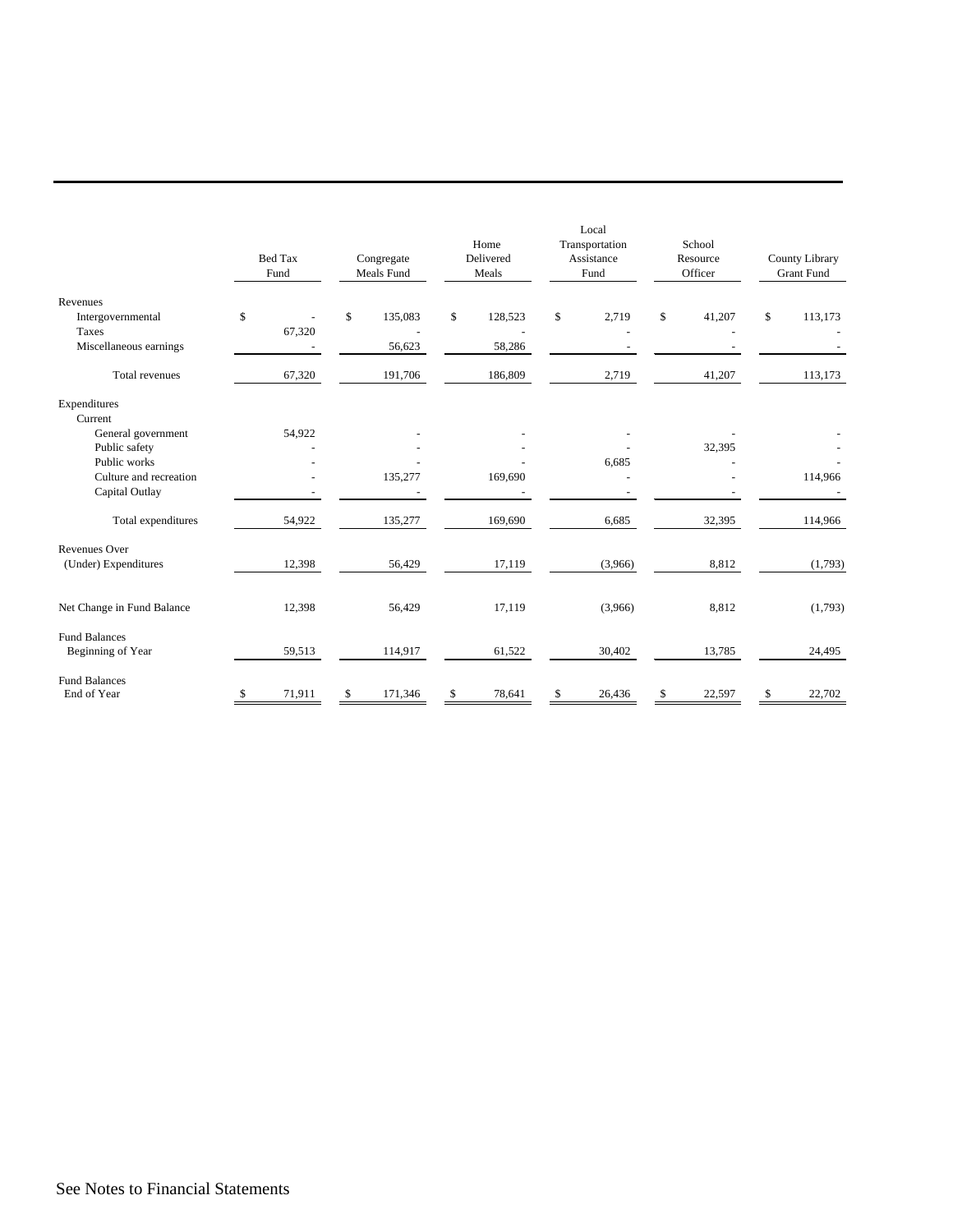# Town of Parker, Arizona Supplemental Information Combining Statement of Revenues, Expenditures, and Changes in Fund Balances - Nonmajor Special Revenue Funds Year Ended June 30, 2011

| Library<br>Grant C-070 |         | CDBG<br>Fund |         | <b>EECBG</b><br>Fund |                  | Police Grant<br>Fund |                 | Drug<br>Seizure |                    | $\operatorname{\mathsf{Total}}$<br>Special Revenue |                                                   | <b>GADA</b><br>Fund |         | Totals      |                                                   |
|------------------------|---------|--------------|---------|----------------------|------------------|----------------------|-----------------|-----------------|--------------------|----------------------------------------------------|---------------------------------------------------|---------------------|---------|-------------|---------------------------------------------------|
| \$                     | 50,032  | \$           |         | \$                   | 115,280          | \$                   | 42,660          | $\$$            | 212,233            | \$                                                 | 840,910<br>67,320<br>114,909                      | \$                  |         | $\mathbb S$ | 840,910<br>67,320<br>114,909                      |
|                        | 50,032  |              |         |                      | 115,280          |                      | 42,660          |                 | 212,233            |                                                    | 1,023,139                                         |                     |         |             | 1,023,139                                         |
|                        | 52,708  |              | 8,975   |                      | 4,304<br>110,976 |                      | 9,570<br>33,091 |                 | 110,360<br>127,226 |                                                    | 59,226<br>152,325<br>15,660<br>472,641<br>271,293 |                     |         |             | 59,226<br>152,325<br>15,660<br>472,641<br>271,293 |
|                        | 52,708  |              | 8,975   |                      | 115,280          |                      | 42,661          |                 | 237,586            |                                                    | 971,145                                           |                     |         |             | 971,145                                           |
|                        | (2,676) |              | (8,975) |                      |                  |                      | (1)             |                 | (25, 353)          |                                                    | 51,994                                            |                     |         |             | 51,994                                            |
|                        | (2,676) |              | (8,975) |                      |                  |                      | (1)             |                 | (25, 353)          |                                                    | 51,994                                            |                     |         |             | 51,994                                            |
|                        | 22,856  |              | 23,745  |                      |                  |                      | 812             |                 | 143,412            |                                                    | 495,459                                           |                     | 292,002 |             | 787,461                                           |
| \$<br>-                | 20,180  | \$           | 14,770  | $\frac{\$}{}$        |                  | \$                   | $811\,$         | \$              | 118,059            | \$                                                 | 547,453                                           | \$                  | 292,002 | \$          | 839,455                                           |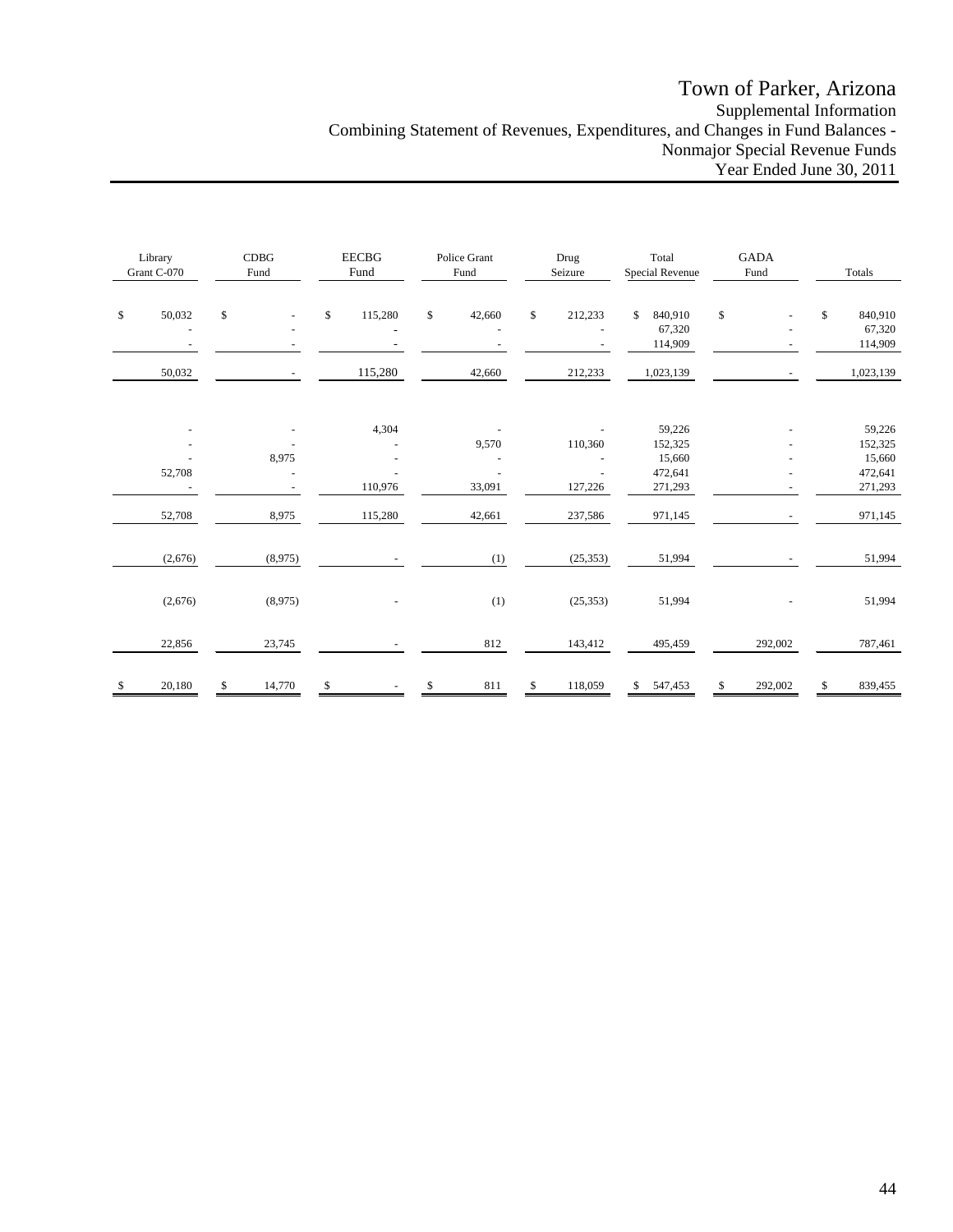

#### **Report on Internal Control over Financial Reporting and on Compliance and Other Matters Based on an Audit of Financial Statements Performed in Accordance With** *Government Auditing Standards*

To the Honorable Mayor and Members of the Council Town of Parker, Arizona Parker, Arizona

We have audited the financial statements of the governmental activities, the business-type activities, each major fund, and the aggregate remaining fund information of the Town of Parker, Arizona (the Town) as of and for the year ended June 30, 2011, which collectively comprise the Town of Parker, Arizona's basic financial statements and have issued our report thereon dated February 23, 2012. We conducted our audit in accordance with auditing standards generally accepted in the United States of America and the standards applicable to financial audits contained in *Government Auditing Standards*, issued by the Comptroller General of the United States.

### **Internal Control Over Financial Reporting**

In planning and performing our audit, we considered the Town's internal control over financial reporting as a basis for designing our auditing procedures for the purpose of expressing our opinions on the financial statements, but not for the purpose of expressing an opinion on the effectiveness of the Town's internal control over financial reporting. Accordingly, we do not express an opinion on the effectiveness of the Town's internal control over financial reporting.

Our consideration of internal control over financial reporting was for the limited purpose described in the preceding paragraph and was not designed to identify all deficiencies in internal control over financial reporting that might be significant deficiencies or material weaknesses and therefore, there can be no assurance that all such deficiencies have been identified. However, as described in the schedule of findings and responses, we identified certain deficiencies in internal control over financial reporting that we consider to be material weaknesses.

A *deficiency in internal control* exists when the design or operation of a control does not allow management or employees, in the normal course of performing their assigned functions, to prevent, or detect and correct misstatements on a timely basis. *A material weakness* is a deficiency or combination of deficiencies in internal control, such that there is a reasonable possibility that a material misstatement of the entity's financial statements will not be prevented, or detected and corrected on a timely basis. We consider the deficiencies in the Town's internal control described in the accompanying schedule of findings and responses identified as 11-1, 11-2, and 11-3 to be material weaknesses.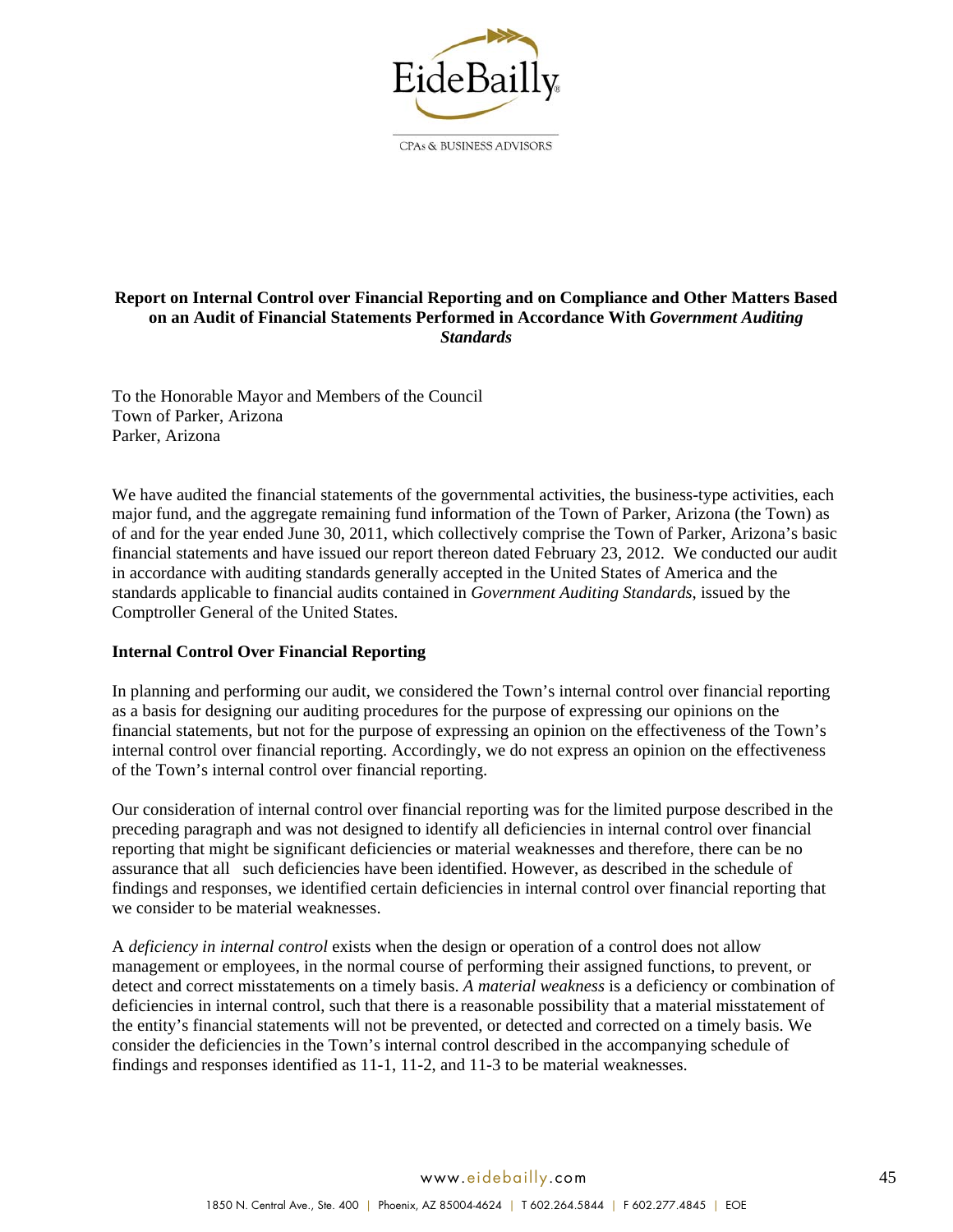### **Compliance and Other Matters**

As part of obtaining reasonable assurance about whether the Town's financial statements are free of material misstatement, we performed tests of its compliance with certain provisions of laws, regulations, contracts and grant agreements, noncompliance with which could have a direct and material effect on the determination of financial statement amounts. However, providing an opinion on compliance with those provisions was not an objective of our audit and, accordingly, we do not express such an opinion. The results of our tests disclosed no instances of noncompliance that are required to be reported under *Government Auditing Standards*.

The Town's responses to the findings identified in our audit are described in the accompanying schedule of findings and responses. We did not audit the Town's responses and, accordingly, we express no opinion on them.

This report is intended solely for the information and use of the Council Members, management, and federal awarding agencies and pass-through entities and is not intended to be and should not be used by anyone other than these specified parties.

Gide Sailly LLP

Phoenix, Arizona February 23, 2012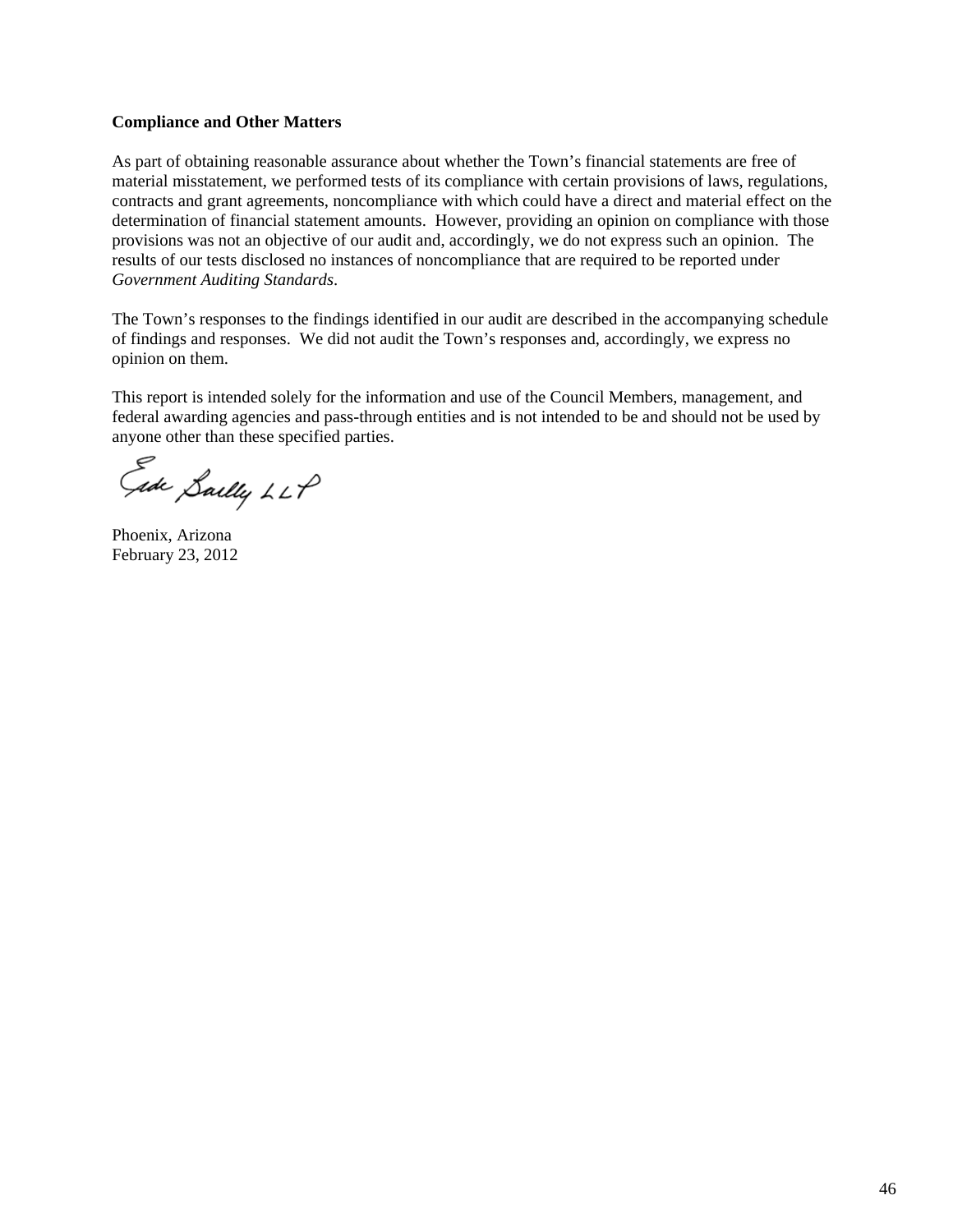### **MATERIAL WEAKNESSES**

### **Finding No. 11-1**

Subject: Financial statement preparation

Condition: The Town does not have an internal control system designed to provide for the preparation of the financial statements being audited. The auditors were requested to, and did, draft the Town's financial statements and accompanying notes to the financial statements.

Criteria or Specific Requirement: A good system of internal accounting control contemplates a system designed to prepare financial statements in accordance with generally accepted accounting principles.

Context: This finding impacts the Town's ability to prepare their financial statements.

Effect: The Town elected to have the auditors prepare the financial statements.

Cause: The Town does not have an internal control system designed to provide for the preparation of the financial statements being audited.

Recommendation: This circumstance is not unusual in a Town of your size. It is the responsibility of management and those charged with governance to make the decision whether to accept the degree of risk associated with this condition because of cost or other considerations.

Response: The Town of Parker elected not to have an internal control system designed to provide for the preparation of the financial statements being audited due to budgetary constraints.

### **Finding No. 11-2**

Subject: Segregation of Duties

Condition: The Town has a lack of segregation of duties in certain areas due to a limited staff.

Criteria or Specific Requirement: A good system of internal control contemplates an adequate segregation of duties so that no one individual handles a transaction from its inception to completion.

Context: This finding impacts the Town's ability to ensure proper segregation and control over financial processes.

Effect: Inadequate segregation of duties could adversely affect the Town's ability to detect misstatements in amounts that would be material in relation to the financial statements in a timely period by employees in the normal course of performing their assigned functions.

Cause: There are a limited amount of office employees.

Recommendation: While we recognize that your staff may not be large enough to permit complete segregation of duties in all respects for an effective system of internal control, the functions should be reviewed to determine if additional segregation is feasible and to improve efficiency and effectiveness of financial management of the Town.